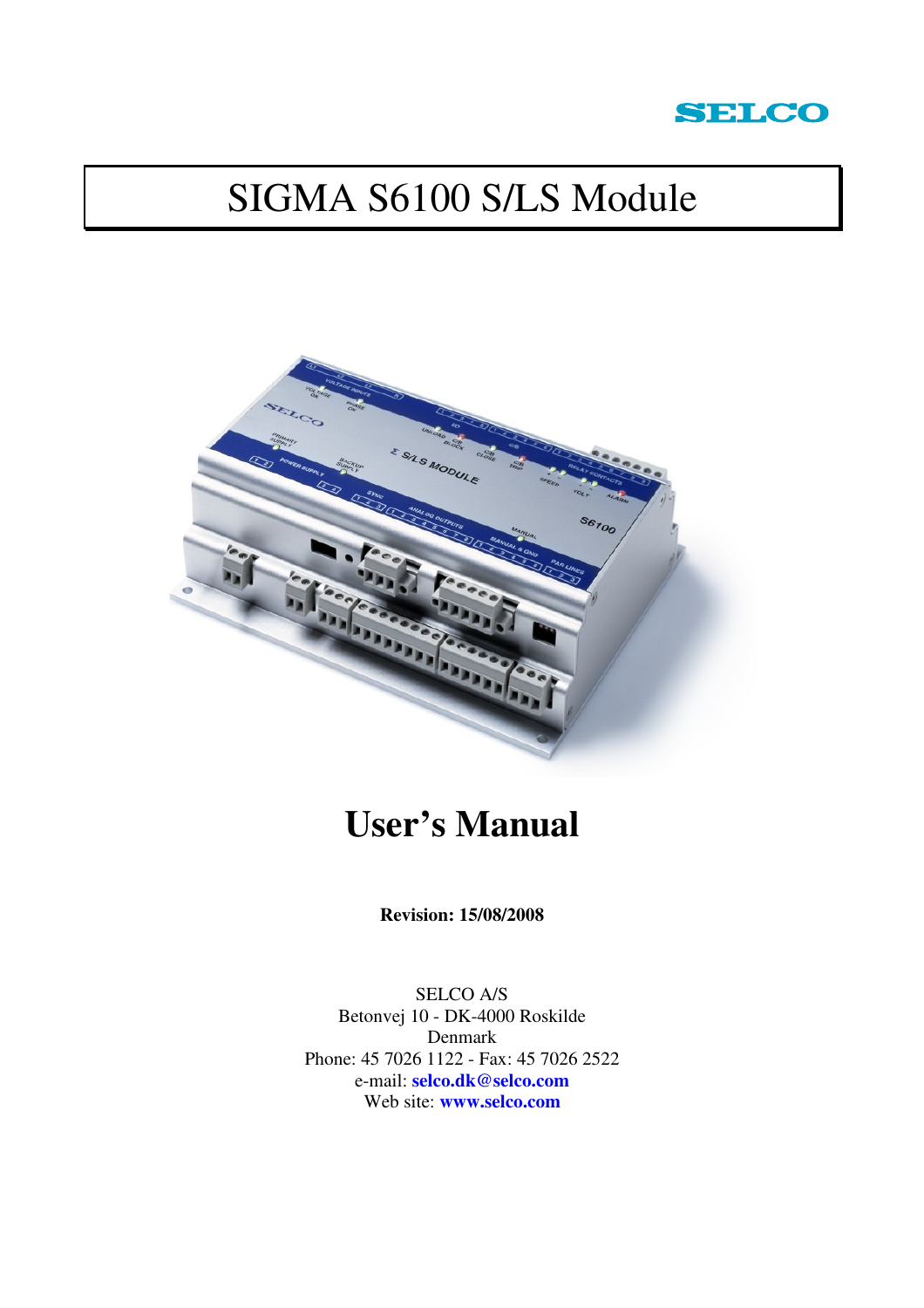## **Table of Contents**

| 1              |                                         |                                                                                   |  |
|----------------|-----------------------------------------|-----------------------------------------------------------------------------------|--|
| $\overline{2}$ |                                         |                                                                                   |  |
| 3              |                                         |                                                                                   |  |
|                | 3.1                                     |                                                                                   |  |
|                | 3.1.1<br>3.1.2<br>3.1.3<br>3.1.4<br>3.2 | Frequency Deviation Protection (Rate of Change of Frequency, ROCOF, df/dt relay)9 |  |
|                | 3.3                                     |                                                                                   |  |
|                | 3.4                                     |                                                                                   |  |
|                | 3.5                                     |                                                                                   |  |
|                | 3.6                                     |                                                                                   |  |
|                | 3.7                                     |                                                                                   |  |
|                | 3.8                                     |                                                                                   |  |
| $\overline{4}$ |                                         |                                                                                   |  |
|                | 4.1                                     |                                                                                   |  |
| 5              |                                         |                                                                                   |  |
| 6              |                                         |                                                                                   |  |
|                | 6.1                                     |                                                                                   |  |
|                | 6.1.1                                   |                                                                                   |  |
|                | 6.1.2<br>6.2                            |                                                                                   |  |
|                | 6.3                                     |                                                                                   |  |
|                | 6.4                                     | $UO$                                                                              |  |
|                | 6.4.1                                   |                                                                                   |  |
|                | 6.4.2                                   |                                                                                   |  |
|                | 6.4.3<br>6.4.4                          |                                                                                   |  |
|                | 6.4.5                                   |                                                                                   |  |
|                | 6.5                                     |                                                                                   |  |
|                | 6.6                                     |                                                                                   |  |
|                | 6.6.1                                   |                                                                                   |  |
|                | 6.6.2                                   |                                                                                   |  |
|                | 6.6.3<br>6.7                            |                                                                                   |  |
|                | 6.8                                     |                                                                                   |  |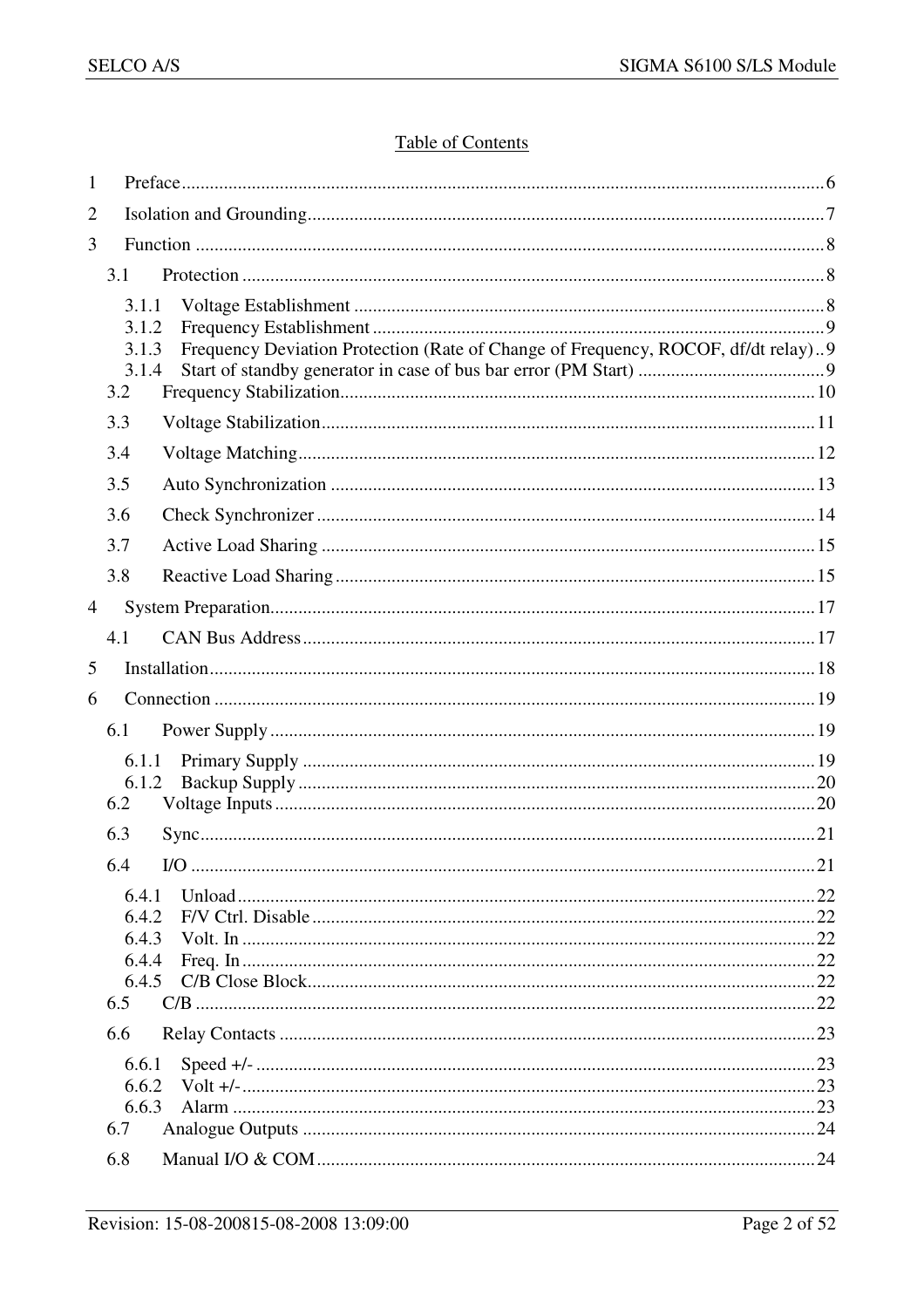| 6.9    |  |
|--------|--|
| 6.10   |  |
| 6.11   |  |
| 6.12   |  |
| 6.12.1 |  |
| 6.12.2 |  |
| 6.12.3 |  |
| 6.12.4 |  |
| 6.12.5 |  |
| 6.12.6 |  |
| $\tau$ |  |
| 7.1    |  |
| 7.1.1  |  |
| 7.1.2  |  |
| 7.1.3  |  |
| 7.2    |  |
| 7.3    |  |
| 7.3.1  |  |
| 7.4    |  |
| 7.5    |  |
| 7.5.1  |  |
| 7.5.2  |  |
| 7.5.3  |  |
| 7.5.4  |  |
| 7.5.5  |  |
| 7.5.6  |  |
| 7.5.7  |  |
| 7.5.8  |  |
|        |  |
| 7.6    |  |
| 7.6.1  |  |
| 7.6.2  |  |
| 7.6.3  |  |
| 7.6.4  |  |
| 7.6.5  |  |
| 7.6.6  |  |
| 7.6.7  |  |
| 7.6.8  |  |
| 7.6.9  |  |
| 7.7    |  |
|        |  |
| 7.7.1  |  |
| 7.7.2  |  |
| 7.7.3  |  |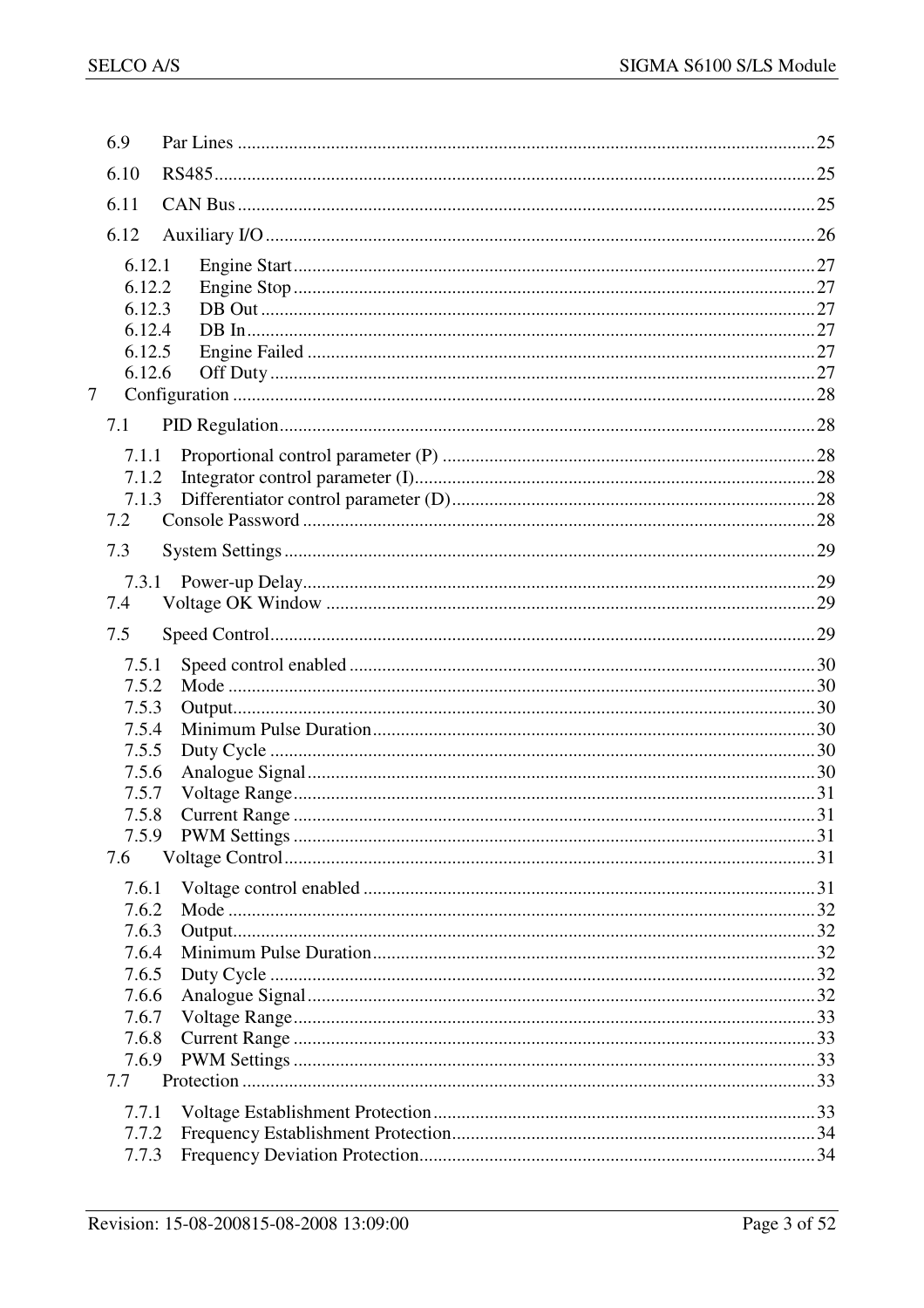| 7.8              |  |
|------------------|--|
| 7.8.1            |  |
| 7.8.2            |  |
| 7.8.3            |  |
| 7.9              |  |
| 7.9.1            |  |
| 7.9.2            |  |
| 7.9.3            |  |
| 7.9.4            |  |
| 7.9.5            |  |
| 7.9.6            |  |
| 7.9.7            |  |
| 7.9.8            |  |
| 7.10             |  |
| 7.10.1           |  |
| 7.10.2           |  |
| 7.10.3           |  |
| 7.10.4           |  |
| 7.10.5           |  |
| 7.10.6           |  |
| 7.10.7           |  |
| 7.10.8           |  |
| 7.11             |  |
| 7.11.1           |  |
| 7.11.2           |  |
| 7.11.3           |  |
|                  |  |
| 7.12.1           |  |
| 7.12.2           |  |
| 7.12.3           |  |
| 7.13             |  |
|                  |  |
| 7.13.1           |  |
| 7.13.2           |  |
| 7.13.3<br>7.13.4 |  |
| 7.13.5           |  |
| 7.13.6           |  |
| 7.13.7           |  |
| 7.13.8           |  |
|                  |  |
|                  |  |
| 7.14.1           |  |
| 7.14.2<br>7.14.3 |  |
| 7.14.4           |  |
|                  |  |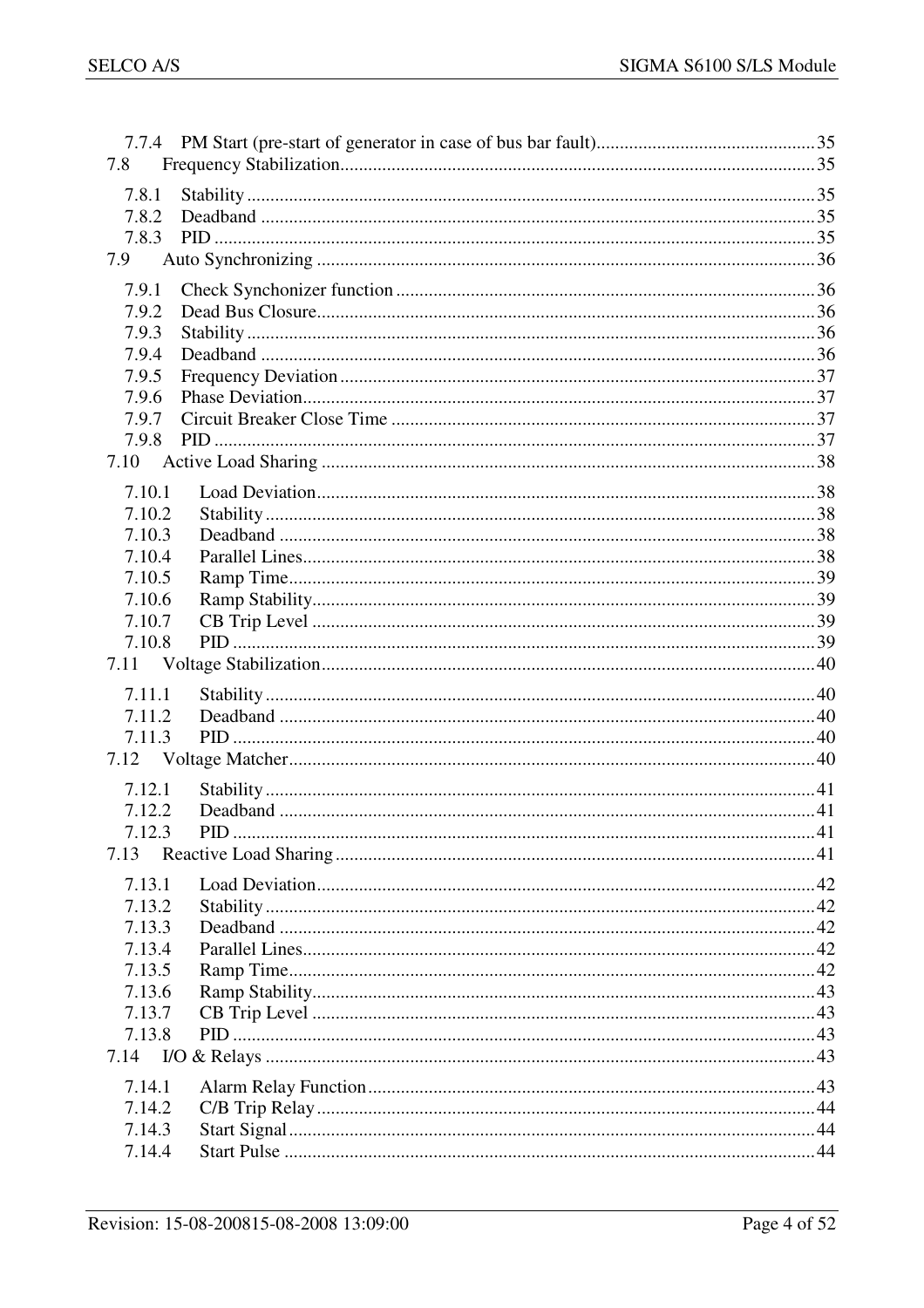| 7.14.5 |  |
|--------|--|
| 7.14.6 |  |
| 7.14.7 |  |
| 7.14.8 |  |
| 7.15   |  |
| 7.15.1 |  |
| 7.15.2 |  |
| 7.15.3 |  |
| 7.15.4 |  |
| 7.16   |  |
| 7.16.1 |  |
| 7.16.2 |  |
| 7.16.3 |  |
| 7.16.4 |  |
| 7.17   |  |
| 7.18   |  |
| 7.19   |  |
| 7.20   |  |
| 7.21   |  |
| 8      |  |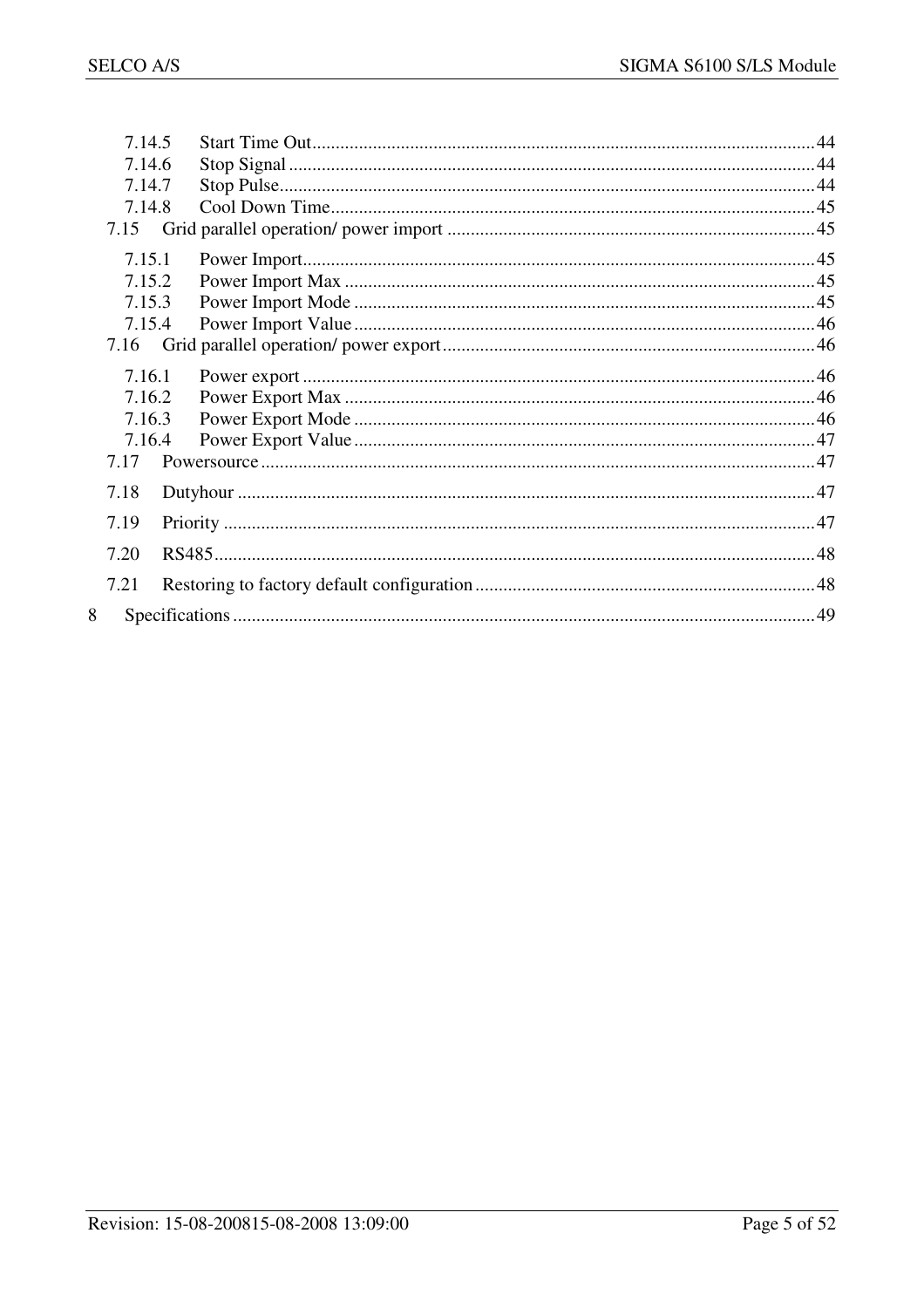## **1 Preface**

The SELCO SIGMA S6100 S/LS module provides integrated bus bar monitoring, frequency stabilization, voltage stabilization, check/automatic synchronisation and active/reactive load sharing. The S6100 module relies upon the measurements and calculations broadcasted by its partner SELCO SIGMA S6000 IO/P module. The S6000 provides integrated protection, basic I/O and data acquisition. Finally, the S6100 module will operate as an interface between the optional SELCO SIGMA S6600/S6610 Power Manager and the engine related signals (e.g. start/stop, engine fail etc.).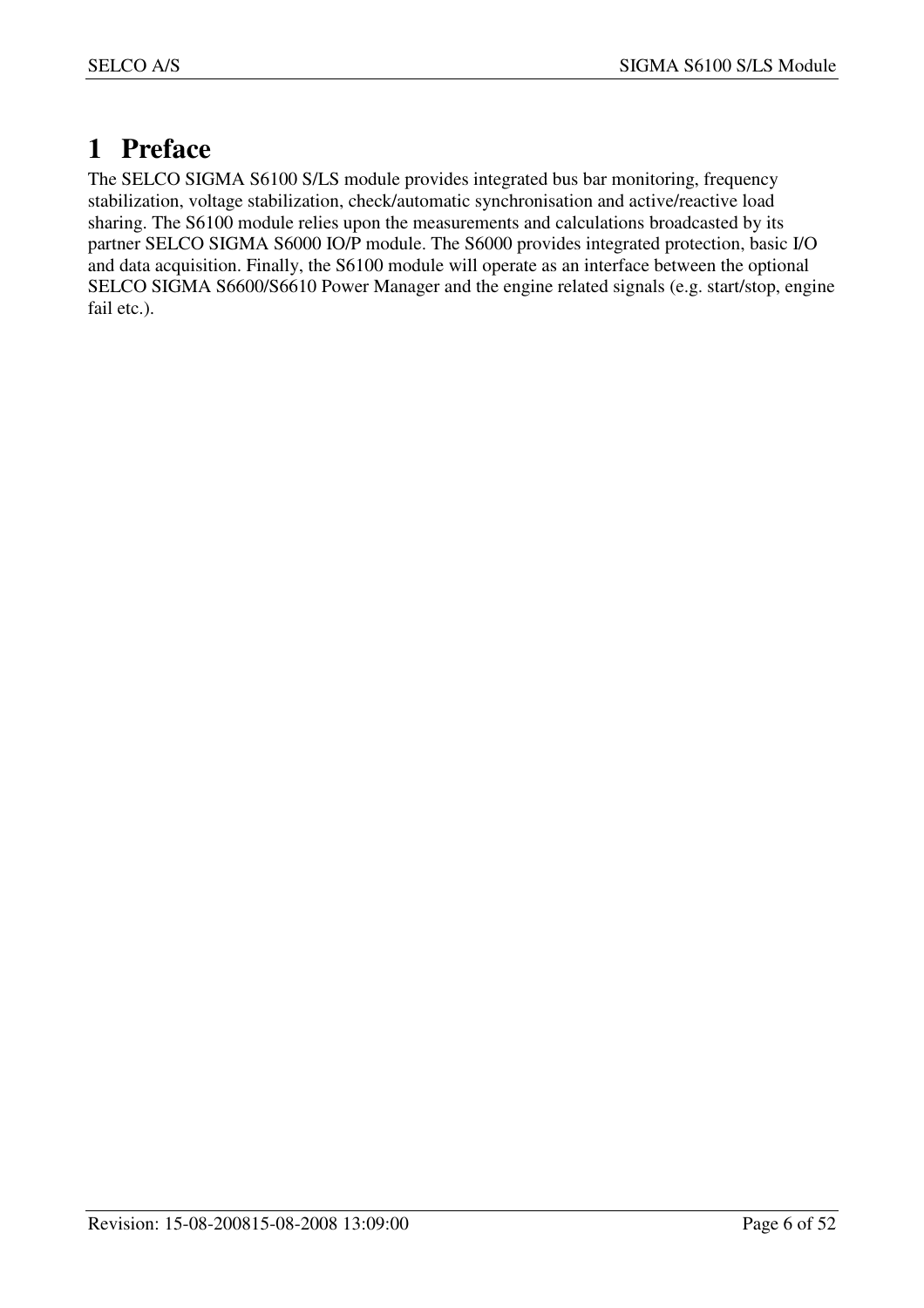## **2 Isolation and Grounding**

In marine installations ground and common reference (COM) should not be connected together. In a ship installation the hull is the "ground". Connecting any of the COM connections on any of the modules within a SIGMA system to ground (hull) or switchboard chassis may cause instability within the system.

One, and only one, COM connection should to be made between SIGMA modules. This is preferably the COM connection of the CAN bus.

The Primary and Backup 24 VDC supplies are isolated from the remaining electronics of the module and therefore also from the common reference (COM). The negative poles of the 24 VDC supplies can be connected to the common reference (COM), provided that the either one, or both supplies serves as references for auxiliary relays driven by SIGMA open collector outputs. In this case the supplies negative poles should not be connected to ground (hull) or switchboard chassis.

As a general rule:

- 1. COM terminals should not be connected to ground (hull) or switchboard chassis.
- 2. Negative poles of the primary and back-up supplies should not be connected to ground (hull) or switchboard chassis.
- 3. Negative poles of the primary and back-up supplies and COM can be connected together, provided that the negative poles of the primary and back-up supplies are not connected to ground (hull) or switchboard chassis.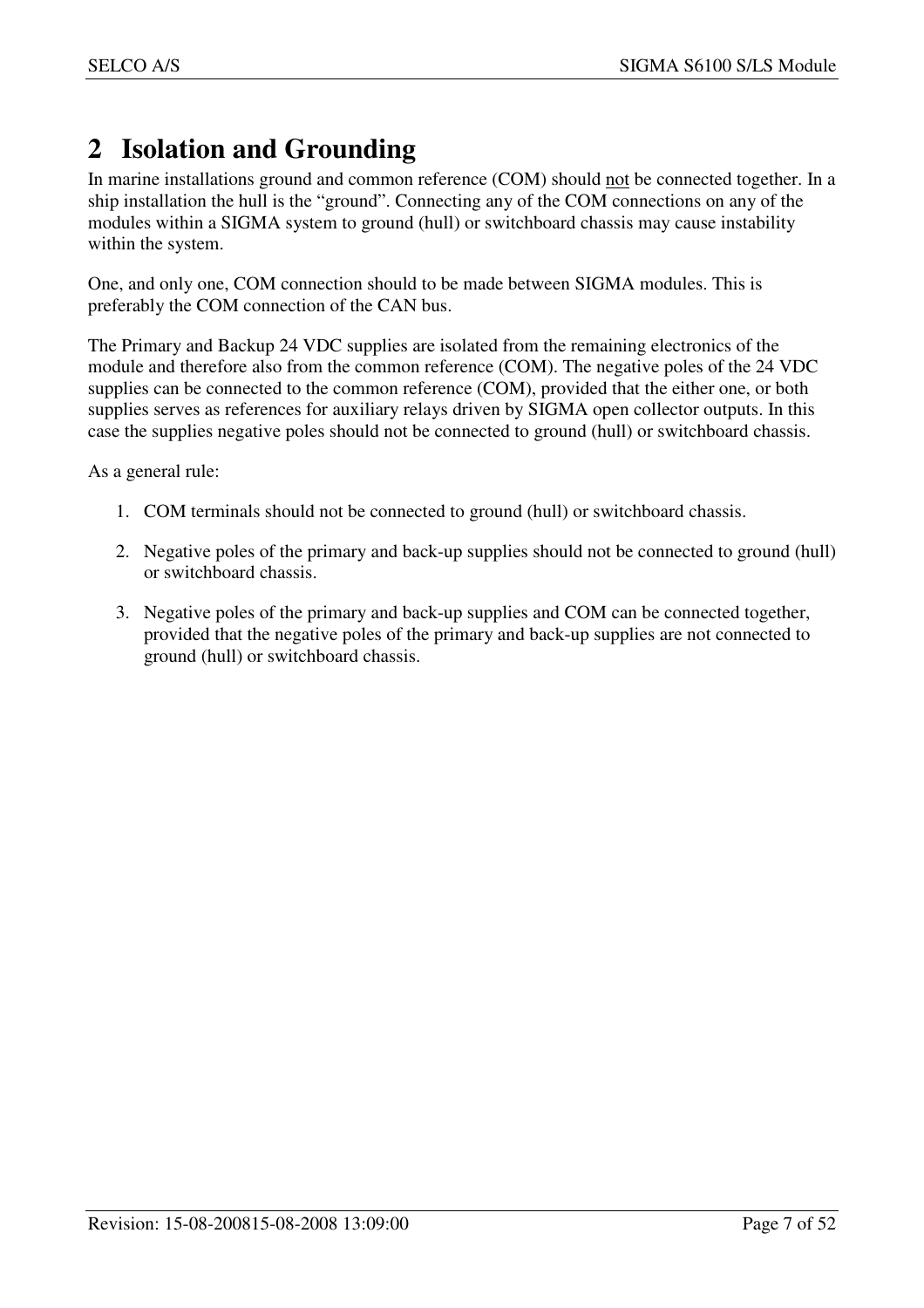## **3 Function**

The S6100 module provides integrated busbar monitoring as well as control for a single generator. The S6100 includes a programmable control and output scheme, which makes it adaptable to almost any brand and type of speed governor. The same applies to the control of the automatic voltage regulator (AVR).

## **3.1 Protection**

The S6100 module provides three built-in protection functions. These protection functions operate from the 3 phased voltage measurements conducted by the S6100 module, thus all three functions are intended for monitoring of the busbar. The protection functions can be configured with trip level(s). Delays are provided for filtering. The protection functions operate on RMS readings sampled over one or four periods (depending on the rated frequency).

The C/B Trip LED will start flashing and the delay will begin counting the moment the trip level of the related protection function is exceeded. If the level is exceeded for the full duration of the delay, the C/B Trip LED will change to steady light and the circuit breaker will trip. Otherwise the LED will go off and the delay will reset.

Unlike the generator protection functions provided in the S6000 module, no dedicated front folio LED's and digital outputs (open collector outputs) are provided. Reset can be issued by and external input (C/B RESET at the related S6000 module) or from the keyboard of the optional S6500, S6600 or S6610 module.

The S6100 module protects the external equipment by tripping the related breaker. The breaker is tripped through the built-in C/B trip relay. The C/B trip relay can be configured for normally deenergized or normally energized operation.

## **3.1.1 Voltage Establishment**

The voltage establishment protection function can be enabled or disabled. If enabled the voltage establishment protection will trip the breaker in case the phase-phase voltages between any of the three phases becomes either too low or too high. The voltage establishment protection will act on the lowest or the highest of the three phase-phase voltage measurements, depending on whether the low or the high level is exceeded.

$$
U_{12}\hspace{0.1cm}U_{23}\hspace{0.1cm}U_{31}
$$

The trip level is configured as a percentage according to the nominal phase-phase voltage specified within the system configuration of the related S6000 module.

$$
U_{12} \, or \, U_{23} \, or \, U_{31} \langle \frac{Lower Level \cdot NOMVOLT}{100}
$$

Or

$$
U_{12} \, or \, U_{23} \, or \, U_{31} \rangle \frac{Upper \, Level \cdot NOMVOLT}{100}
$$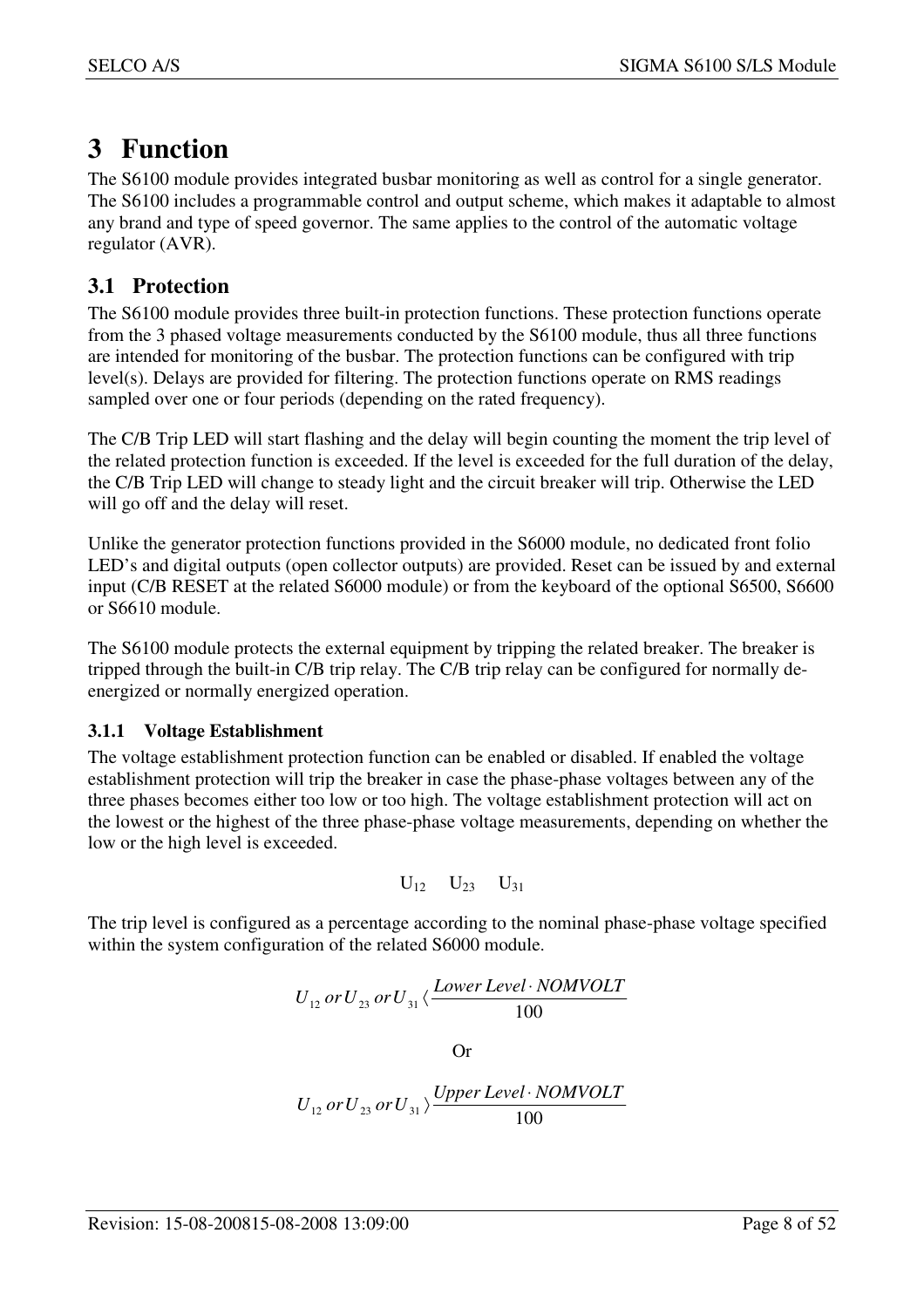The delay is configured in seconds. Trip will occur only if the low or the high critical level is exceeded continuously for the duration of the delay.

#### **3.1.2 Frequency Establishment**

The frequency establishment protection function can be enabled or disabled. If enabled the frequency establishment protection will trip the breaker in case the busbar frequency becomes either too low or too high.

f

The trip level is configured as a percentage according to the rated frequency specified within the system configuration of the related S6000 module.

$$
f \langle \frac{Lower Level \cdot RATEREQ}{100}
$$

or

100 *Lower Level RATEFREQ <sup>f</sup>* ⋅ 〉

The delay is configured in seconds. Trip will occur only if the low or the high critical level is exceeded continuously for the duration of the delay.

## **3.1.3 Frequency Deviation Protection (Rate of Change of Frequency, ROCOF, df/dt relay)**

This function is only used for generators running in parallel with the grid.

When running in parallel with the grid it is very important to detect short time interruptions of the grid. When the grid returns after a short interruption it can be expected to be out of synchronism. Thus a reconnection of the generator to the grid must be avoided.

The FD function is doing that by measuring the change of frequency over time (rate of change of frequency).

The module will measure the time between two zero crossings of the measurement voltage and calculate a frequency for each period.

Slow changes in the grid frequency will not cause the unit to trip. However a rapid change in the frequency will cause the frequency deviation function to trip. Typical adjustment could be of 0.5 - 1.5 Hz/sec.

## **3.1.4 Start of standby generator in case of bus bar error (PM Start)**

This function can be used for reducing the black-out time in case of protection trips due to voltage or frequency errors.

The function will use the frequency and voltage protection of the S6100 Module as pre-alarm. Thus the C/B trip relay output of S6100 should not be connected to the trip coil of the circuit breaker if this function should be used.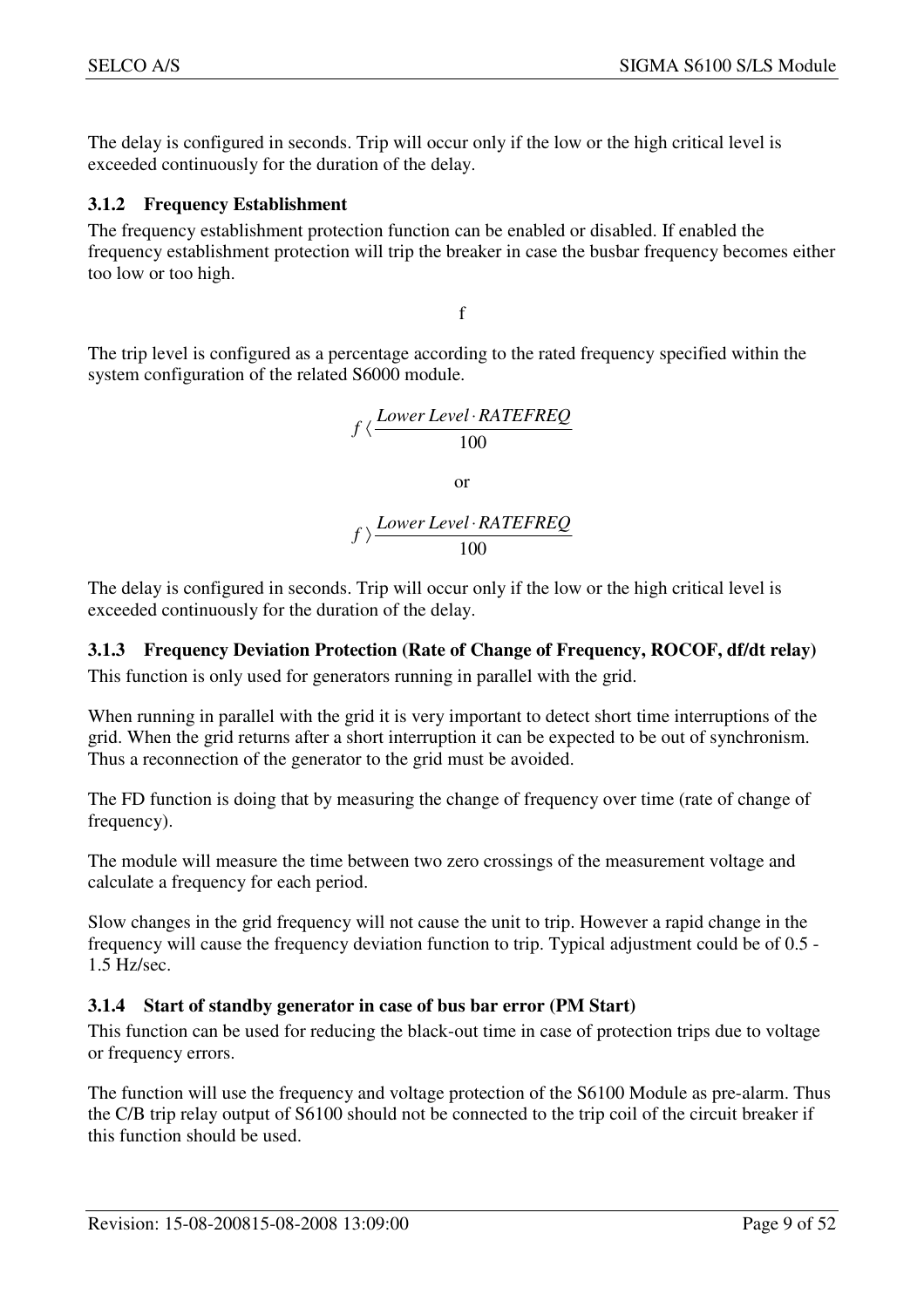When the voltage or frequency protection function of the S6100 module trips, the S6610 Power Manager Module will start up the next available stand by generator. The standby generator will start and establish rated frequency and voltage. However it will not synchronize to the bus bar, as there is a voltage or frequency problem there.

After the voltage or frequency protection of the S6000 Module has tripped the breaker of the duty generator (and caused black-out on the bus bar), the standby generator will connect to the dead bus bar.

For this function the voltage and frequency protection functions of S6100 modules must be adjusted to the same level as the voltage and frequency protection functions of S6000 modules, however the delay must be shorter on the S6100 modules for allowing the generators to power up before blackout. Otherwise the black-out time would be increased.

The Bead bus closure (DB CLOSE) function must be enabled for this function.

## **3.2 Frequency Stabilization**

The main purpose of the frequency stabilization function is to maintain the frequency at a fixed level, despite fluctuations in active load. The frequency stabilization is also able to provide quick and instant compensation should the frequency deviate from the preset level.

Engines controlled by conventional governors operate with speed droop. The speed droop causes engine revolutions (and generator frequency) to decrease slightly when active load is applied to the generator. The frequency will typically only drop few percent between zero to full load.

Engines controlled by electronic governors can be configured to operate in isynchronous mode. Isynchronous mode utilizes a speed feedback signal (e.g. from a flywheel pick-up) to compensate for the droop effect. Thus isynchronous mode provides zero droop (stable frequency with increase in active load). Electronic governors can also be configured to operate in droop mode with a certain percentage of droop.

The frequency stabilization function of the S6100 module will do much the same as the isynchronous feature of the electronic governor. However, there are some advantages to the S6100 frequency stabilization. First of all, it works with both conventional and electronic governors. Secondly, it provides seamless coexistence with other functions controlling the frequency (e.g. auto-synchronization and active load sharing). SELCO recommends that the governor is configured to operate with a few percent droop. This is to avoid a conflict between the S6100 frequency regulation and the isynchronous compensation feature of the governor.

The set point of the S6100 frequency stabilization is defined by the rated frequency parameter (RATEDFREQ) of the partner S6000 module. The frequency stabilization function becomes active once the power-up delay has passed, provided that the function has not been disabled.

The configuration of the frequency stabilization function depends on the chosen mode of speed control. The relay based speed control (Increase/decrease contact signals) is configured with stability and deadband, while the electronic control is set up with stability and PID parameters.

The stability parameter determines the magnitude of the control signal as a function of the actual deviation in frequency (compared to rated frequency). A high stability setting provides fast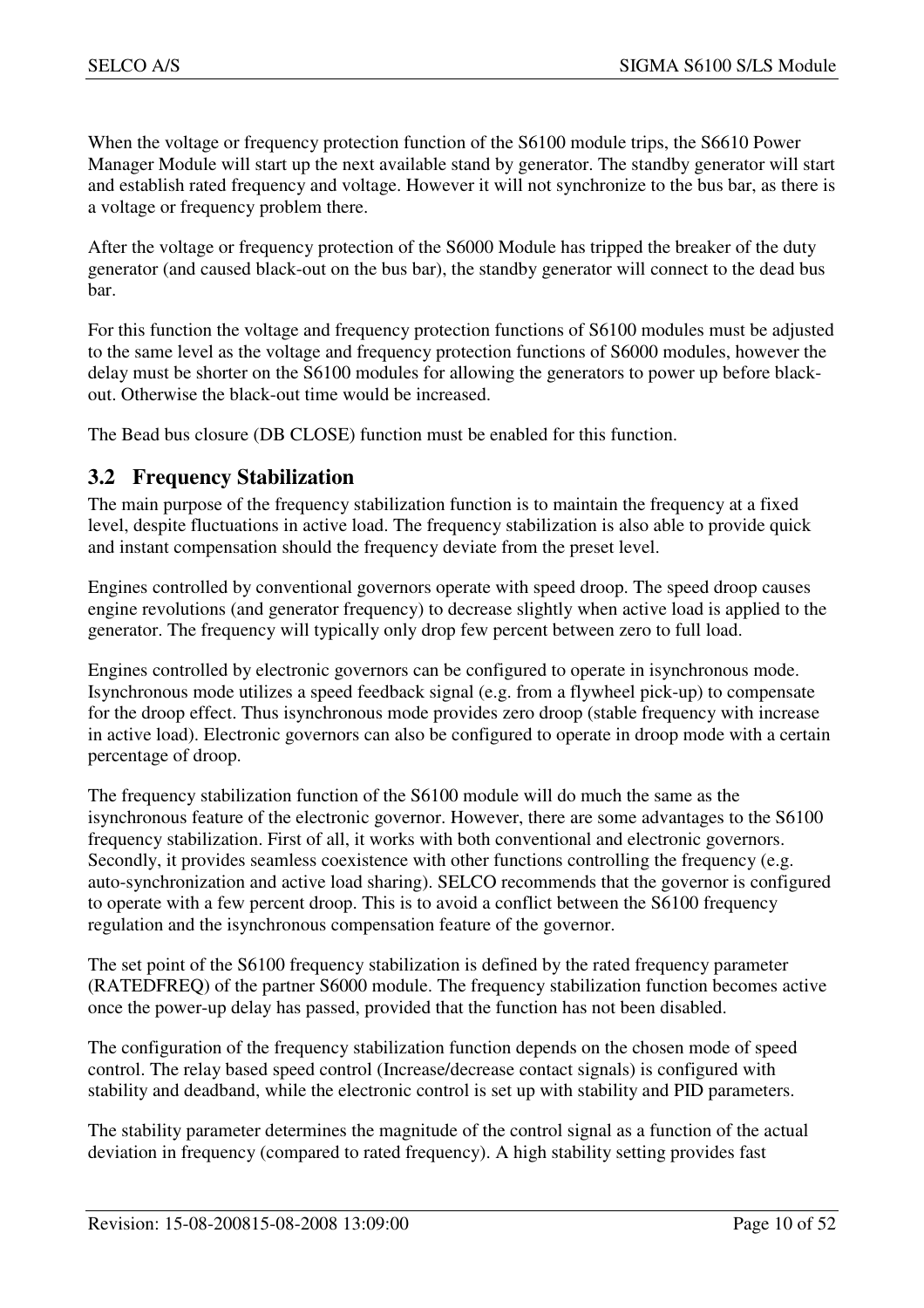regulation, with the potential risk of over shoot and instability. A low stability setting provides accurate but slow regulation.

The deadband parameter (only used with relay based speed control) determines the level of deviation required for the frequency stabilization to regulate. The system will not do any regulation as long as the frequency deviation is within the deadband. A low deadband setting results in continues fine tuning of the frequency, while a high deadband setting results in infrequent corrections at the expense of accuracy. The deadband is expressed as a percentage of the rated frequency.

The PID parameters (only used with electronic speed control) works in conjunction with the stability parameter. Stability will affect the magnitude of the control signal when the deviation in frequency is relatively large, while the P-parameter determines the magnitude of the control signal when the deviation is small. Both stability and the P-parameter operate as a function of the frequency deviation. The I-parameter can be used to slow down the regulation (by increasing I). The D-parameter is seldom used and should be left at its default setting.

Frequency stabilization can be disabled (together with voltage stabilization) by connecting the F/V CTRL. DISABLE input to COM. If disabled, it is important to ensure that a defined signal is applied to the external frequency and voltage control input (FREQ. IN and VOLT. IN).

## **3.3 Voltage Stabilization**

The main purpose of the voltage stabilization function is to maintain the voltage at a fixed level, despite fluctuations in reactive load. The voltage stabilization must also be able to provide quick and instant compensation should the voltage deviate from the preset level.

Alternators controlled by conventional voltage regulators operate with voltage droop. The voltage droop causes excitation (and alternator voltage) to decrease slightly when reactive load is applied to the generator. The voltage will typically only drop few percent between zero to full load.

Alternators controlled by electronic voltage regulators can be configured to operate in isynchronous mode. Isynchronous mode utilizes a voltage feedback signal to compensate for the droop effect. Thus isynchronous mode provides zero droop (stable voltage with increase in reactive load). Electronic voltage regulators can also be configured to operate in droop mode with a certain percentage of droop.

The voltage stabilization function of the S6100 module will do much the same as the isynchronous feature of the electronic voltage regulator. However, there are some advantages to the S6100 voltage stabilization. First of all, it works with both conventional and electronic voltage regulators. Secondly, it provides seamless coexistence with other functions controlling the voltage (e.g. voltage matching and reactive load sharing). SELCO recommends that the voltage regulator is configured to operate with a few percent droop. This is to avoid a conflict between the S6100 voltage regulation and the isynchronous compensation feature of the voltage regulator.

The set point of the S6100 voltage stabilization is defined by the nominal voltage parameter (NOMVOLT) of the partner S6000 module. The voltage stabilization function becomes active once the power-up delay has passed, provided that the function has not been disabled.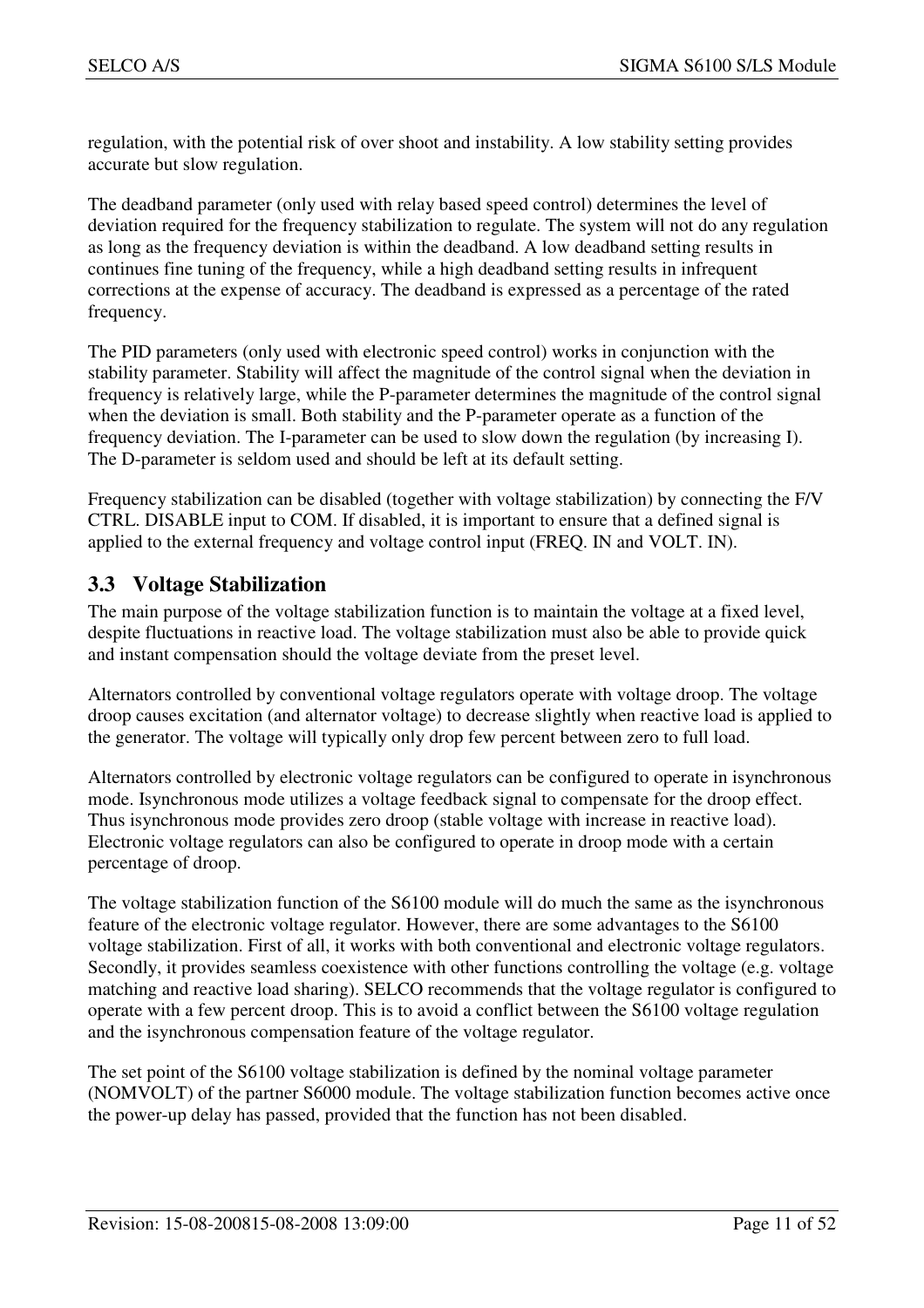The configuration of the voltage stabilization function depends on the chosen mode of voltage control. The relay based voltage control (Increase/decrease contact signals) is configured with stability and deadband, while the electronic control is set up with stability and PID parameters.

The stability parameter determines the magnitude of the control signal as a function of the actual deviation in voltage (compared to nominal voltage). A high stability setting provides fast regulation, with the potential risk of over shoot and instability. A low stability setting provides accurate but slow regulation.

The deadband parameter (only used with relay based voltage control) determines the level of deviation required for the voltage stabilization to regulate. The system will not do any regulation as long as the voltage deviation is within the deadband. A low deadband setting results in continues fine tuning of the voltage, while a high deadband setting results in infrequent corrections at the expense of accuracy. The deadband is expressed as a percentage of the nominal voltage.

The PID parameters (only used with electronic voltage control) works in conjunction with the stability parameter. Stability will affect the magnitude of the control signal when the deviation in voltage is relatively large, while the P-parameter determines the magnitude of the control signal when the deviation is small. Both stability and the P-parameter operate as a function of the voltage deviation. The I-parameter can be used to slow down the regulation (by increasing I). The Dparameter is seldom used and should be left at its default setting.

Voltage stabilization can be disabled (together with frequency stabilization) by connecting the F/V CTRL. DISABLE input to COM. If disabled, it is important to ensure that a defined signal is applied to the external voltage and frequency control input (FREQ. IN and VOLT. IN).

## **3.4 Voltage Matching**

The voltage matching function is used to match the voltage of the generator voltage to the busbar voltage. If enabled, voltage matching operates simultaneously with automatic synchronization. The voltage matching function works much like the automatic synchronization function; however voltage matching corrects the generator voltage instead of the frequency/phase deviation. The reference for the voltage matching function is the actual busbar voltage (not the nominal voltage). Do not mistake the voltage matching function with the voltage stabilization function. Voltage matching works only in conjunction with auto synchronization, while voltage stabilization work continuously (if enable). Furthermore, the reference for voltage matching function is the actual busbar voltage, as opposed to the nominal voltage which is reference for voltage stabilization.

The configuration of the voltage matching function depends on the chosen mode of voltage control. The relay based voltage control (Increase/decrease contact signals) is configured with stability and deadband, while the electronic control is set up with stability and PID parameters.

The stability parameter determines the magnitude of the control signal as a function of the actual deviation in voltage (compared to busbar voltage). A high stability setting provides fast regulation, with the potential risk of over shoot and instability. A low stability setting provides accurate but slow regulation.

The deadband parameter (only used with relay based voltage control) determines the level of deviation required for the voltage matching to regulate. The system will not do any regulation as long as the voltage deviation is within the deadband. A low deadband setting results in continues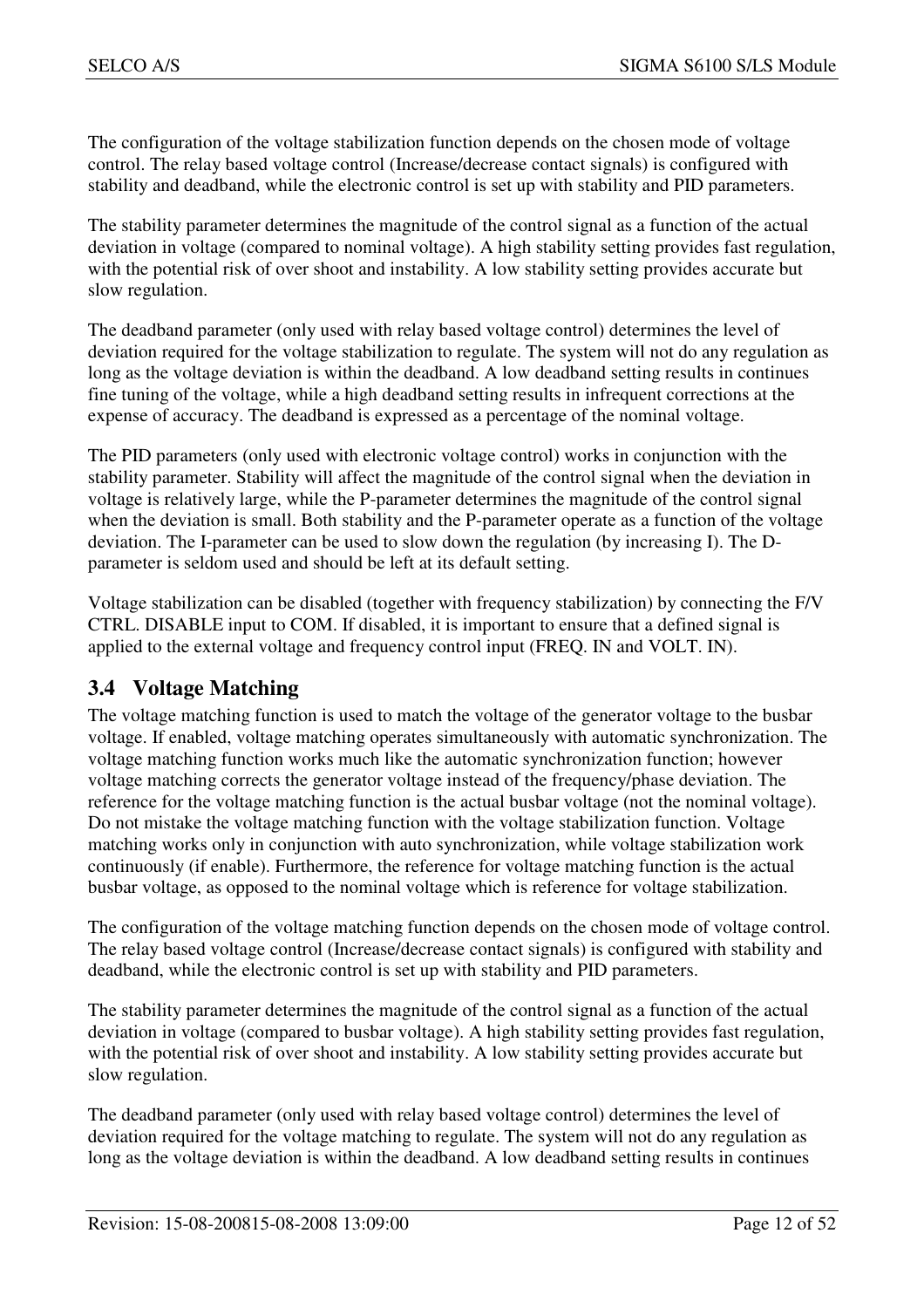fine tuning of the voltage, while a high deadband setting results in infrequent corrections at the expense of accuracy. The deadband is expressed as a percentage of the nominal voltage.

The PID parameters (only used with electronic voltage control) works in conjunction with the stability parameter. Stability will affect the magnitude of the control signal when the deviation in voltage is relatively large, while the P-parameter determines the magnitude of the control signal when the deviation is small. Both stability and the P-parameter operate as a function of the voltage deviation. The I-parameter can be used to slow down the regulation (by increasing I). The Dparameter is seldom used and should be left at the default setting.

The purpose of the voltage matching function is typically just to bring the generator voltage within a reasonable range of the busbar voltage (e.g.  $+/-2$  to  $+/-10\%$ ). Thus, voltage matching is in a way analogue to automatic synchronization, but without strict tolerances. The reference of the voltage matching function is defined by the VOLTOKWND parameter of the S6100.

## **3.5 Auto Synchronization**

The auto synchronization function of the S6100 module is used to automatically connect the generator to the busbar. Auto synchronization is initiated the moment the S6100 module detects that a viable reference voltage exists on the busbar.

The main purpose of the automatic synchronization function is to ensure quick and automatic connection of the generator to the busbar.

A number of conditions must apply before the generator circuit breaker can be closed. First of all, the magnitude of the generator voltage must be equal or close to the magnitude of the busbar voltage (if voltage matching is enabled). Secondly, the frequency of the generator voltage must be a little higher or equal to the frequency of the busbar voltage. The third and last condition is that the phase deviation between the generator and busbar voltages must within a few degrees at the time of connection (breaker closure).

The matching of the generator voltage is done by the voltage matching function described elsewhere in this document. Voltage matching is optional.

The S6100 auto synchronization function will alter the speed of the generator (by control of the speed governor) to obtain the required deviation in frequency and phase. Once all three conditions are true, the S6100 module will issue the signal to close the circuit breaker.

The auto synchronization function works differently depending on whether the S6100 module is configured for speed control by relays (increase/decrease contact signals) or by electronic output. Governor control by the speed relay does not provide the facility to command and maintain exact frequency match and near zero phase deviation between the generator and busbar voltage. Synchronizing by speed relay is done by aiming for a small positive frequency deviation between the generator and busbar voltage, where after the closure signal is issued shortly before the generator voltage is expected to be in phase with the busbar voltage (to compensate for the circuit breaker make time).

Auto synchronization by electronic speed control provides the possibility of bringing the generator voltage in phase with the busbar voltage and thereafter closing the breaker with near zero deviation in frequency and phase.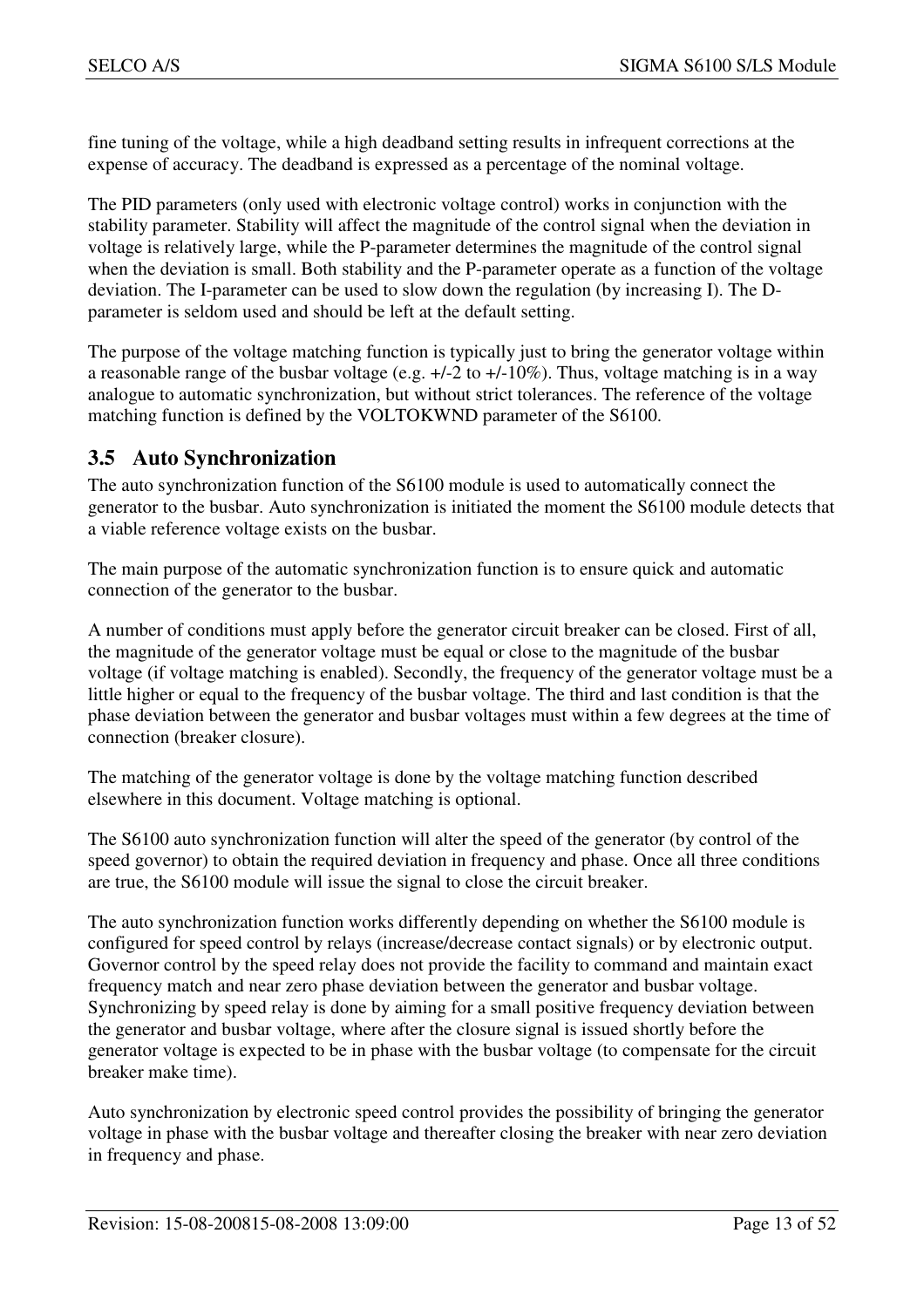When speed is corrected by relay signals, the auto synchronization function is configured with stability and deadband. Stability defines the magnitude of the control signal as a function of the actual frequency deviation (between the generator and busbar voltage), while the deadband defines the frequency deviation required for the auto synchronizer to regulate. When operating by the speed relay the auto synchronizing function will alter the engine speed to obtain a small positive frequency deviation between the generator and busbar voltage. The automatic synchronizing function will then issue the signal to close the circuit breaker shortly before it expects zero phase deviation between the generator and busbar voltage. The closure signal is issued prior to the moment of zero phase deviation in order to compensate for the make time of the circuit breaker.

The frequency deviation and circuit breaker closure time parameters are only used when the speed control is configured to operate by the speed relay. A low setting for the frequency deviation provides high accuracy, but will increase the time required to synchronize the generator. A high setting provides quick synchronization but might cause more wear and tear on the breaker contacts. The circuit breaker closure time must be set according to the breaker specification (breaker make time).

The auto synchronization function is a bit more advanced when speed control is done by electronic output. The speed feed back feature of an electronic governor makes it possible for the auto synchronization function to keep the generator in phase with the bus bar (without closing the breaker). In this case the synchronization will alter the frequency only to obtain close to zero phase deviation; where after the auto synchronization function can close the breaker at will. When configured for governor control by electronic output, the condition for closing the breaker is defined by tolerated phase deviation. A narrow phase deviation windows will provide accurate but slow synchronization, while a wider window provides speed at the cost of wear and tear on the breaker contacts.

The PID parameters (only used with electronic voltage control) works in conjunction with the stability parameter. Stability will affect the magnitude of the control signal when the phase deviation is outside a +/-45 deg. window, while the P-parameter determines the magnitude of the control signal when the phase deviation is small. Both stability and the P-parameter operate as a function of the frequency and phase deviation. The I-parameter can be used to slow down the regulation (by increasing I). The D-parameter is seldom used and should be left at the default setting.

The auto synchronization function can be configured to close on dead bus. The dead bus facility includes external I/O signals to prevent simultaneous dead bus connection of two or more generators.

A synchronization time parameter is provided for the purpose of automation. An error will be issued through the LED of the C/B Close relays if the synchronization is not completed within the synchronization time.

## **3.6 Check Synchronizer**

The check synchronizer function offers the possibility of closing the circuit breaker automatically during manual synchronization. The condition for closing the breaker is defined by tolerated phase deviation.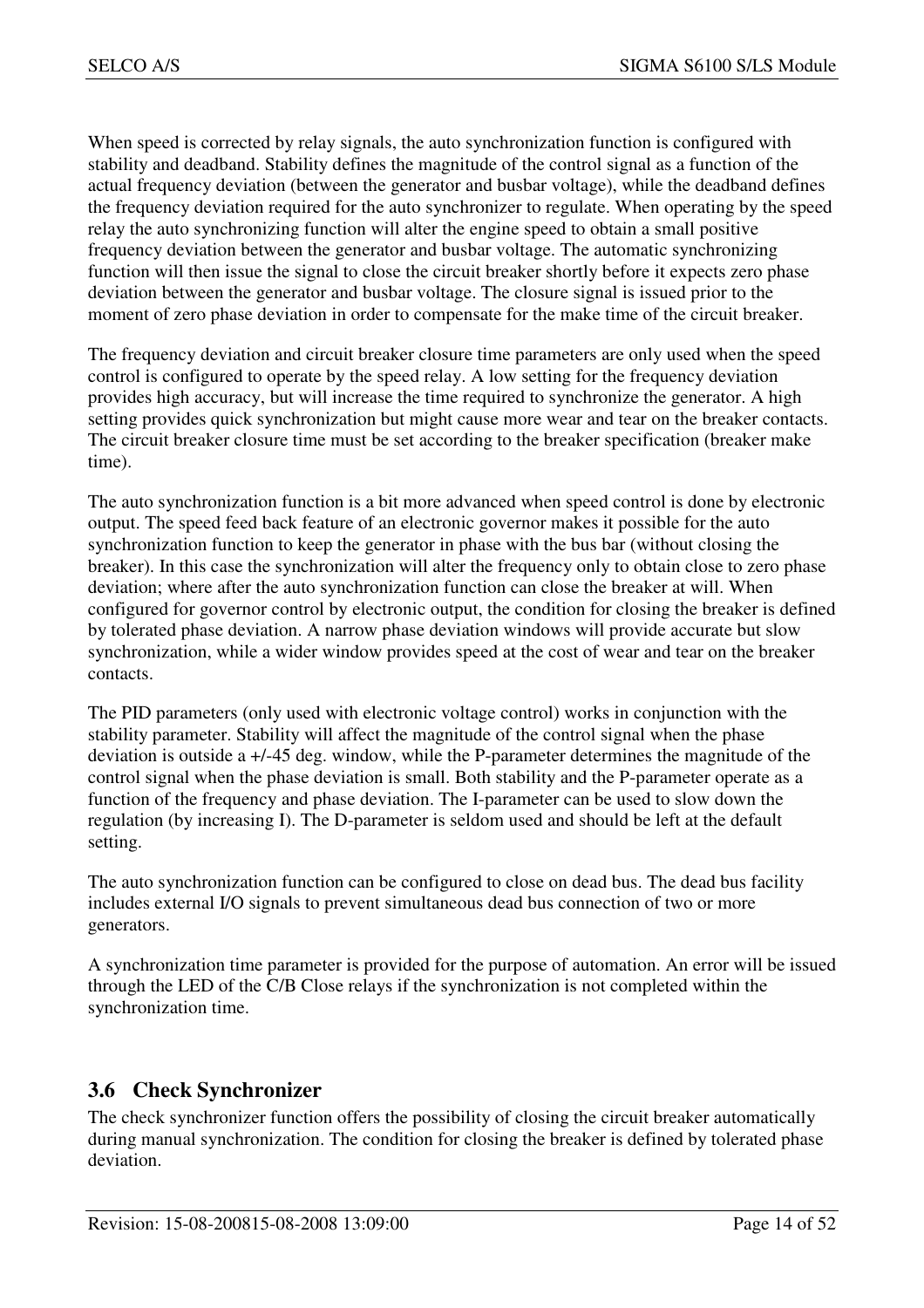## **3.7 Active Load Sharing**

Active load sharing is initiated the moment that the circuit breaker is closed. The active load sharer function will increase/decrease engine speed (and thereby generator frequency) to make the generator take or release active current/load. The S6100 module will balance the active current/load based on a DC voltage communicated through the kW parallel lines. This DC voltage can be adapted to suit other types of active load sharers (e.g. SELCO T4800 or T4400).

The active load sharer is configured with load deviation, stability and deadband. The load deviation parameter is used to balance out small load deviations, which might be caused by inaccuracy within the external current transformers. Stability determines the magnitude of the speed control signal as a function of deviation in the balance of active current/load. A low stability setting will provide minimal overshoot and relatively slow balancing of the active current/load, while a high stability setting gives fast regulation with risk of overshoot (instability). The deadband simply defines the amount of load deviation required before the active load sharing kicks in.

The kW parallel lines can be adjusted to operate with any voltage in the range of -6 to +6 V DC. The voltage range of the parallel lines is programmable in order to ensure compatibility with other types of SELCO load sharers.

The active load sharing function includes the feature of unloaded trip. When activated (through the unload input) the active load sharer will decrease speed at a predefined rate (100 to 0% load). The S6100 module will then trip the breaker automatically when the pre-programmed trip level is reached (provided that the reactive current/load has also been unloaded). The active load sharing function ramps up at with the same ramp time (when the unload signal is removed).

The PID parameters (only used with electronic speed control) works in conjunction with the stability parameter. Stability will affect the magnitude of the control signal when the deviation in load is relatively large, while the P-parameter determines the magnitude of the control signal when the deviation is small. Both stability and the P-parameter operate as a function of the load deviation. The I-parameter can be used to slow down the regulation (by increasing I). The D-parameter is seldom used and should be left at the default setting. Please note that for active load sharing, deadband is also active with electronic speed control.

The active load sharing function can be disabled.

## **3.8 Reactive Load Sharing**

Reactive load sharing is initiated the moment that the circuit breaker is closed. The reactive load sharer will increase generator voltage to make the generator take reactive current/load, and decrease generator voltage to release reactive current/load. The S6100 module will balance the reactive current/load based on a DC voltage communicated through the kVAr parallel lines. This DC voltage can be adapted to suit other types of reactive load sharers (e.g. SELCO T4900).

The reactive load sharer is configured with load deviation, stability and deadband. The load deviation parameter is used to balance out small load deviations, which might be caused by inaccuracy within the external current transformers. Stability determines the magnitude of the voltage control signal as a function of deviation in the reactive current/load balance. A low stability setting will provide minimal overshoot and relatively slow balancing of the reactive current/load, while a high stability setting gives fast regulation with risk of overshoot and instability. The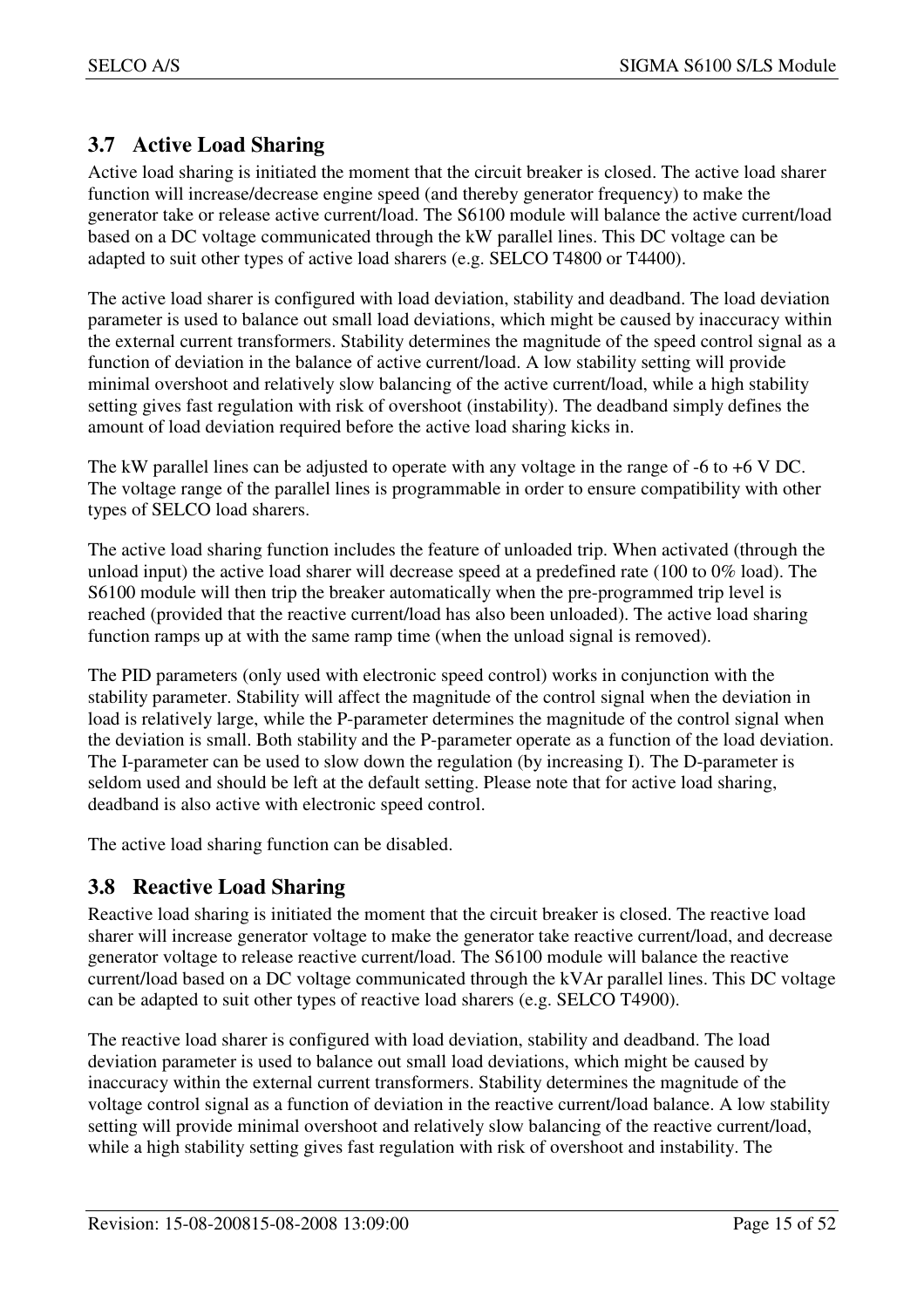deadband simply defines the amount of load deviation required before the reactive load sharing kicks in.

The kVAr parallel lines can be adjusted to operate with any voltage in the range of -6 to +6 V DC. The voltage range of the parallel lines is programmable in order to ensure compatibility with other types of SELCO load sharers.

The reactive load sharing function includes the feature of unloaded trip. When activated (through the unload input) the reactive load sharer will decrease speed at a predefined rate (100 to 0% load). The S6100 module will then trip the breaker automatically when the pre-programmed trip level is reached (provided that the active current/load has also been unloaded). The reactive load sharing function ramps up at with the same ramp time (when the unload signal is removed).

The PID parameters (only used with electronic voltage control) works in conjunction with the stability parameter. Stability will affect the magnitude of the control signal when the deviation in load is relatively large, while the P-parameter determines the magnitude of the control signal when the deviation is small. Both stability and the P-parameter operate as a function of the load deviation. The I-parameter can be used to slow down the regulation (by increasing I). The D-parameter is seldom used and should be left at the default setting. Please note that for reactive load sharing, deadband is also active with electronic speed control.

The reactive load sharing function can be disabled.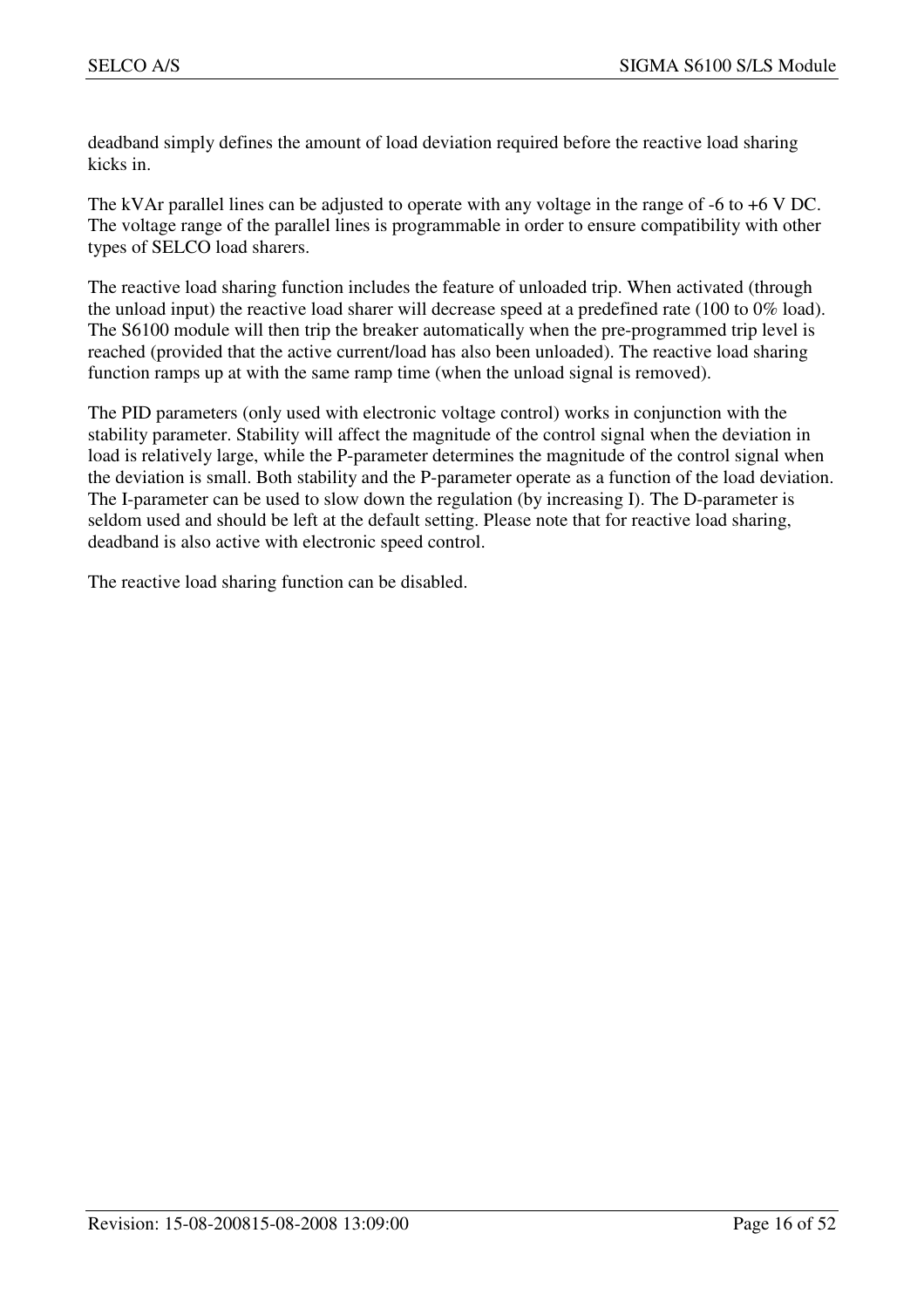## **4 System Preparation**

## **4.1 CAN Bus Address**

The 4-point dip-switch located on the right hand side of the S6000 module is used to set the CAN bus address. The CAN bus address is set as a binary value on 4 ON/OFF switches. Valid CAN bus address are 1 to 15.

The CAN bus address should be set according to the generator reference number, thus the CAN address of an S6000 module and its partner S6100 should be the same.

It is advisable to assign address 1 to the first pair of S6000/S6100 modules, number 2 to the second pair etc. S6500 user interface modules can be set to any address in the range 1 to 15. However, it is typically most practical to set a single S6500 to number 1. S6600 or S6610 Power Manager modules should be configured with address 1.

Each pair of S6000 and S6100 modules must be assigned a unique CAN bus address.

The binary system works on the principle described below.

- Switch 1 represents the decimal value 1
- Switch 2 represents the decimal value 2
- Switch 3 represents the decimal value 4
- Switch 4 represents the decimal value 8

As an example, the address 1 is assigned by setting switch 1 to ON and the remaining switches to OFF. Address 10 is assigned by setting switch 2 and 4 to ON and switch 1 and 3 to OFF. The decimal value corresponds to the sum of the values ON switch values.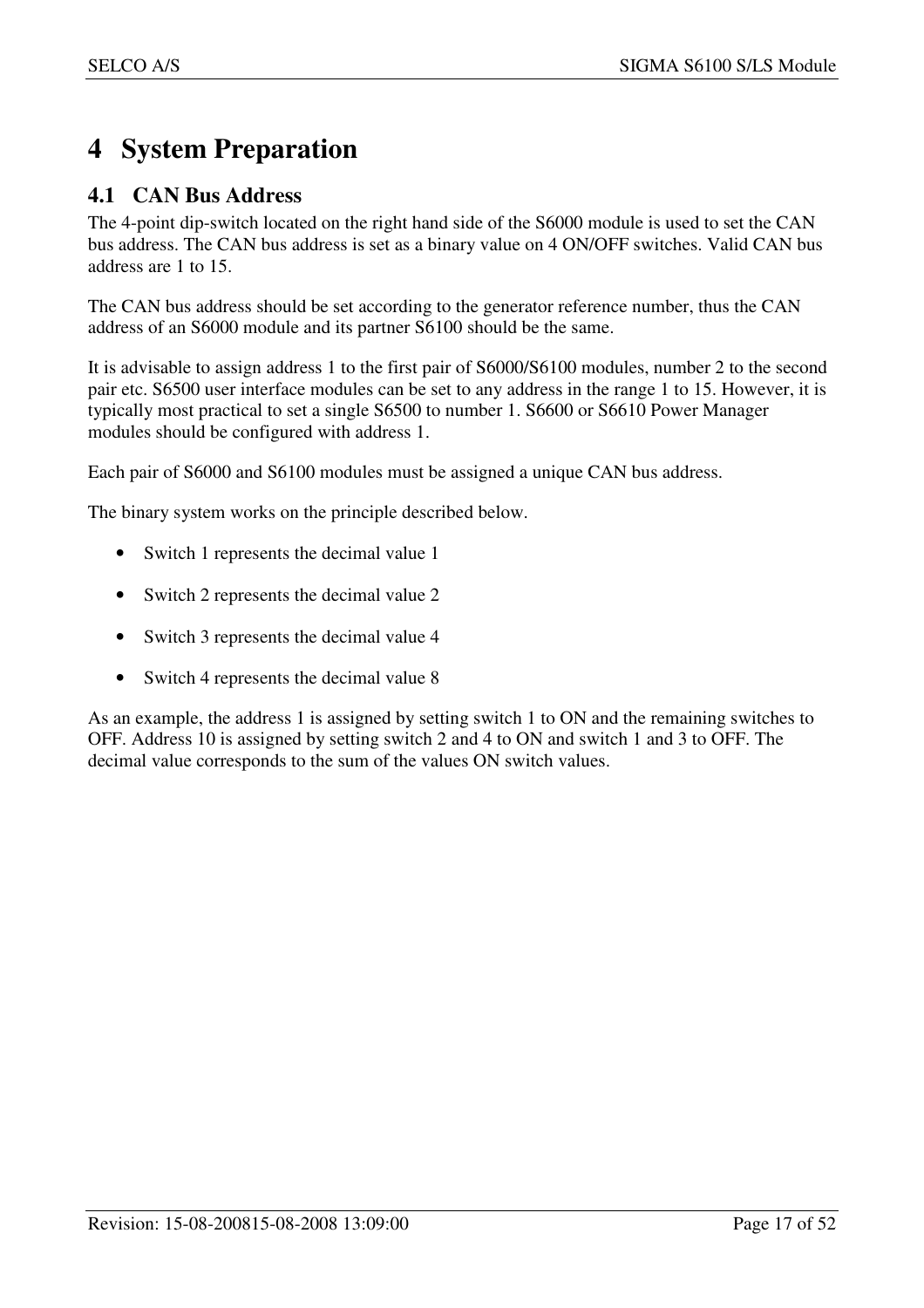## **5 Installation**

The S6100 module is secured to the rear of the switch board using four 4 mm. (3/16") screws. DIN rail mounting is not advisable due to the weight of the module.

Please ensure that there is enough space around the module so that the plug-in terminals and RS232 connector can be removed and reinserted. The length of the cables should also allow for the easy removal and insertion of the plug-in terminals. Access to the dip-switches located at the lower right hand corner of the unit might also be necessary.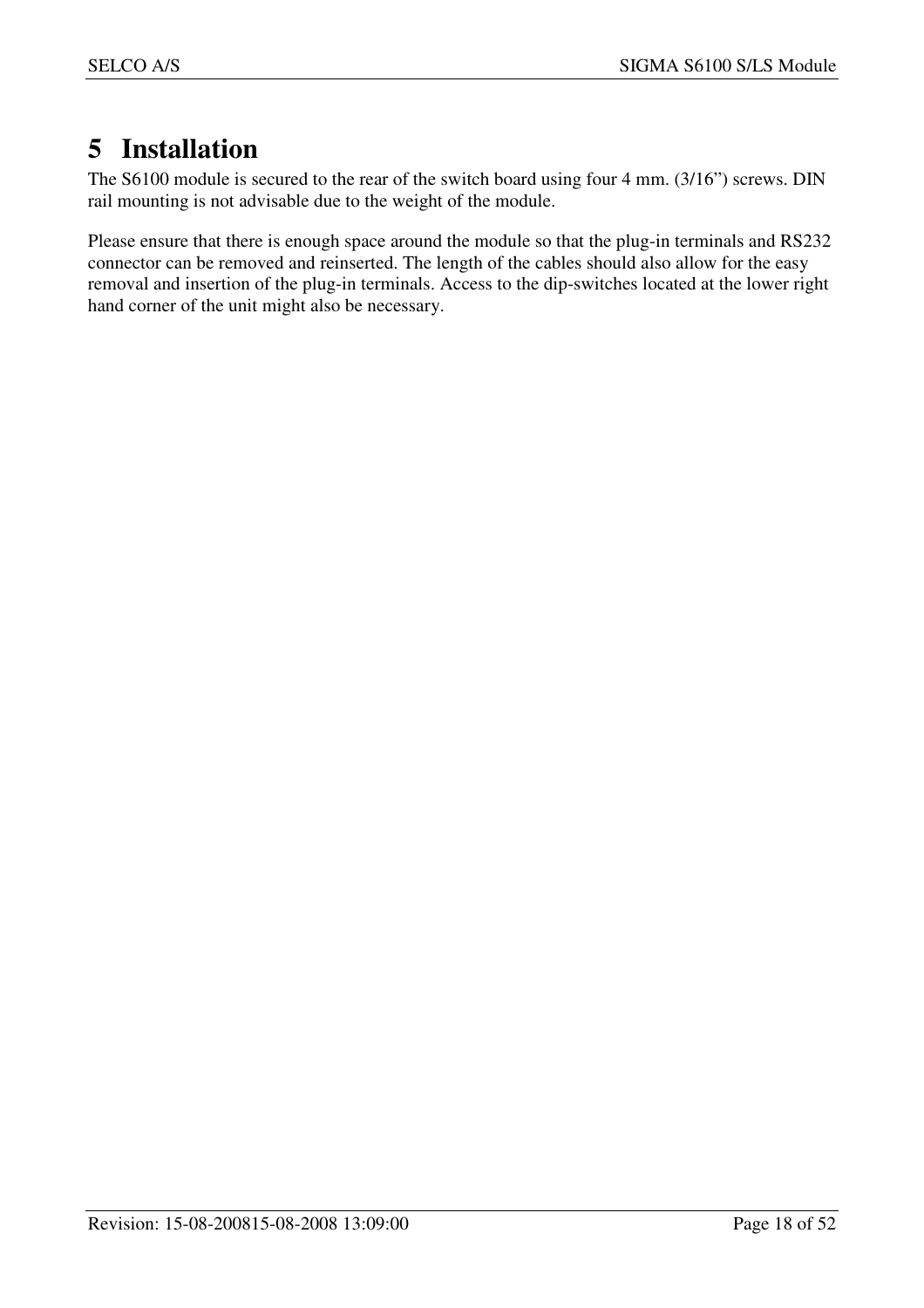## **6 Connection**

The S6100 module is connected using plug-in terminals. The plug-in terminals provide safe and durable connection without sacrificing ease of installation and servicing.

Wires should be good quality with a reasonable low internal resistance. It is advisable to use colour coding, as this makes trouble shooting and servicing far easier.

Please ensure that all wires are stripped properly and that the screws of the plug-in terminal rest on the copper and not on the insulation. Insufficient wire stripping is a frequent cause for poor connections.

## **6.1 Power Supply**

The electronics of the S6100 module is powered by two individual supplies, the primary and the backup supply. Both the primary and the backup supply operate on a nominal voltage of +24 V DC.

The S6100 module is capable of operating on both or either one of the two supplies. However, an alarm will be raised if the backup supply fails. Furthermore, each supply will tolerate wide variations in the supply voltage, as required by the marine classification societies.

The primary supply occupies terminal 1 and 2 of the *POWER SUPPLY* plug-in connectors, while the backup supply occupies terminal 3 and 4.

| <b>Terminal</b> | <b>Description</b>     | Signal     | <b>Connection</b>                         |
|-----------------|------------------------|------------|-------------------------------------------|
|                 | PRIMARY SUPPLY +       | $+24$ V DC | Positive terminal of primary supply       |
|                 | PRIMARY SUPPLY -       | $-24$ V DC | Negative terminal of primary supply       |
|                 | <b>BACKUP SUPPLY +</b> | $+24$ V DC | <b>Positive terminal of backup supply</b> |
|                 | <b>BACKUP SUPPLY -</b> | $-24$ V DC | Negative terminal of backup supply        |

The primary and backup supplies are isolated from each other and from the remaining electronics of the module. This means that the supply reference terminals (terminal 2 and 4) have no connection to the modules COM terminals.

The primary and backup supply is designed to cope with relative large voltage fluctuations, as required by the marine classification societies. However, please note that some marine classification societies require that the S6100 module is powered by the generators voltage. This is easily done through adding an auxiliary +24 V DC supply powered by the generator voltage. Please make sure that the auxiliary supply is able to cope with the power demand.

## **6.1.1 Primary Supply**

The switch board +24 V DC power supply system is typically used as the source of the primary supply.

The front folio Primary Supply LED illuminates with a steady green light to indicate that the supply voltage is OK and within the limits of safe operation. A failure of the primary supply will cause the Primary Supply LED to turn off (after a brief delay).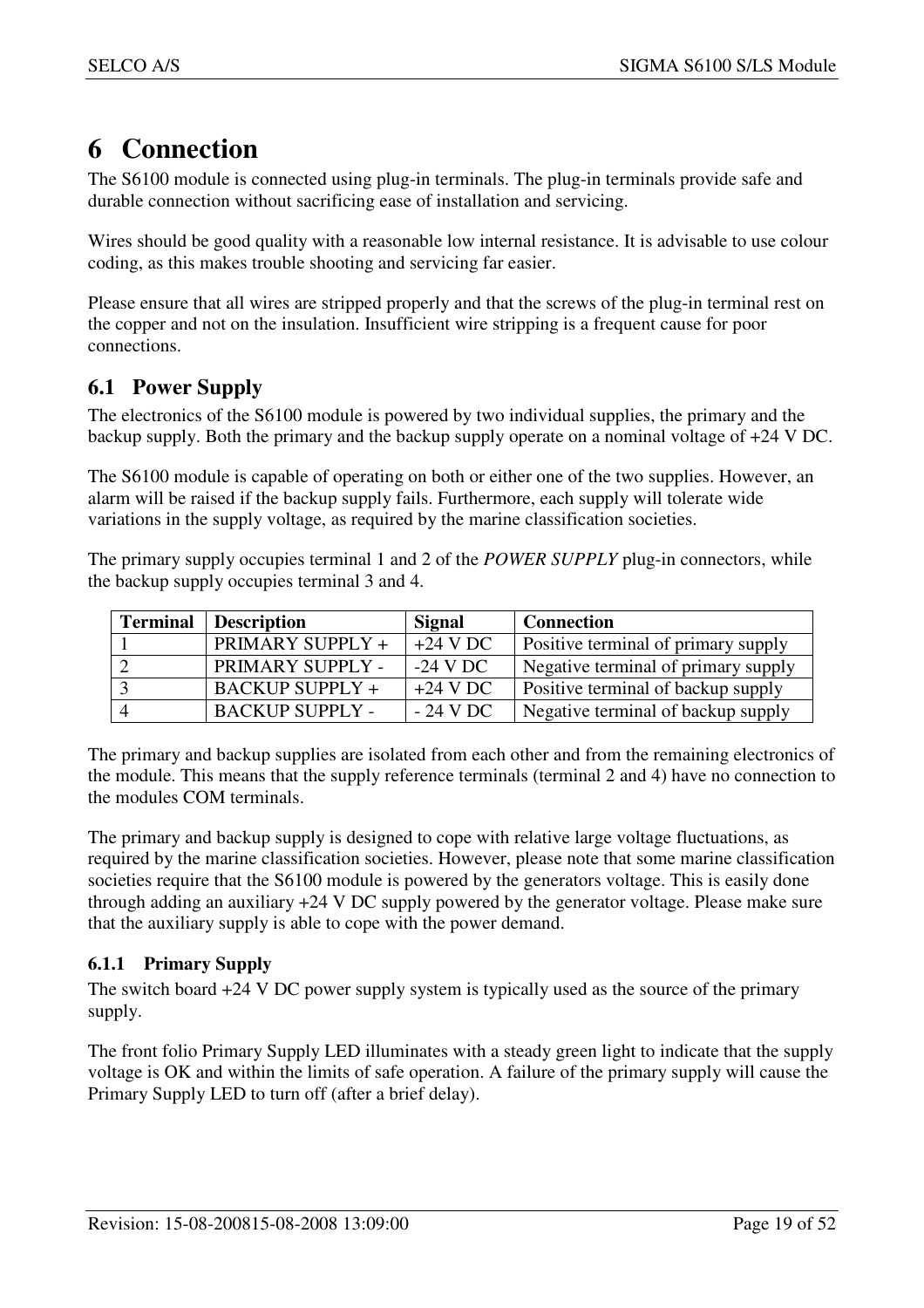## **6.1.2 Backup Supply**

The engine starter battery or the switch board  $+24$  V DC backup power supply system is typically used as the source of the backup supply.

The front folio Backup Supply LED illuminates with a steady green light to indicate that the supply voltage is OK and within the limits of safe operation. A failure of the backup supply will cause the backup Supply LED to turn off (after a brief delay) and the ALARM relay to de-energize.

## **6.2 Voltage Inputs**

The AC voltages connect to the *VOLTAGE INPUTS* plug-in terminal. The S6100 module supports both 3-wire and 4-wire power sources. As an example; busbars supplied by land based generators are typically 4-wired, while marine based generators typically use 3-wired.

**The voltage inputs can operate with high voltage (up to 690 VAC nominal), so precaution must be taken to avoid electrical shock and personal injury. Do not touch the** *VOLTAGE INPUTS* **plug-in terminal unless you are absolutely sure that power source is off (e.g. all the generator are stopped and blocked against starting).** 

Voltages above 690 VAC are supported through use of external transformers (PT's). When using PT's it is important to ensure that the PT's do not affect the phase of the voltage measurement. Phase shift in the PT's will directly affect the calculation of the power factor, and thereby the calculation of active and reactive current/load.

The S6100 measures the individual phase-phase voltage between phases L1 and L2, L2 and L3 and L3 and L1. Phase-neutral voltages are also measured on 4-wire sources, while on 3-wire sources the phase-neutral voltages are estimated based on the assumption that loads are distributed equally among the three phases.

| <b>Terminal</b> | <b>Description</b>       | Signal     | <b>Connection</b>                |
|-----------------|--------------------------|------------|----------------------------------|
| L1              | <b>VOLTAGE INPUTS L1</b> | AC voltage | Busbar phase L1                  |
| L2              | <b>VOLTAGE INPUTS L2</b> | AC voltage | Busbar phase L <sub>2</sub>      |
| L3              | <b>VOLTAGE INPUTS L3</b> | AC voltage | Busbar phase L3                  |
| N               | <b>VOLTAGE INPUTS N</b>  | Neutral    | <b>Busbar Neutral (optional)</b> |

The three phases of the source L1, L2 and L3 should be connected to L1, L2 and L3 of the *VOLTAGE INPUTS* plug-in terminal. Intermediate 2 A slow-blow fuses should be inserted between the individual phases and the related voltage inputs. It is very important that the phases are connected in the correct order. Interchanging the phases will affect the measurements. It is very import that the three phases are connected to the corresponding terminals (phase 1 to L1, phase 2 to L<sub>2</sub> and phase 3 to L<sub>3</sub>).

Connection of the neutral terminal (terminal N) is optional. The neutral terminal (terminal N) is isolated from the remaining electronics of the module. This means that the neutral terminal have no connection to the modules COM terminals.

The VOLTAGE OK LED shows whether or not the voltage levels measured between each of the three phases are within limits. The reference is the nominal phase-phase voltage (NOMVOLT). The voltage levels are compared to the limits defined by the voltage OK window (VOLTOKWND) of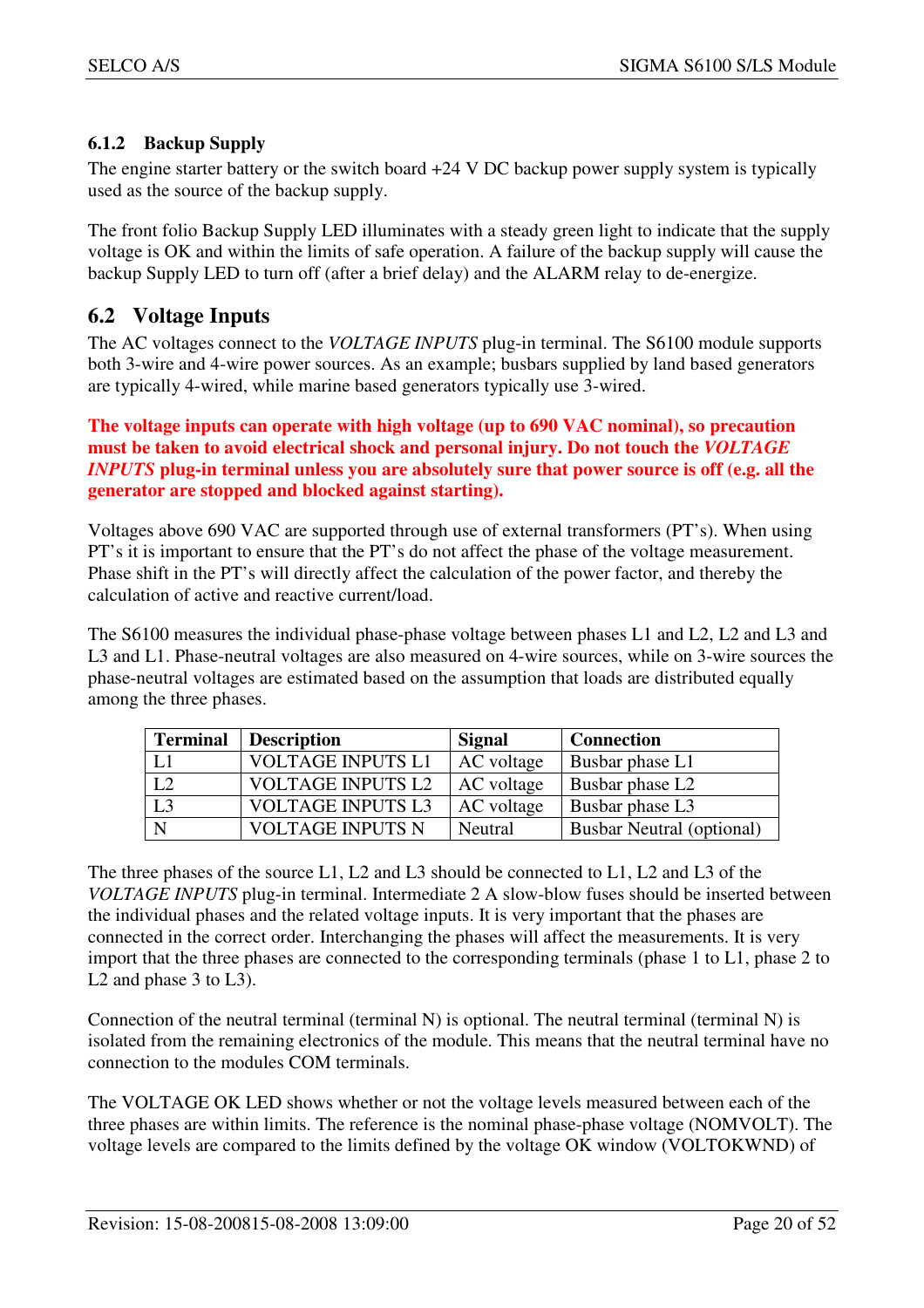the configuration. The VOLTAGE OK LED will flash if generator is not on voltage and the busbar is live.

The PHASE OK LED will ignite (steady green light) to indicate that the phase sequence is correct. However, the S6100 module is not able to verify that the each phase is connected to the correct terminal. The S6100 module cannot detect the difference between L1-L2-L3, L3-L1-L2 and L2-L3- L1. The S6100 module can only verify that 120 degrees displacement exist between the three phases. The PHASE OK LED requires a "reasonable" level of voltage to become operational.

The best way to ensure correct connection is to follow the wire all the way from the phase copper rail to the specific terminal within the *VOLTAGE INPUTS* plug-in connector.

## **6.3 Sync**

The *SYNC* plug-in terminal provides a synchronization signal from the partner S6000 module.

The synchronization signal is used by the S6100 module to determine the zero crossing of the alternator voltage AC curves. This time critical information is required by the S6100 module in order to do automatic synchronization.

The synchronization signal is based on dedicated non-isolated RS485 interface. Thus, wiring must be done according to standard RS485 requirements.

| <b>Terminal</b>   Description   Signal |                | <b>Connection</b>                    |
|----------------------------------------|----------------|--------------------------------------|
| SYNC A                                 | <b>RS485 A</b> | Terminal 1 of the partner S6000 SYNC |
| SYNC B                                 | <b>RS485 B</b> | Terminal 2 of the partner S6000 SYNC |
| <b>COM</b>                             | <b>COM</b>     | Terminal 3 of the partner S6000 SYNC |

The wires from terminal 1 and 2 should be twisted. A 150 ohm termination resistor must be placed between terminal 1 and 2 (directly at the plug-in terminal) to prevent signal reflections. Terminal 1 must be connected to terminal 1 of the *SYNC* terminal on the partner S6000 module. Likewise terminal 2 must be connected to terminal 2 of the *SYNC* terminal on the partner S6000 module. Lastly, terminal 3 must be connected between the *SYNC* terminals of both modules. Terminal 3 will also serve as the common COM connection between the S6100 and the S6000 module.

## **6.4 I/O**

The *I/O* plug-in connector houses a number of digital and analogue inputs. The digital inputs works with negative reference, meaning the inputs are considered active when at COM level and inactive when left open (disconnected). The analogue signals use negative reference as well, which means that the analogue voltages (e.g. 0 - 1 V DC signals) must have COM as reference.

| <b>Terminal</b> | <b>Description</b>       | <b>Signal</b>     | <b>Connection</b>                                 |
|-----------------|--------------------------|-------------------|---------------------------------------------------|
|                 | <b>UNLOAD</b>            | NO contact to COM | External switch, output or relay                  |
|                 | <b>F/V CTRL. DISABLE</b> | NO contact to COM | External switch, output or relay                  |
|                 | VOLT. IN                 | DC voltage        | External output $(-1 \text{ to } 1 \text{ V DC})$ |
|                 | FREQ. IN                 | DC voltage        | External output $(-1 \text{ to } 1 \text{ V DC})$ |
|                 | <b>C/B CLOSE BLOCK</b>   | NO contact to COM | External switch, output or relay                  |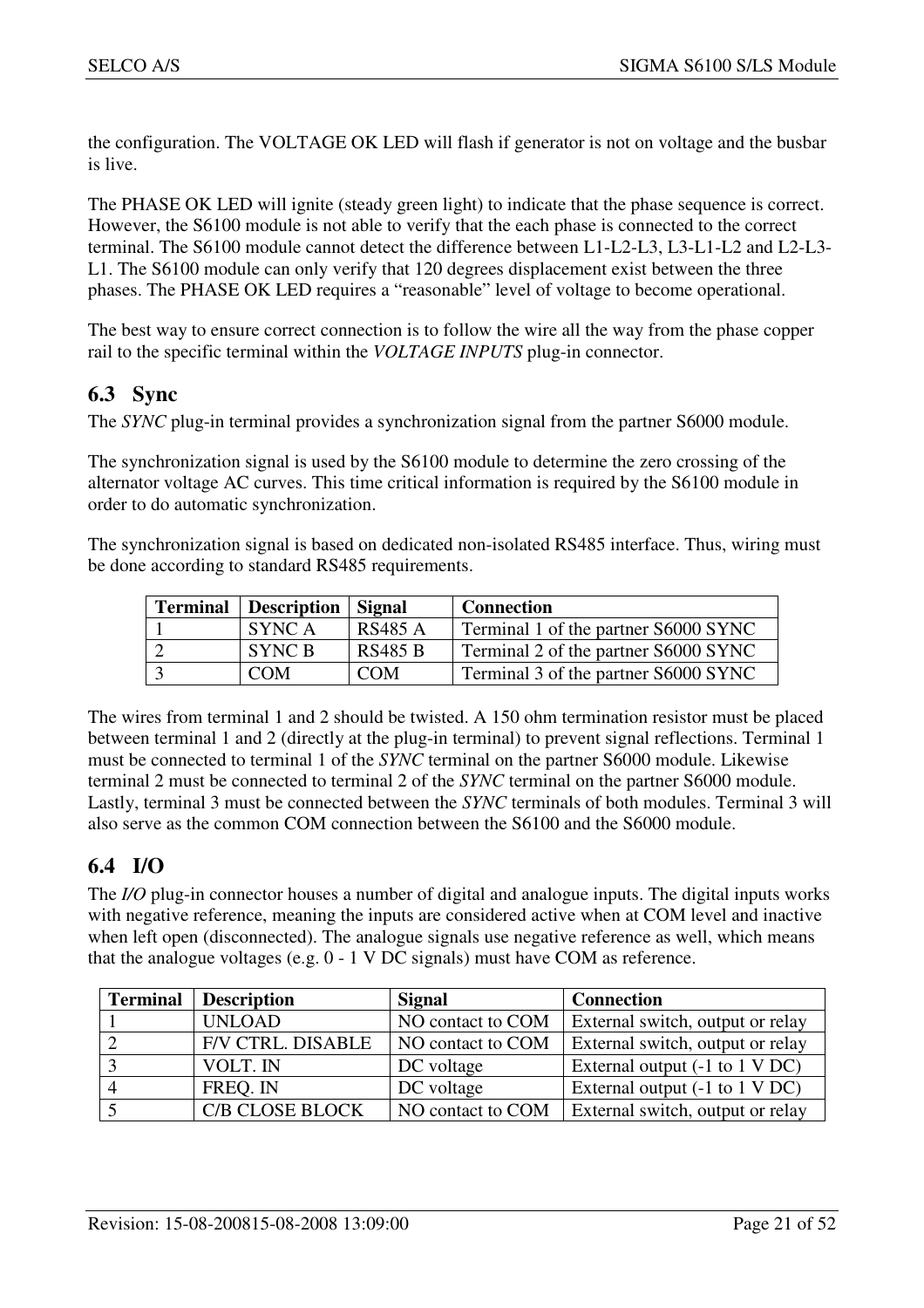### **6.4.1 Unload**

The *UNLOAD* input is used to do a ramped unload of the generator before the breaker is tripped. *UNLOAD* is typically initiated from an external switch. Unload starts once the *UNLOAD* signal is put to COM level. Disconnecting the *UNLOAD* signal causes reconnection of the generator, where after the load is applied by ramp.

#### **6.4.2 F/V Ctrl. Disable**

The *F/V CTRL. DISABLE* input is used to deactivate the voltage and frequency stabilization of the S6100 module. The signal is considered active when the input is connected to COM level, and inactive when left open. The signal is typically used when the generator is operated in parallel with a shaft generator or the grid (power sources that determines the voltage and frequency), or when the voltage and frequency is controlled by external equipment (through the *VOLT. IN* and *FREQ. IN* analogue inputs).

## **6.4.3 Volt. In**

The *VOLT. IN* input is an analogue input. The input can be used for external control of the generator voltage, provided that the *F/V CTRL. DISABLE* input is active (connected to COM). The analogue control signal must be a voltage between -1 and 1 V DC. The *VOLT. IN* input uses the COM terminal as reference. If not used, the *VOLT. IN* input should be connected to COM. This is especially important while the *F/V CTRL. DISABLE* input is active.

#### **6.4.4 Freq. In**

The *FREQ. IN* input is an analogue input. The input can be used for external control of the generator frequency, provided that the *F/V CTRL. DISABLE* input is active (connected to COM). The analogue control signal must be a voltage between -1 and 1 V DC. The *FREQ. IN* input uses the COM terminal as reference. If not used, the *FREQ. IN* input should be connected to COM. This is especially important while the *F/V CTRL. DISABLE* input is active.

#### **6.4.5 C/B Close Block**

The *C/B CLOSE BLOCK* can be used to disable the closure of the circuit breaker. The input is active when at COM level and inactive if left open. The *C/B CLOSE BLOCK* will not prevent auto synchronization, it will only prevent closure of the circuit breaker (activation of the *C/B CLOSE* relay). Thus, the C/B CLOSE BLOCK input is handy during test and commissioning (e.g. to test auto synchronization without closing the breaker).

## **6.5 C/B**

The terminals of the relays intended for closing and tripping the circuit breaker (closing by auto synchronization and tripping by the busbar protection functions) is on the *C/B* plug-in connector. The built-in C/B close relay has two contact sets and is normally de-energized by default. The C/B trip relay has two contact sets and is also normally de-energized by default. Note that the C/B trip relay can be reconfigured to be normally energized operation.

| <b>Terminal</b> | <b>Description</b> | Signal                      | <b>Connection</b>    |
|-----------------|--------------------|-----------------------------|----------------------|
|                 | C/B CLOSE 1        | Relay de-energized position | Breaker remote close |
|                 | C/B CLOSE 2        | Relay contact               | Signal source        |
|                 | C/B CLOSE 3        | Relay energized position    | Breaker remote close |
|                 | $C/B$ TRIP 4       | Relay de-energized position | Breaker remote trip  |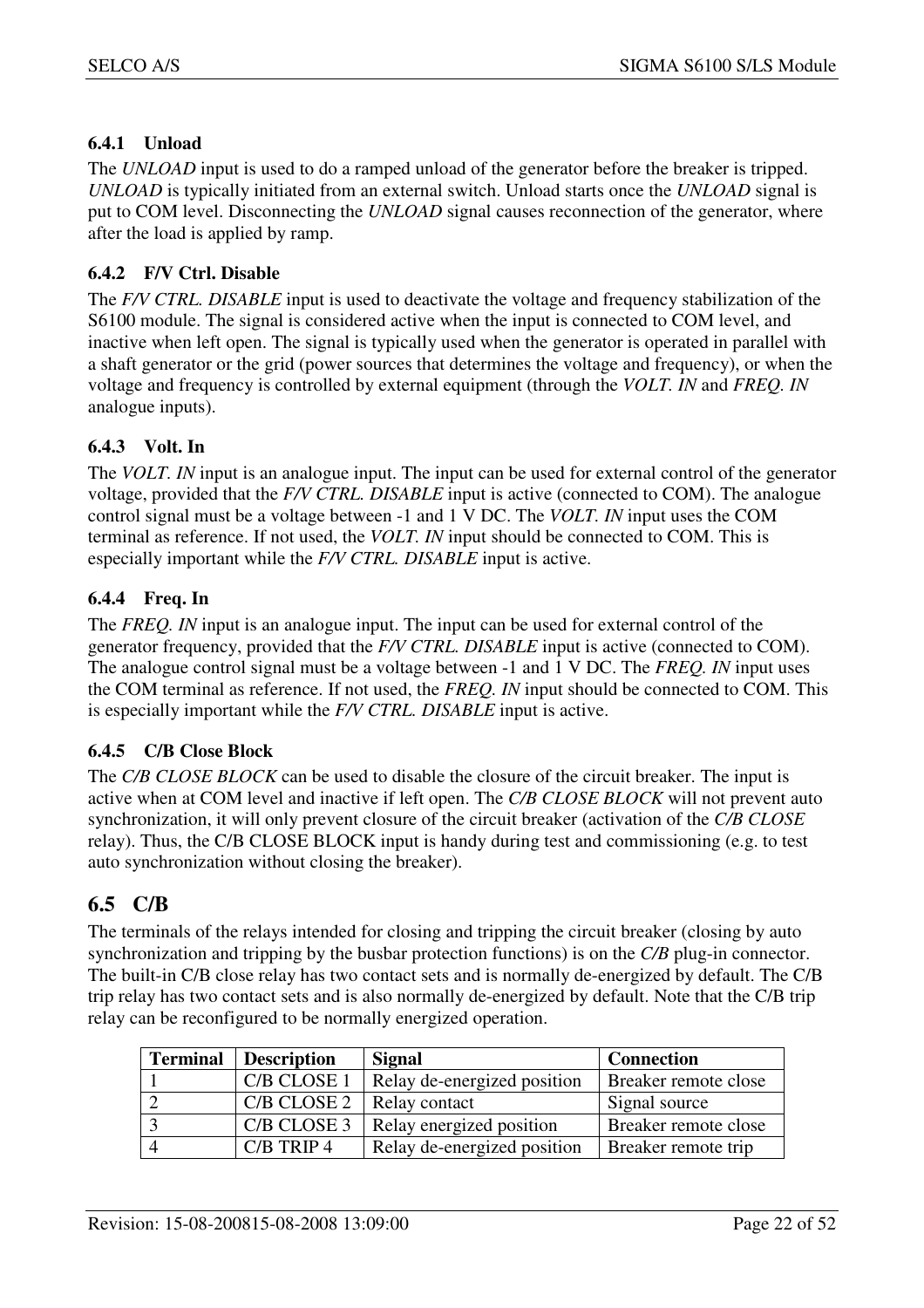| $C/B$ TRIP 5   | Relay contact            | Signal source       |
|----------------|--------------------------|---------------------|
| $C/B$ TRIP $6$ | Relay energized position | Breaker remote trip |

The C/B close relay connects to the remote close control input of the generator circuit breaker. Terminal 1 and 3 is typically not connected at the same time. Only one of this signals are taken to the breaker, depending on whether the C/B close relay is configured for normally de-energized or energized operation.

The C/B trip relay connects to the remote trip control input of the generator circuit breaker. Terminal 4 and 6 is typically not connected at the same time. Only one of this signals are taken to the breaker, depending on whether the C/B trip relay is configured for normally de-energized or energized operation.

## **6.6 Relay Contacts**

The *RELAY CONTACTS* plug-in connector includes the terminals of the two built-in toggling relays necessary to control relay operated speed governors and/or AVRs (or motor/electronic potentiometers). The toggling relays can also be reconfigured for external frequency and/or voltage control. The last relay is the general alarm relay that will de-energize on system faults.

| <b>Terminal</b> | <b>Description</b> | <b>Signal</b>               | <b>Connection</b>       |
|-----------------|--------------------|-----------------------------|-------------------------|
|                 | $SPEED +$          | Relay position 1            | Governor speed increase |
| $\mathcal{D}$   | <b>SPEED REF</b>   | Relay contact (toggle)      | Governor ref            |
| 3               | SPEED-             | Relay position 2            | Governor speed decrease |
|                 | $VOLT +$           | Relay position 1            | AVR voltage increase    |
|                 | <b>VOLT REF</b>    | Relay contact (toggle)      | AVR ref                 |
| 6               | VOLT-              | Relay position 2            | AVR voltage decrease    |
|                 | <b>ALARM1</b>      | Relay de-energized position | <b>ALARM</b> signal     |
| 8               | <b>ALARM 2</b>     | Relay contact               | Signal source           |
| 9               | <b>ALARM 3</b>     | Relay energized position    | All OK signal           |

#### **6.6.1 Speed +/-**

The speed relay is a toggling relay, which means that the relay contact is disconnected from both positions (1 and 2) when the speed/frequency regulation rests. When in operation, the S6100 module will toggle the relay between position 1 and 2. The duration of the relay pulses, and the rest time between pulses, will depend on the speed/frequency deviation as well as the configuration of the controlling function.

#### **6.6.2 Volt +/-**

The volt relay is a toggling relay, which means that the relay contact is disconnected from both positions (1 and 2) when the voltage regulation rests. When in operation, the S6100 module will toggle the relay between position 1 and 2. The duration of the relay pulses, and the rest time between pulses, will depend on the voltage deviation as well as the configuration of the controlling function.

#### **6.6.3 Alarm**

The ALARM includes two contact sets. The alarm relays can only operate as a normally energized relay. This is to ensure that the ALARM relay will trip in case both supplies fail.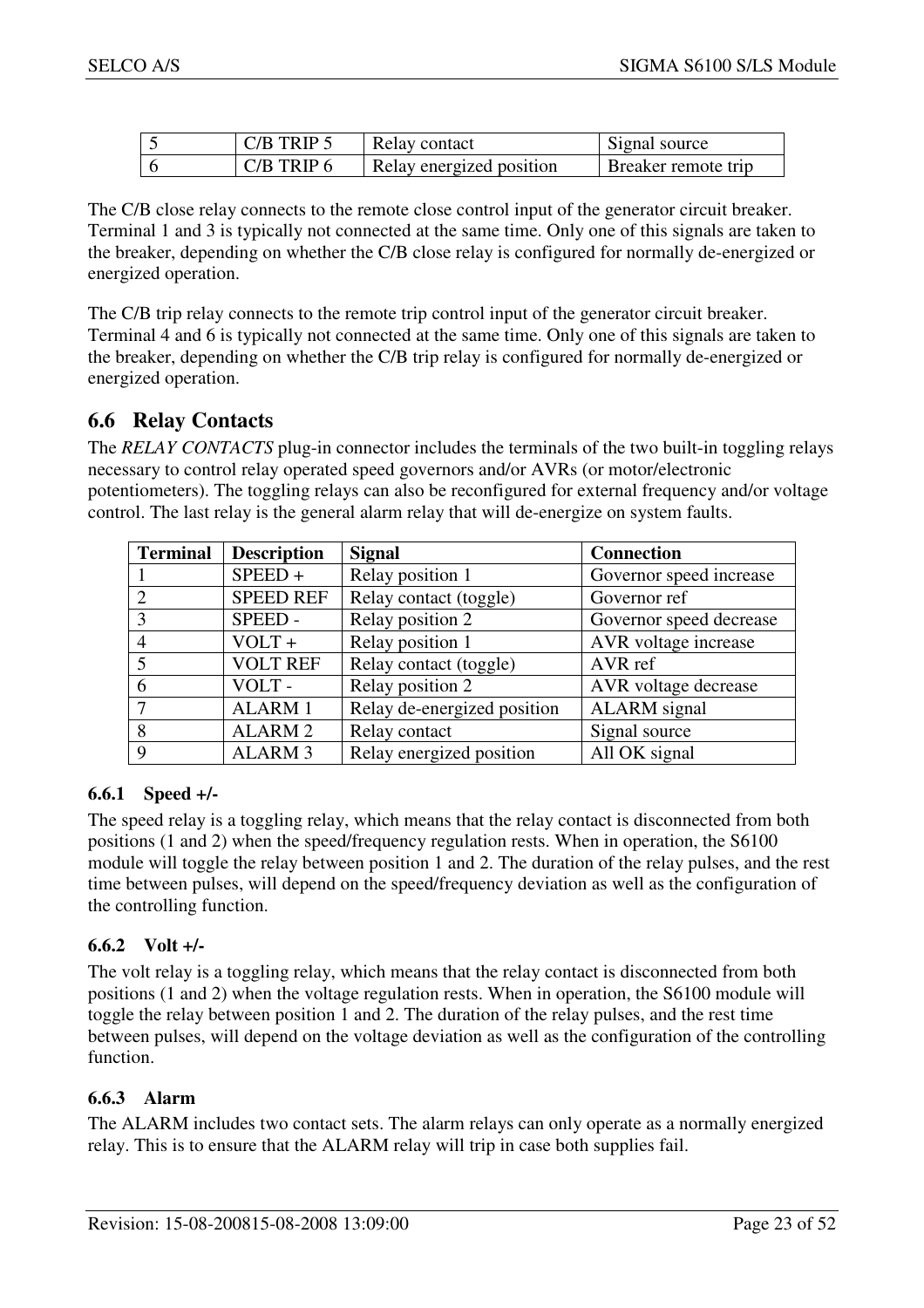## **6.7 Analogue Outputs**

Two sets of analogue outputs are provided on-board of the S6100 module. The analogue outputs are intended for direct control of electronic speed governors and/or AVR's. Each of the two outputs can be individually configured to provide a DC voltage, current or PWM signal in relation to the speed or voltage control.

Each analogue output can be configured to provide a DC voltage within the range of  $-10$  to  $+10$  V DC, a DC current within the range of 0 to 20 mA or a PWM signal with a default base frequency of 500 Hz. The outputs are isolated from each other and from the remaining electronics of the module. This means that the references of the outputs have no connection to each other or to the common reference (COM) of the module.

| <b>Terminal</b> | <b>Description</b>         | <b>Signal</b>           | <b>Connection</b>      |
|-----------------|----------------------------|-------------------------|------------------------|
|                 | <b>ANALOG OUTPUT 1 VDC</b> | $\overline{DC}$ voltage | Governor voltage input |
|                 | ANALOG OUTPUT 1 mA         | DC current              | Governor current input |
|                 | <b>ANALOG OUTPUT 1 PWM</b> | PWM signal              | Governor PWM input     |
|                 | <b>ANALOG OUTPUT 1 REF</b> | reference (isolated)    | Governor reference     |
|                 | <b>ANALOG OUTPUT 2 VDC</b> | DC voltage              | AVR voltage input      |
|                 | ANALOG OUTPUT 2 mA         | DC current              | AVR current input      |
|                 | <b>ANALOG OUTPUT 2 PWM</b> | PWM signal              | AVR PWM input          |
| 8               | <b>ANALOG OUTPUT 2 REF</b> | reference (isolated)    | AVR reference          |

It is important to note that each analogue output is protected against short-circuit by an internal 10 kOhm resistor. The resistor is placed in series on the output terminal. The output resistor might affect the magnitude of the output signal if the internal resistance of the driven equipment is low. The principle of voltage division applies between the output resistor and the internal resistance of the driven equipment. Example: equipment with an internal resistance of only 10 kOhm would reduce a  $+10$  V DC output voltage to  $+5$  VDC. The two 10 kOhm resistors in series would make up a 1:2 voltage divider. Likewise, the amplitude of the PWM signal is limited to +8 V DC.

Speed control is done either by the speed relay described elsewhere in this manual, or by the electronic outputs described above. The same applies to the voltage control. It is of cause possible to do speed control by electronic output, while doing voltage control by relays - and opposite. The mode of control and also be mixed among the parallel operating generators.

## **6.8 Manual I/O & COM**

The S6100 module can be switched into manual mode. When in manual, all control of both speed and voltage will stop - the speed and voltage relays will stop operation and the analogue outputs will stay at the present levels. Inputs are provided for manual external control of both speed and voltage.

| <b>Terminal</b> Description | <b>Signal</b>     | <b>Connection</b>                     |
|-----------------------------|-------------------|---------------------------------------|
| <b>MANUAL CTRL.</b>         | NO contact to COM | External switch, output or relay      |
| <b>SPEED INCR.</b>          | NO contact to COM | External push-button, output or relay |
| SPEED DECR.                 | NO contact to COM | External push-button, output or relay |
| VOLT INCR.                  | NO contact to COM | External push-button, output or relay |

The *C/B Trip Cause & COM* plug-in terminal also houses a COM terminal.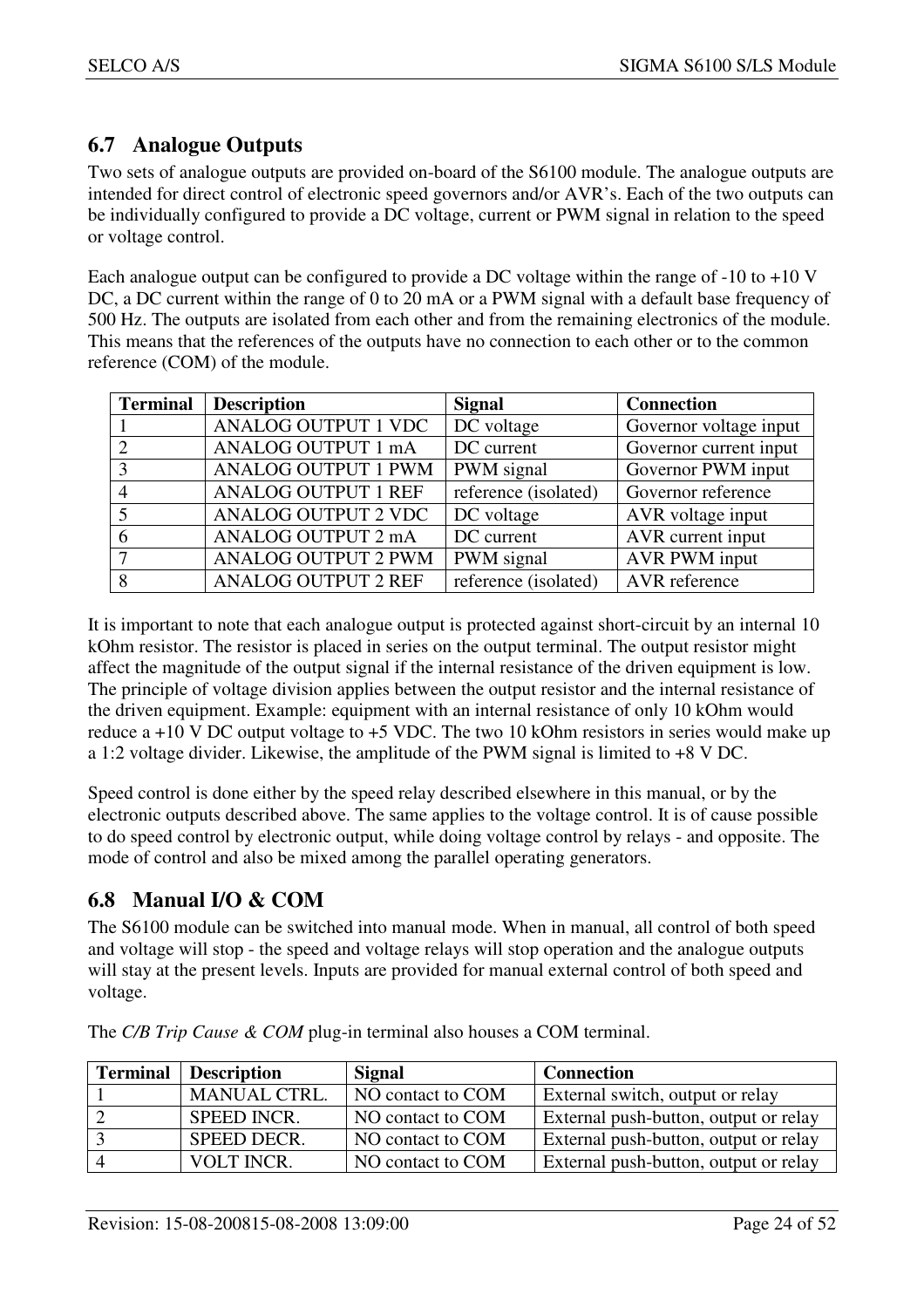| VOI T DECR        | NO contact to COM | External push-button, output or relay |
|-------------------|-------------------|---------------------------------------|
| $\gamma_{\rm OM}$ | Common reference  | External reference                    |

The manual control signals has no function when the *MANUAL CTRL.* signal is active.

## **6.9 Par Lines**

The signals of the parallel lines plug-in connector is used for balancing the active and reactive current/load between multiple S6100 modules. The signal levels of the parallel lines can also be adapted to suit other types of SELCO load sharers (e.g. the SELCO T-series).

| <b>Terminal</b> Description | <b>Signal</b>    | <b>Connection</b>                          |
|-----------------------------|------------------|--------------------------------------------|
| <b>KW BALANCE</b>           | DC voltage       | <b>KW BALANCE</b> of other S6100 modules   |
| <b>COM</b>                  | Common reference | COM of the other S6100 modules             |
| KVAR BALANCE   DC voltage   |                  | <b>KVAR BALANCE</b> of other S6100 modules |

## **6.10 RS485**

The S6100 module includes an isolated RS485 interface.

| <b>Terminal</b> | Description | Signal               | <b>Connection</b>          |
|-----------------|-------------|----------------------|----------------------------|
|                 | <b>REF</b>  | Reference (isolated) | Reference of the RS485 bus |
|                 |             | RS485 A              | A signal of the RS485 bus  |
|                 |             | <b>RS485 B</b>       | B signal of the RS485 bus  |

It is important to note that the RS485 reference is isolated from the common COM of the module.

The 3-wires RS485 bus is connected from module to module.

A termination resistor of 150 ohm must be connected between terminal 2 and 3 at each end of the RS485 bus, preferably directly on the RS485 bus plug-in connector of the first RS485 slave and on the master.

The maximum cable length is 1000 meters. The cable type should be  $0.25 - 0.34$  mm<sup>2</sup> (AWG23/AWG22). Wires for A and B must be twisted (twisted-pair).

## **6.11 CAN Bus**

The CAN bus is the backbone of the SIGMA system. The CAN bus carries all the measured and calculated parameters between the modules.

| <b>Terminal</b> | <b>Description</b> | <b>Signal</b>    | <b>Connection</b>            |
|-----------------|--------------------|------------------|------------------------------|
|                 | COM                | Common reference | Reference of the CAN bus     |
|                 | <b>CANL</b>        | CAN Lo (data)    | CAN Lo signal of the CAN bus |
|                 |                    |                  |                              |
|                 | <b>CANH</b>        | CAN Hi (data)    | CAN Hi signal of the CAN bus |
|                 |                    |                  |                              |

Terminals 3 and 5 are not used.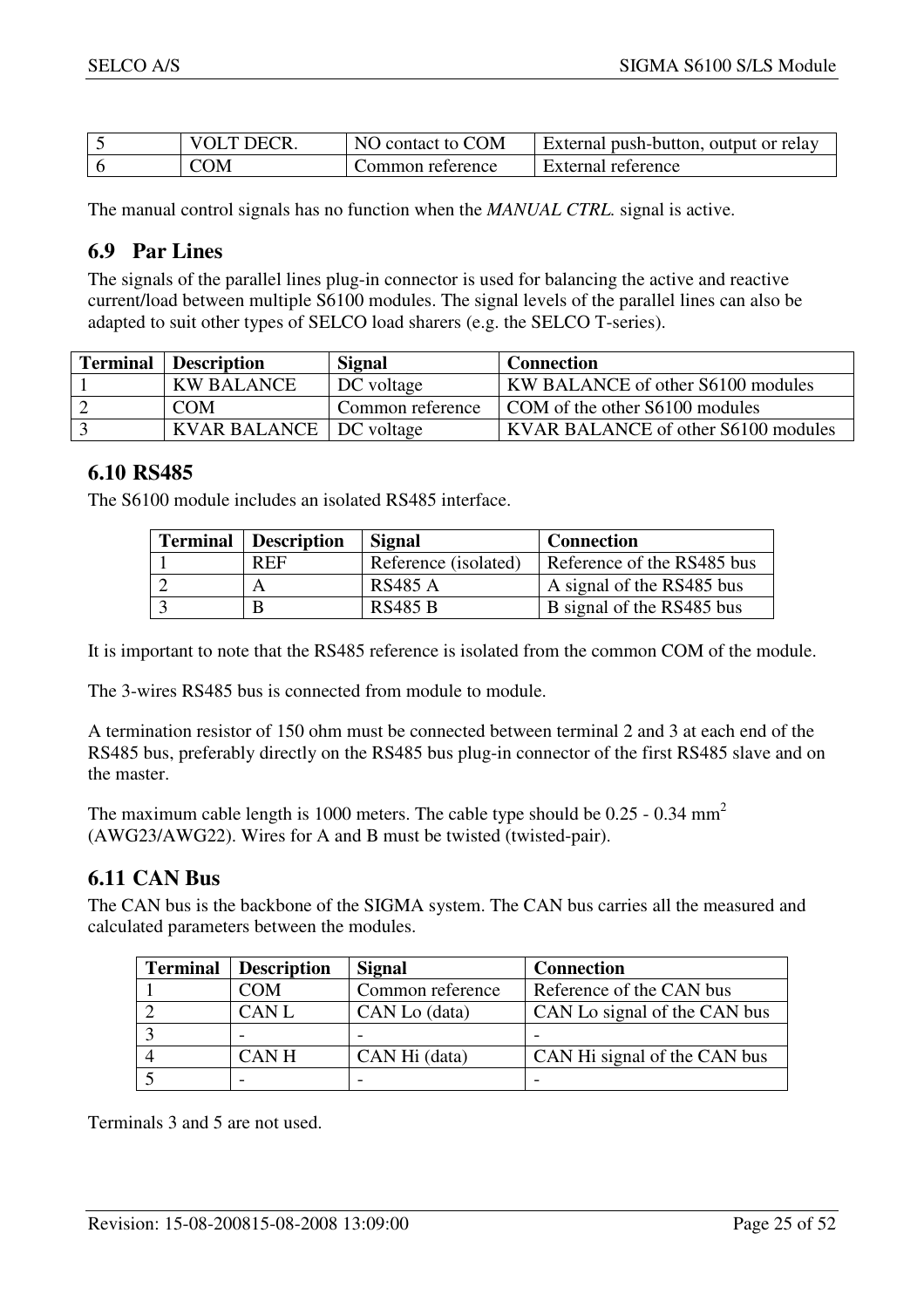The CAN L, CAN H and COM wires starts at one end of the total network, a termination resistor of 124 Ohm is connected between CAN L and CAN H, preferably directly on the CAN bus plug-in connector. The cable is connected form SIGMA module to SIGMA module, without T connections. On the other end of the cable again a 124 Ohm terminator resistor is connected between the CAN lines.

The maximum cable length is 40 meters. The cable type should be  $0.25 - 0.34$  mm<sup>2</sup> (AWG23/AWG22). Wires for CAN Lo and CAN Hi must be twisted (twisted-pair). The reference COM must be interconnected between all modules and the cable should be shielded. The shield must only be connected to chassis/ground at one end.

Every SIGMA module of the installation must be connected to the same CAN bus network. Third party CAN nodes may not be connected to the SIGMA CAN bus.

## **6.12 Auxiliary I/O**

The auxiliary I/O plug-in connector houses general purpose I/O signals.

The Inputs are considered activated when connected to COM, inactive when open.

The outputs are open collector outputs. An open collector output works as an electronic contact to COM.

#### **Please note that the COM terminals are isolated from the power supplies. Therefore it is necessary to connect the minus of the power supply that supplies the equipment that is to be used with the open collector output, with one of the COM terminals of the SIGMA module.**

**Example:** In case a relay is to be activated by an open collector output, the minus of the power supply of this relay must be connected with one of the COM terminals of the SIGMA Module. This power supply must be 24V DC.

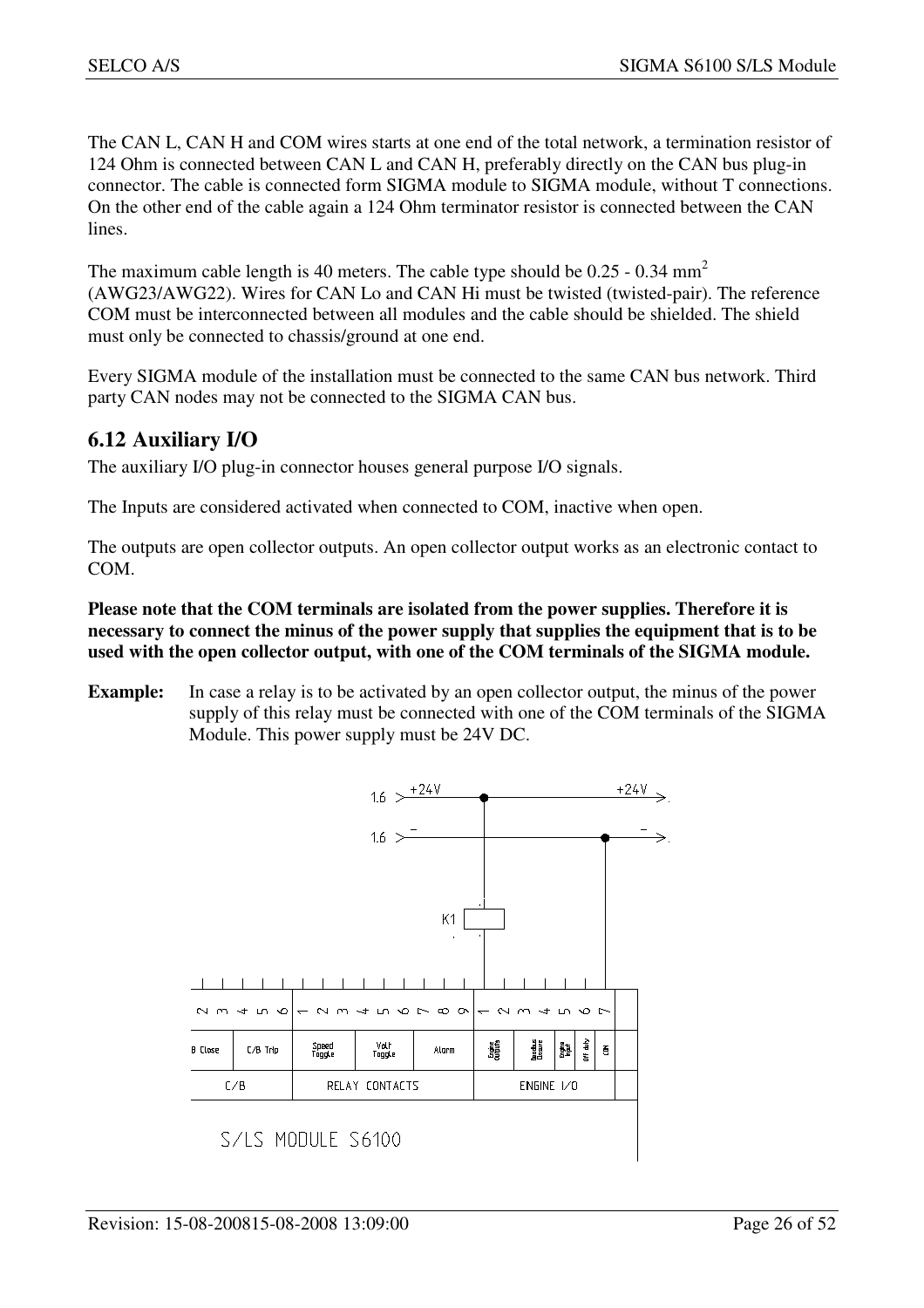| <b>Terminal</b> | <b>Description</b>   | <b>Signal</b>         | <b>Connection</b>                |
|-----------------|----------------------|-----------------------|----------------------------------|
|                 | <b>ENGINE START</b>  | Open collector output | Engine Controller start input    |
|                 | <b>ENGINE STOP</b>   | Open collector output | Engine Controller start input    |
| հ               | DB OUT               | Open collector output | DB IN/OUT of other S6100         |
|                 | DB IN                | NO contact to COM     | DB IN/OUT of other S6100         |
|                 | <b>ENGINE FAILED</b> | NO contact to COM     | Engine Controller fail output    |
|                 | <b>OFF DUTY</b>      | NO contact to COM     | External switch, output or relay |
|                 | <b>COM</b>           | Common reference      | External reference               |

#### **6.12.1 Engine Start**

The Engine Start outputs can be controlled either from the RS485 MODBUS, or from the optional S6600 module. The signal is typically used to start the generator.

#### **6.12.2 Engine Stop**

The Engine Stop outputs can be controlled either from the RS485 MODBUS, or from the optional S6600 module. The signal is typically used to stop the generator.

#### **6.12.3 DB Out**

The DB Out signal is together with in DB In input. These two signals are used to prevent simultaneous closure to dead bus among multiple S6100 modules. All DB Out and DB In terminals should be connected to a common point in the installation, preferably with wires of equal length.

#### **6.12.4 DB In**

The DB In input is together with in DB Out signal. These two signals are used to prevent simultaneous closure to dead bus among multiple S6100 modules. All DB Out and DB In terminals should be connected to a common point in the installation, preferably with wires of equal length.

#### **6.12.5 Engine Failed**

The Engine Failed input is used by the optional S6600 module to determine if the generator has failed (e.g. on engine error).

#### **6.12.6 Off Duty**

The Off Duty input is used in conjunction with the optional S6600 module. The input is used as external request to set the generator off duty (e.g. for servicing).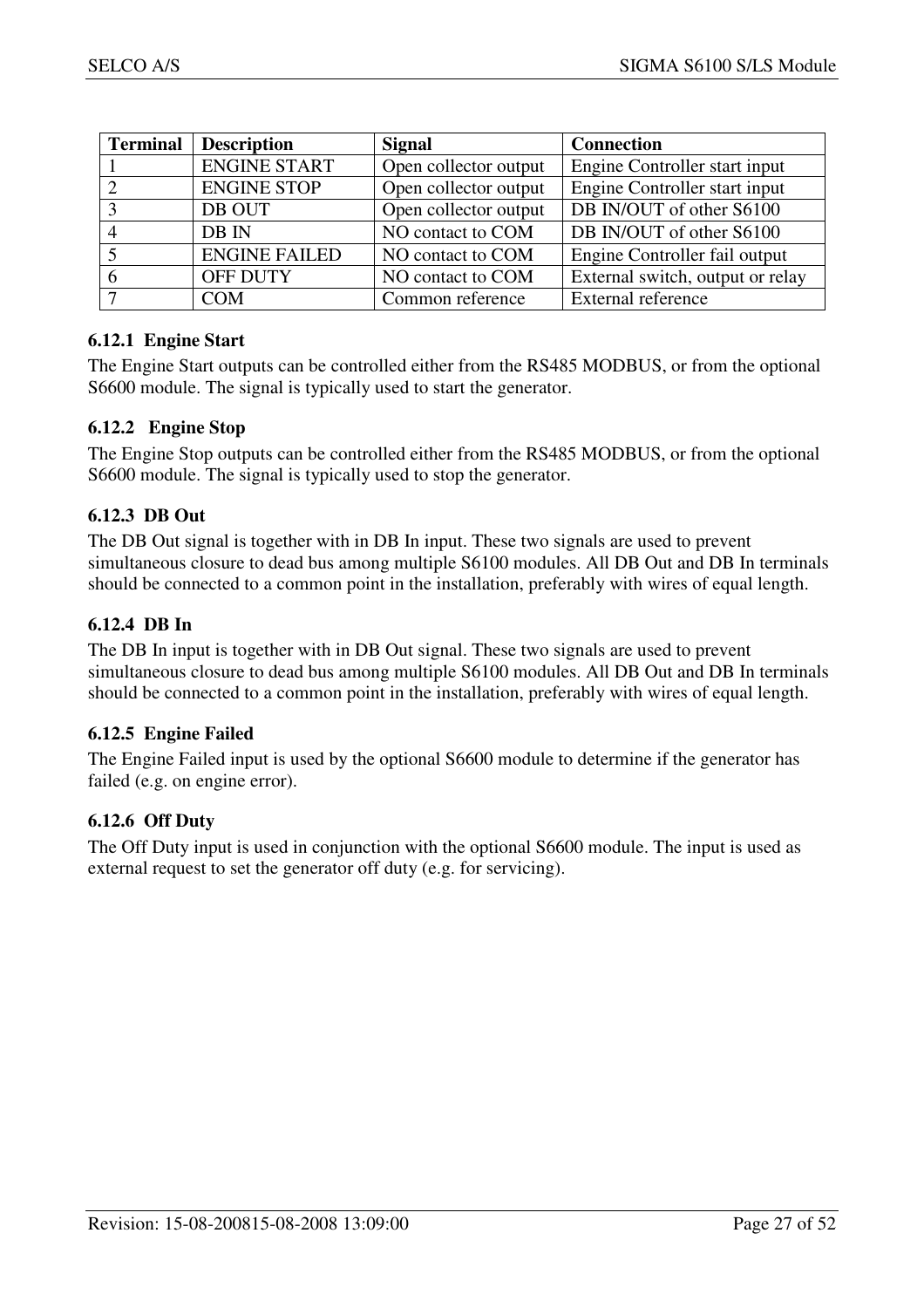## **7 Configuration**

The S6100 module can be configured in three different ways. This section describes the configuration by RS232, as this method of configuration does not require the use of additional modules (the S6500 or S6600). The S6100 module will however require a partner S6000 module, as the S6000 provides many of the basic parameters required by the S6100.

The S6100 module is delivered with a default configuration.

## **7.1 PID Regulation**

The S6100 module includes a total of six independent PID regulators. The PID regulators are only used when the modules is configured for electronic control (e.g. control by voltage, current or PWM signal). There is one PID controller for each of the following functions.

- Frequency Stabilization
- Voltage Stabilization
- Auto-Synchronization
- Voltage Matching
- Active Load Sharing
- Reactive Load Sharing

## **7.1.1 Proportional control parameter (P)**

The proportional control parameter (P) determines the strength of the control signal as a function of the deviation (the difference between the actual value and the target value). Too much P will make the control unstable (hunting) and too little P will disable the control all together. The correct P setting will make the control responsive with no instability. I should be noted that Stability parameter works in a similar way. Stability operates as P when the deviation is large, while P is used at smaller deviations.

## **7.1.2 Integrator control parameter (I)**

The integrator control parameter (I) works as a delay. It provides the "patience" of the system as it allows the system to wait for a response (change in the actual value) before it proceeds to step up the control signal. A large I will slow down the response of the system, but it may be necessary if the response of the speed control or voltage regulator is slow.

## **7.1.3 Differentiator control parameter (D)**

This parameter is not used and should be left at its default setting.

## **7.2 Console Password**

By default the RS232 console will operate in read only mode. The console can be switched to read/write mode by the enable command.

## ENABLE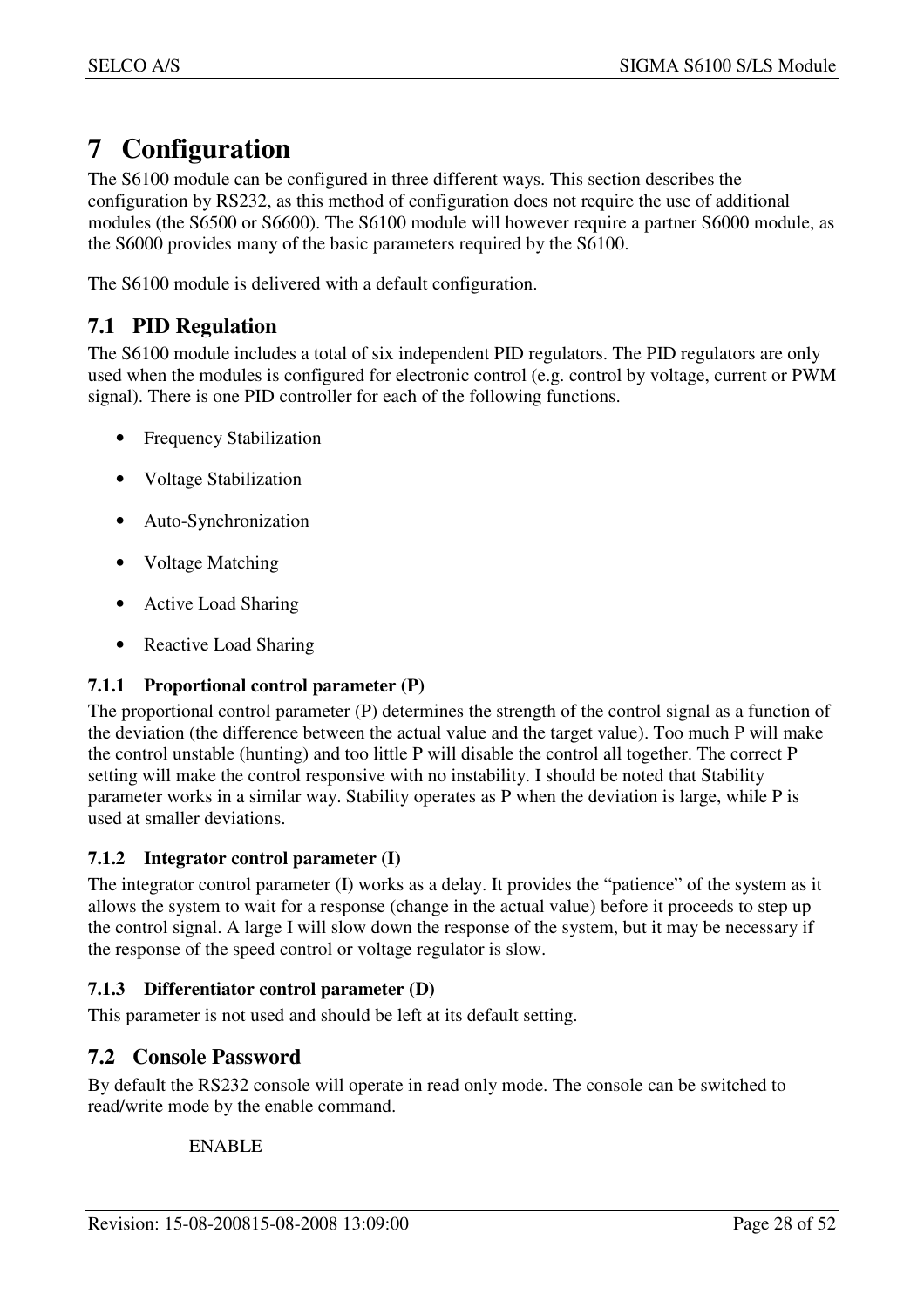Enable mode will prompt for a pin code. The default pin code is 0000.

The console can be switched back to read only mode by the disable command.

DISABLE

Please note that the RS232 console pin code is separate for each module. Also, the RS232 pin code is independent from the menu pin code of the UI or PM module.

#### **7.3 System Settings**

The first thing to do is to configure the S6100 to fit the controls of the generator (including the speed governor and the automatic voltage regulator).

#### **7.3.1 Power-up Delay**

The power-up delay determines the time between generator start-up (generator on voltage) and initiation of regulation (when the S6100 will begin frequency and voltage stabilization). The powerup delay should be set so that the generator has time to "settle" before the S6100 starts regulation of the speed and voltage.

The power-up delay is expressed in seconds without decimals. The power-up delay is set by the following command. The resolution is 1 s.

WRITE SYS POWERUPDELAY *duration*

#### **7.4 Voltage OK Window**

The S6100 module needs to verify whether or not the busbar voltage is OK - that is whether or not the voltage level on each of the three phase-phase voltages are within limits.

The voltage window defines the boundaries around  $(+/-)$  the nominal voltages which the module regards are acceptable for safe operation. The VOLTAGE OK LED will be lit provided that all three phase-phase voltage measurements are within the limits defined by the voltage window.

The voltage window is configured by the following command. The resolution is 1 %.

WRITE SYS VOLTOKWND <Voltage Window>

## **7.5 Speed Control**

Speed control can be done using either increase/decrease relay signals or analogue output 1. The contact signals are well suited for control of either a conventional governor or a motorized/electronic potentiometer. Alternatively speed control can be done by analogue output 1 using a voltage, current or PWM signal. The analogue speed output is intended for direct control of an electronic speed governor.

The S6100 speed regulator can reconfigured to operate as a frequency control signal (e.g. for remote control of other S6100 modules through the FREQ IN input).

A minimum pulse time defines the minimum closure time for the relay contacts; likewise min/max references define the operational range of analogue output. The S6100 speed regulator is configured using the following commands.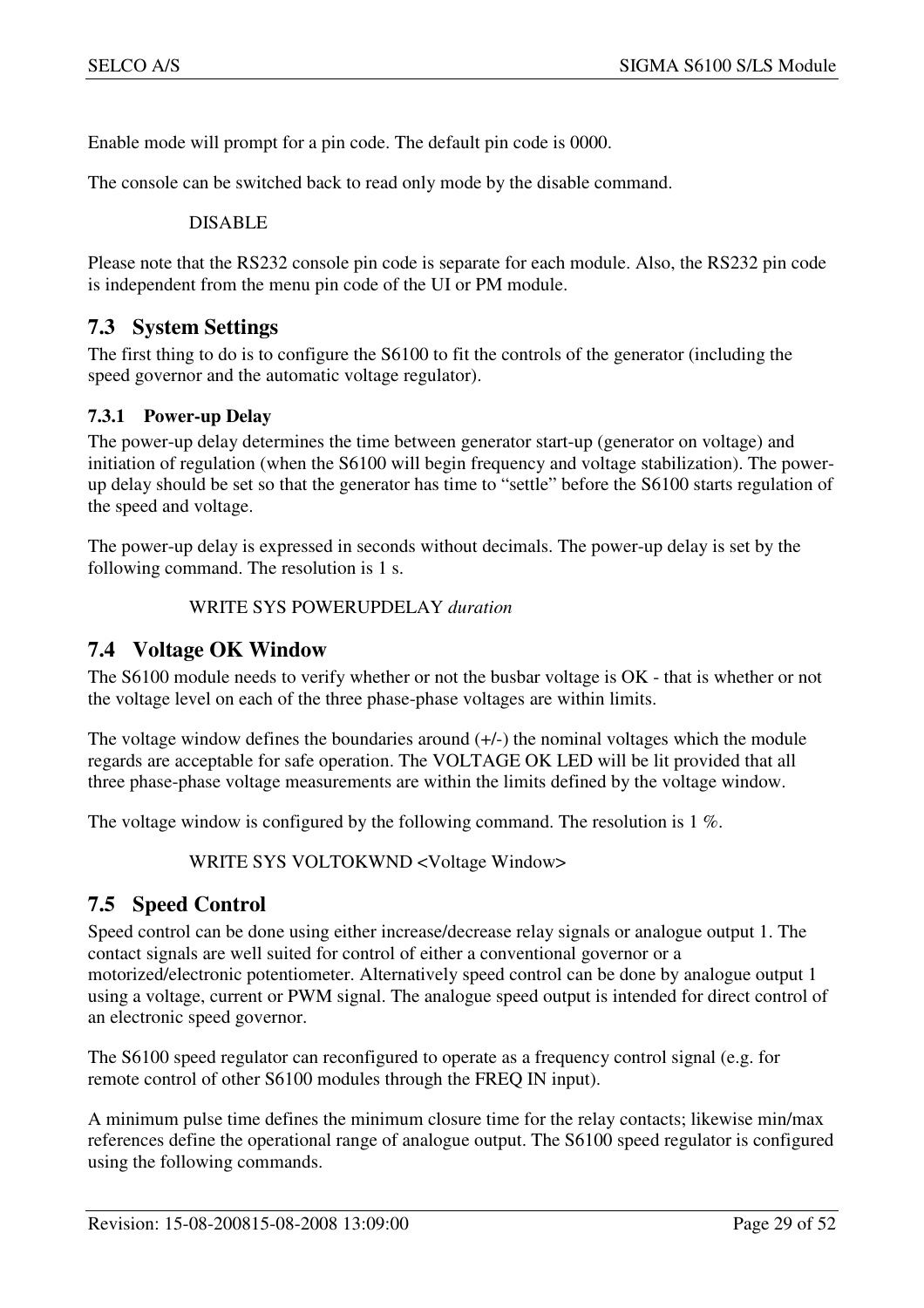#### **7.5.1 Speed control enabled**

The speed control can be enabled or disabled by following command.

#### WRITE SYS SPEEDCTRL ENABLED <Choice>

The choice can be YES or NO. The speed control function is required for frequency control, synchronizing and load sharing.

In case the speed control is not used it should be disabled.

#### **7.5.2 Mode**

The mode of operation is either governor control or frequency output. The choice can be either GOVCTRL or FREQOUT.

#### WRITE SYS SPEEDCTRL MODE <Choice>

#### **7.5.3 Output**

The output can be either the speed increase/decrease relay contacts or analogue output 1. The choice can be set to SPEEDRELAY or ANAOUT1.

#### WRITE SYS SPEEDCTRL OUT <Choice>

#### **7.5.4 Minimum Pulse Duration**

The minimum pulse duration determines the duration of the shortest possible speed control pulse. The pulse duration setting is only in use when speed control is done by relays. Resolution is 1 ms.

#### WRITE SYS SPEEDCTRL MINPULSE <Duration>

Setting the parameter too low will result in slow regulation, while a high setting will result in overshoot on the speed regulation.

#### **7.5.5 Duty Cycle**

The duty cycle parameter is only used when the speed control is done by relays. The duty cycle defines the minimum duration of the pulse and the rest time until the next pulse is issued. Resolution is 0.1 s.

#### WRITE SYS SPEEDCTRL DUTYCYCLE <Duration>

Setting the duty cycle too low might result in overshoot and instability with a slow reacting (lagging) governor. A high setting might slow down the regulation.

#### **7.5.6 Analogue Signal**

The speed control by analogue output 1 can be configured to operate with either a DC voltage, current or a PWM signal. The type of output signal is set by the following command. Choice can be VOLT, CUR or PWM.

#### WRITE SYS SPEEDCTRL ANAOUT SIGNAL <Choice>

The *signal* can be set to *VOLT*, *CUR* or *PWM*. The default setting is *VOLT*.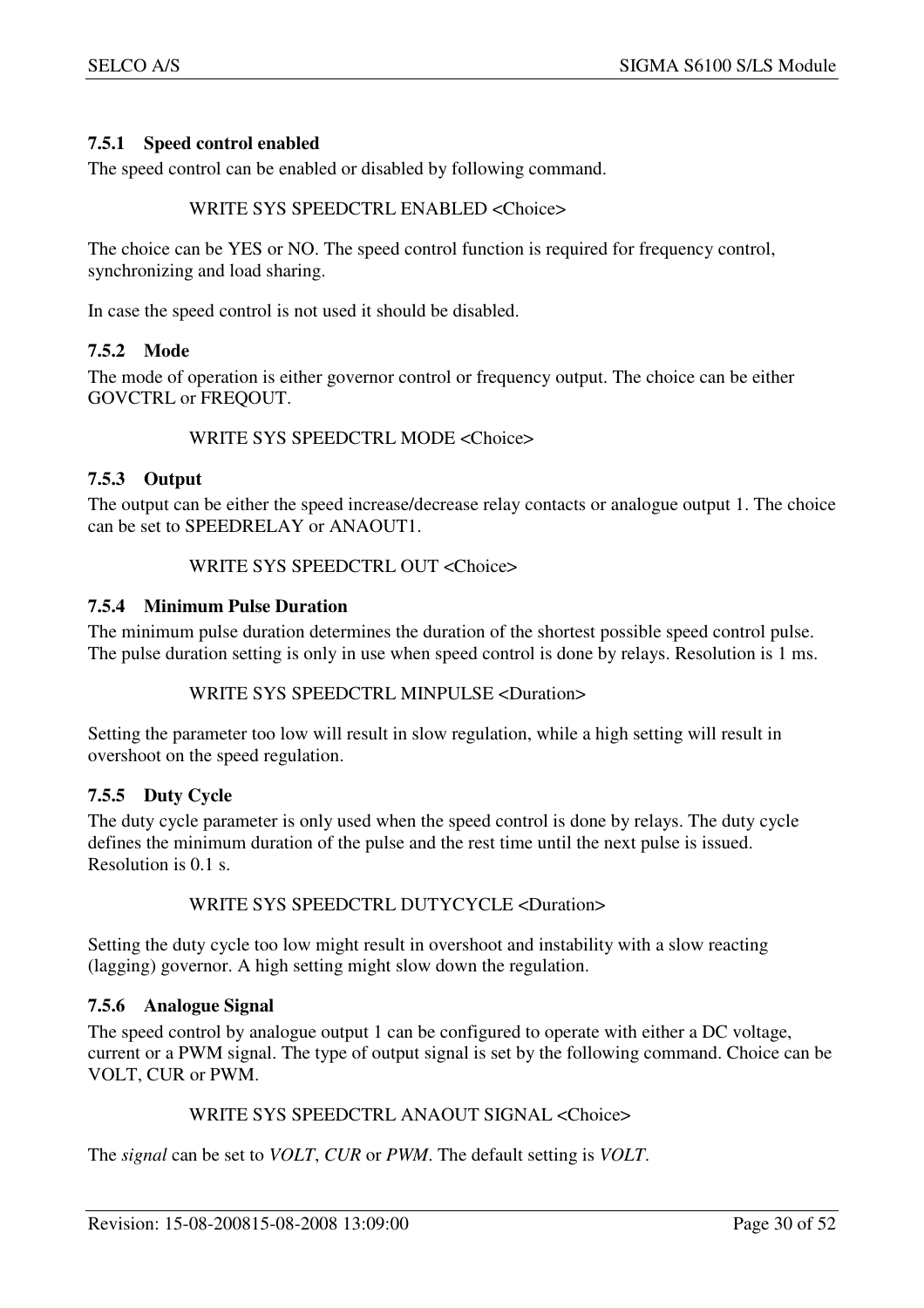### **7.5.7 Voltage Range**

The voltage minimum and maximum references define the lower and upper limits of the voltage output signal. These parameters are only used when speed control is done by analogue output and when the analogue signal has been set to voltage. The resolution is 0.001 V DC.

WRITE SYS SPEEDCTRL ANAOUT VOLTMIN <Voltage>

WRITE SYS SPEEDCTRL ANAOUT VOLTMAX <Voltage>

#### **7.5.8 Current Range**

The current minimum and maximum references define the lower and upper limits of the current output signal. These parameters are only used when speed control is done by analogue output and when the analogue signal has been set to current. The resolution is 0.001 mA.

WRITE SYS SPEEDCTRL ANAOUT CURMIN <Current>

WRITE SYS SPEEDCTRL ANAOUT CURMAX <Current>

#### **7.5.9 PWM Settings**

The PWM settings describe the properties of the pulse-width modulated (PWM) output signal. These settings are only used when speed control is done by analogue output and when the analogue signal has been set to PWM.

The resolution of the PWM base frequency is 1 Hz.

WRITE SYS SPEEDCTRL PWMOUT FREQ <Frequency>

The PWM maximum reference defines the amplitude of the PWM signal (0 VDC being the minimum reference). The resolution is 0.001 V DC.

#### WRITE SYS SPEEDCTRL PWMOUT VOLTMAX <Voltage>

## **7.6 Voltage Control**

Voltage control can be done using either increase/decrease relay signals or analogue output 2. The contact signals are well suited for control of either a conventional governor or a motorized/electronic potentiometer. Alternatively speed control can be done by analogue output 2 using a voltage, current or PWM signal. The analogue voltage output is intended for direct control of an electronic AVR.

The S6100 voltage regulator can reconfigured to operate as a voltage control signal (e.g. for remote control of other S6100 modules through the VOLT IN input).

A minimum pulse time defines the minimum closure time for the relay contacts; likewise min/max references define the operational range of analogue output. The S6100 voltage regulator is configured using the following commands.

#### **7.6.1 Voltage control enabled**

The voltage control can be enabled or disabled by following command.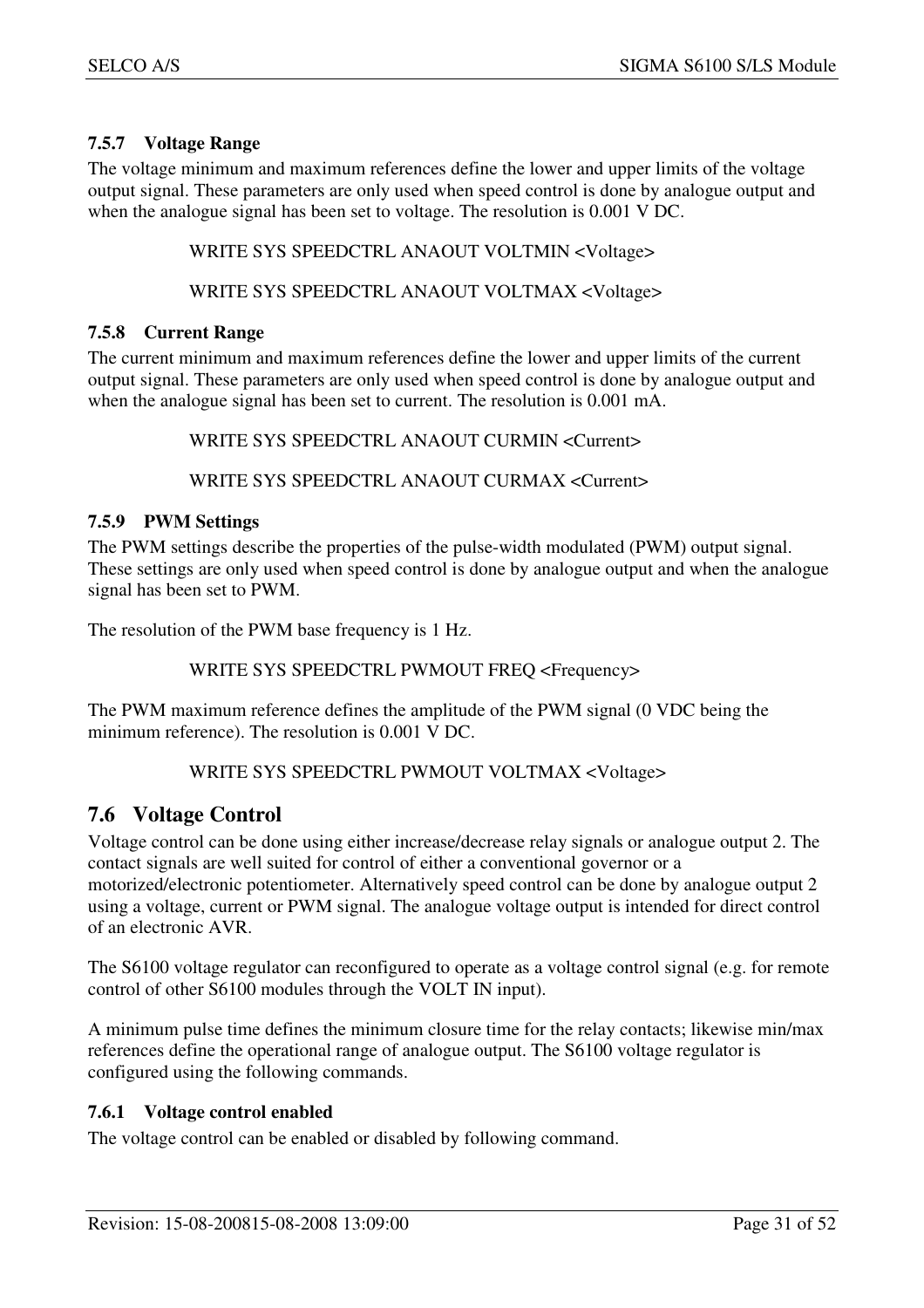#### WRITE SYS VOLTCTRL ENABLED <Choice>

The choice can be YES or NO. The voltage control function is required for voltage regulation, voltage matching and reactive load sharing.

In case the voltage control is not used it should be disabled.

#### **7.6.2 Mode**

The mode of operation is either AVR control or voltage output. The choice can be either AVRCTRL or VOLTOUT.

#### WRITE SYS VOLTCTRL MODE <Choice>

#### **7.6.3 Output**

The output can be either the speed increase/decrease relay contacts or analogue output 2. The choice can be set to VOLTRELAY or ANAOUT2.

#### WRITE SYS VOLTCTRL OUT <Choice>

#### **7.6.4 Minimum Pulse Duration**

The minimum pulse duration determines the duration of the shortest possible voltage control pulse. The pulse duration setting is only in use when voltage control is done by relays. Resolution is 1 ms.

#### WRITE SYS VOLTCTRL MINPULSE <Duration>

Setting the parameter too low will result in slow regulation, while a high setting will result in overshoot on the voltage regulation.

#### **7.6.5 Duty Cycle**

The duty cycle parameter is only used when the voltage control is done by relays. The duty cycle defines the minimum duration of the pulse and the rest time until the next pulse is issued. Resolution is 0.1 s.

#### WRITE SYS VOLTCTRL DUTYCYCLE <Duration>

Setting the duty cycle too low might result in overshoot and instability with a slow reacting (lagging) AVR. A high setting might slow down the regulation.

#### **7.6.6 Analogue Signal**

The voltage control by analogue output 2 can be configured to operate with either a DC voltage, current or a PWM signal. The type of output signal is set by the following command. Choice can be VOLT, CUR or PWM.

#### WRITE SYS VOLTCTRL ANAOUT SIGNAL <Choice>

The *signal* can be set to *VOLT*, *CUR* or *PWM*. The default setting is *VOLT*.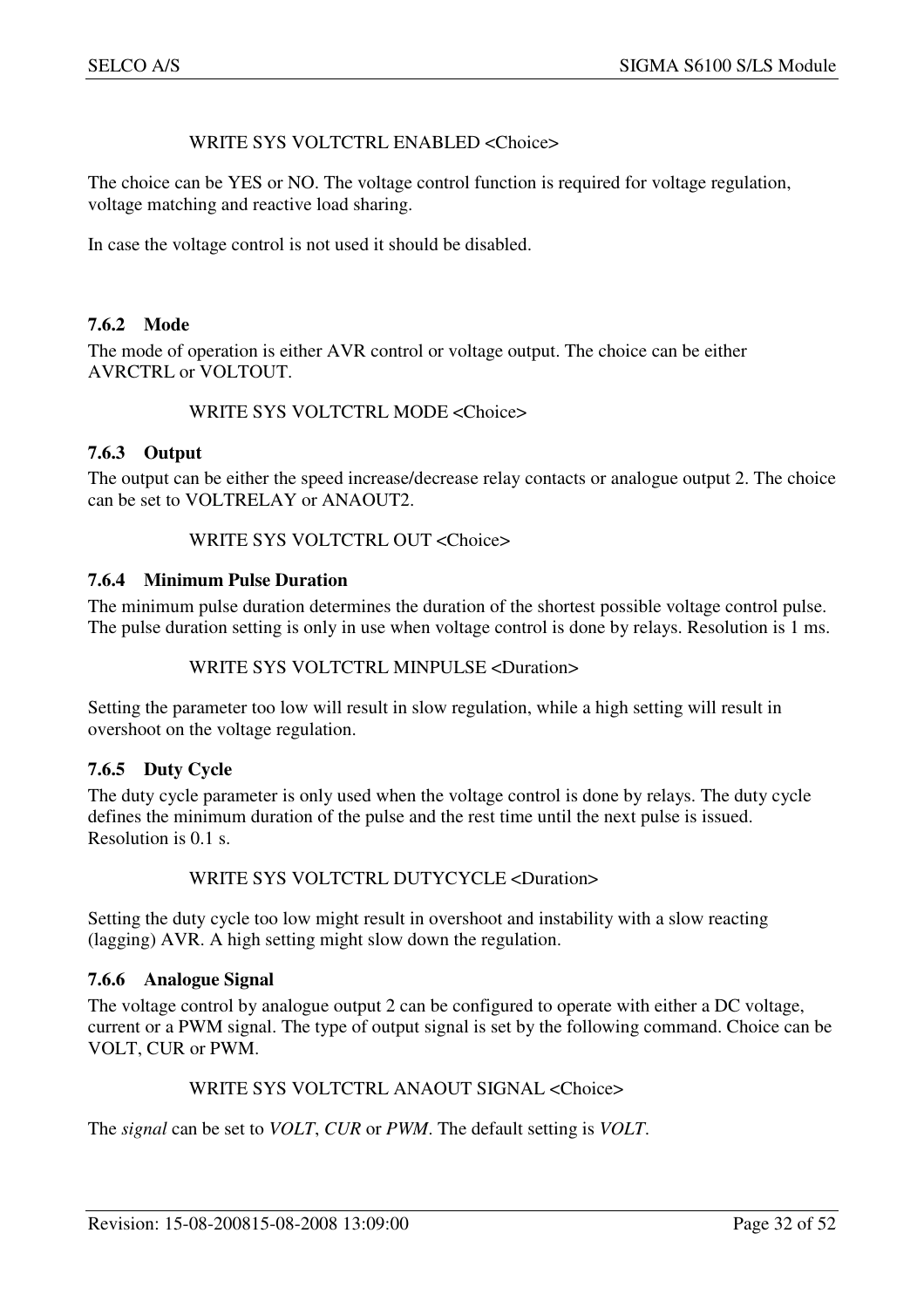### **7.6.7 Voltage Range**

The voltage minimum and maximum references define the lower and upper limits of the voltage output signal. These parameters are only used when voltage control is done by analogue output and when the analogue signal has been set to voltage. The resolution is 0.001 V DC.

WRITE SYS VOLTCTRL ANAOUT VOLTMIN <Voltage>

WRITE SYS VOLTCTRL ANAOUT VOLTMAX <Voltage>

#### **7.6.8 Current Range**

The current minimum and maximum references define the lower and upper limits of the current output signal. These parameters are only used when voltage control is done by analogue output and when the analogue signal has been set to current. The resolution is 0.001 mA.

WRITE SYS VOLTCTRL ANAOUT CURMIN <Current>

WRITE SYS VOLTCTRL ANAOUT CURMAX <Current>

#### **7.6.9 PWM Settings**

The PWM settings describe the properties of the pulse-width modulated (PWM) output signal. These settings are only used when voltage control is done by analogue output and when the analogue signal has been set to PWM.

The resolution of the PWM base frequency is 1 Hz.

WRITE SYS VOLTCTRL PWMOUT FREQ <Frequency>

The PWM maximum reference defines the amplitude of the PWM signal (0 VDC being the minimum reference). The resolution is 0.001 V DC.

#### WRITE SYS VOLTCTRL PWMOUT VOLTMAX <Voltage>

## **7.7 Protection**

Voltage and frequency establish protection is provided for monitoring the bus bar.

#### **7.7.1 Voltage Establishment Protection**

The voltage establishment protection can be enabled or disabled. This is done by the following command. The choice can be set to either *YES* or *NO*.

#### WRITE PROTECT VE ENABLED <Choice>

The lower trip level is expressed in percent without decimals. The trip level refers to the nominal phase-phase voltage. The lower trip level is set by the following command. Resolution is 1 %.

WRITE PROTECT VE LOWLEVEL <Level>

The upper trip level is expressed in percent without decimals. The trip level refers to the nominal voltage. The upper trip level is set by the following command. Resolution is 1 %.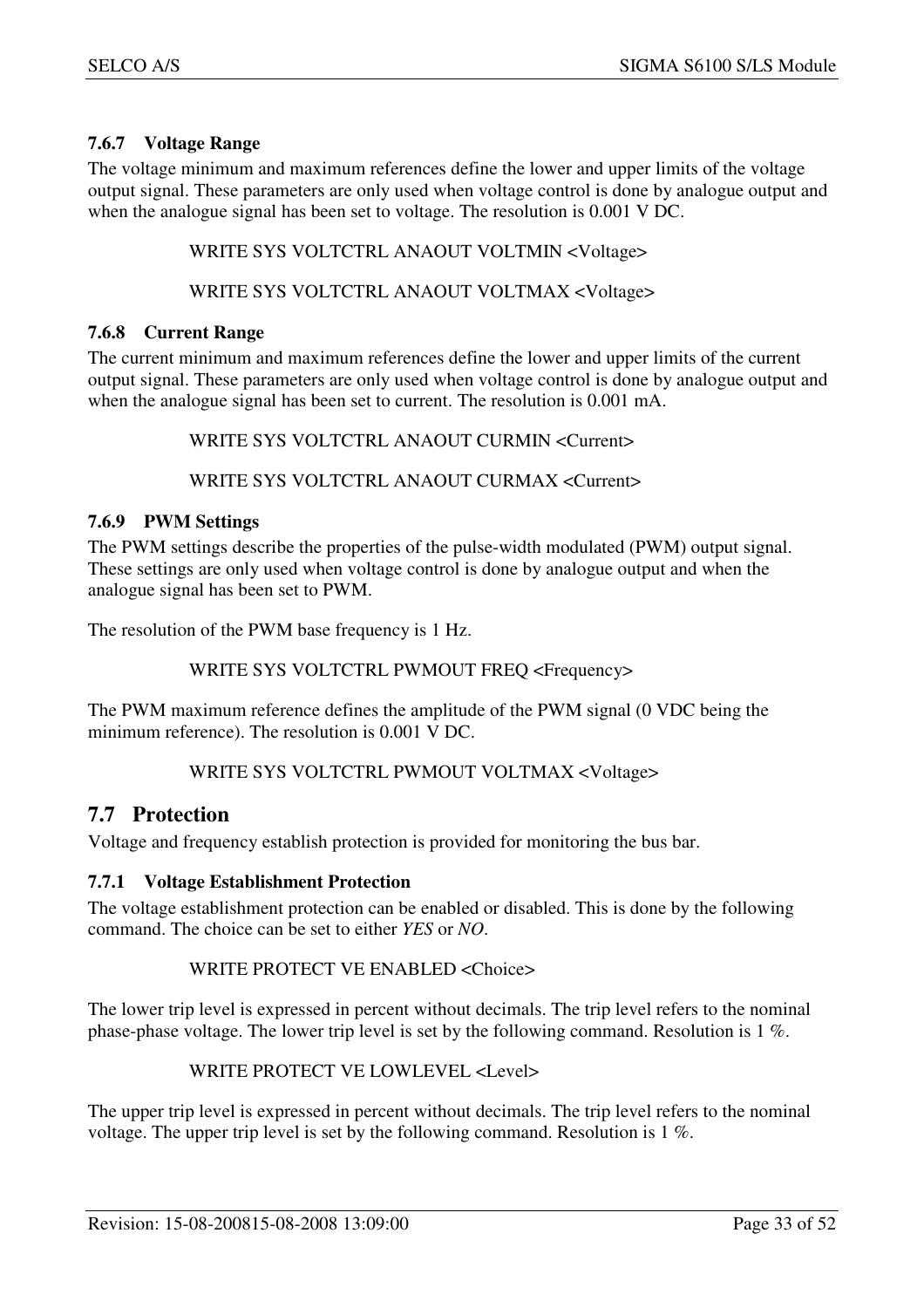#### WRITE PROTECT VE UPLEVEL <Level>

The lower delay is expressed in seconds with one decimal. The delay is set by the following command. Resolution is 0.1 s.

#### WRITE PROTECT VE LOWDELAY <Duration>

The upper delay is expressed in seconds with one decimal. The delay is set by the following command. Resolution is 0.1 s.

#### WRITE PROTECT VE UPDELAY <Duration>

#### **7.7.2 Frequency Establishment Protection**

The frequency establishment protection can be enabled or disabled. This is done by the following command. The choice can be set to either *YES* or *NO*.

#### WRITE PROTECT FE ENABLED <Choice>

The lower trip level is expressed in percent without decimals. The trip level refers to the nominal phase-phase voltage. The lower trip level is set by the following command. Resolution is 1 %.

#### WRITE PROTECT FE LOWLEVEL <Level>

The upper trip level is expressed in percent without decimals. The trip level refers to the nominal voltage. The upper trip level is set by the following command. Resolution is 1 %.

#### WRITE PROTECT FE UPLEVEL <Level>

The lower delay is expressed in seconds with one decimal. The delay is set by the following command. Resolution is 0.1 s.

#### WRITE PROTECT FE LOWDELAY <Duration>

The upper delay is expressed in seconds with one decimal. The delay is set by the following command. Resolution is 0.1 s.

#### WRITE PROTECT FE UPDELAY <Duration>

#### **7.7.3 Frequency Deviation Protection**

The frequency deviation protection can be enabled or disabled. This is done by the following command. The choice can be set to either *YES* or *NO*.

#### WRITE PROTECT FD ENABLED <Choice>

The trip level is expressed in hertz per second with one decimal. The lower trip level is set by the following command. Resolution is 0.1 Hz.

#### WRITE PROTECT FD LEVEL <Level>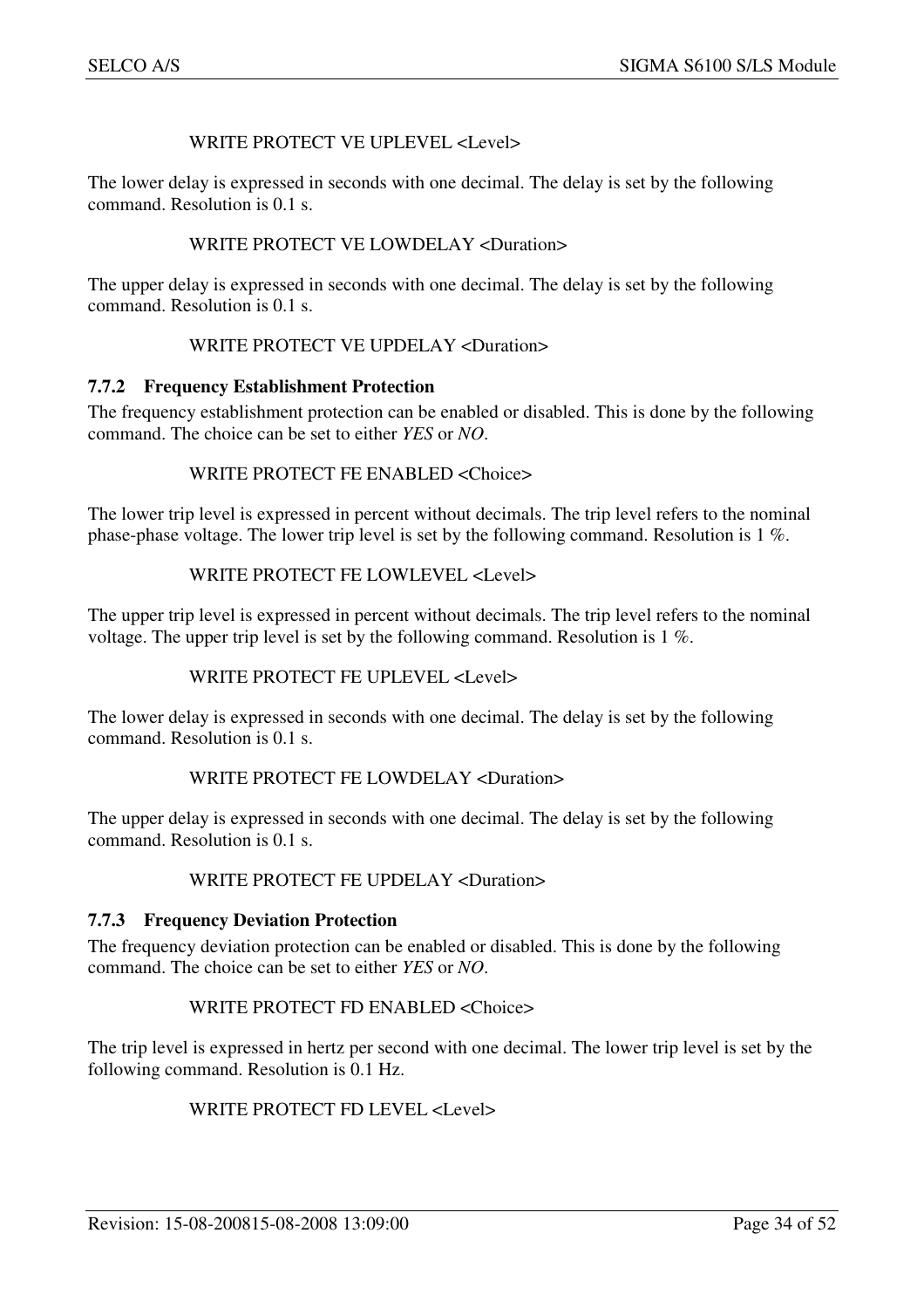#### **7.7.4 PM Start (pre-start of generator in case of bus bar fault)**

The PM START function can be enabled or disabled. This is done by the following command. The choice can be set to either *YES* or *NO*. In default configuration this function is disabled.

#### WRITE PROTECT PMSTART <Choice>

## **7.8 Frequency Stabilization**

The frequency stabilization feature ensures that the generator frequency is kept at a fixed level. The frequency control facility uses the rated frequency as its reference. The frequency stabilization feature will compensate for frequency deviations caused by change in active load.

#### **7.8.1 Stability**

The stability parameter determines the response of the frequency stabilization. The response determines how much signal is provided to the governor and thereby how quickly the frequency is stabilized as a function of the actual deviation in frequency. A low setting will result in slow but accurate stabilization, while a high setting provide fast regulation with the potential risk of overshoot and instability. Stability is expressed as a number without decimals. Stability is set by the following command. Resolution is 1.

#### WRITE FREQSTAB STABILITY <Value>

#### **7.8.2 Deadband**

The deadband parameter is only used when the speed adjustment is configured to operate with the speed relay. The deadband parameter determines the responsive range of the frequency stabilization feature. The frequency stabilization function will only attempt to correct the frequency if it is outside the deadband. A deadband which is too narrow will cause constant fine tuning of the frequency, while an overly wide deadband will cause deviation according to the reference (rated frequency). The deadband is expressed in percent with one decimal and is set by the following command. Resolution is 0.1 %.

#### WRITE FREQSTAB DEADBAND <Percentage>

#### **7.8.3 PID**

The PID parameters are only used when the speed adjustment is configured to operate with the analogue output signal. The P (proportional) parameter is expressed as a gain factor and is set by the following command. Resolution is 0.1.

#### WRITE FREQSTAB PID P <Factor>

The I (integral) parameter is expressed in milliseconds and is set by the following command. Resolution is 1 ms.

#### WRITE FREQSTAB PID I <Duration>

The D (differential) parameter is expressed in milliseconds and is set by the following command. Resolution is 1 ms.

#### WRITE FREQSTAB PID D <Duration>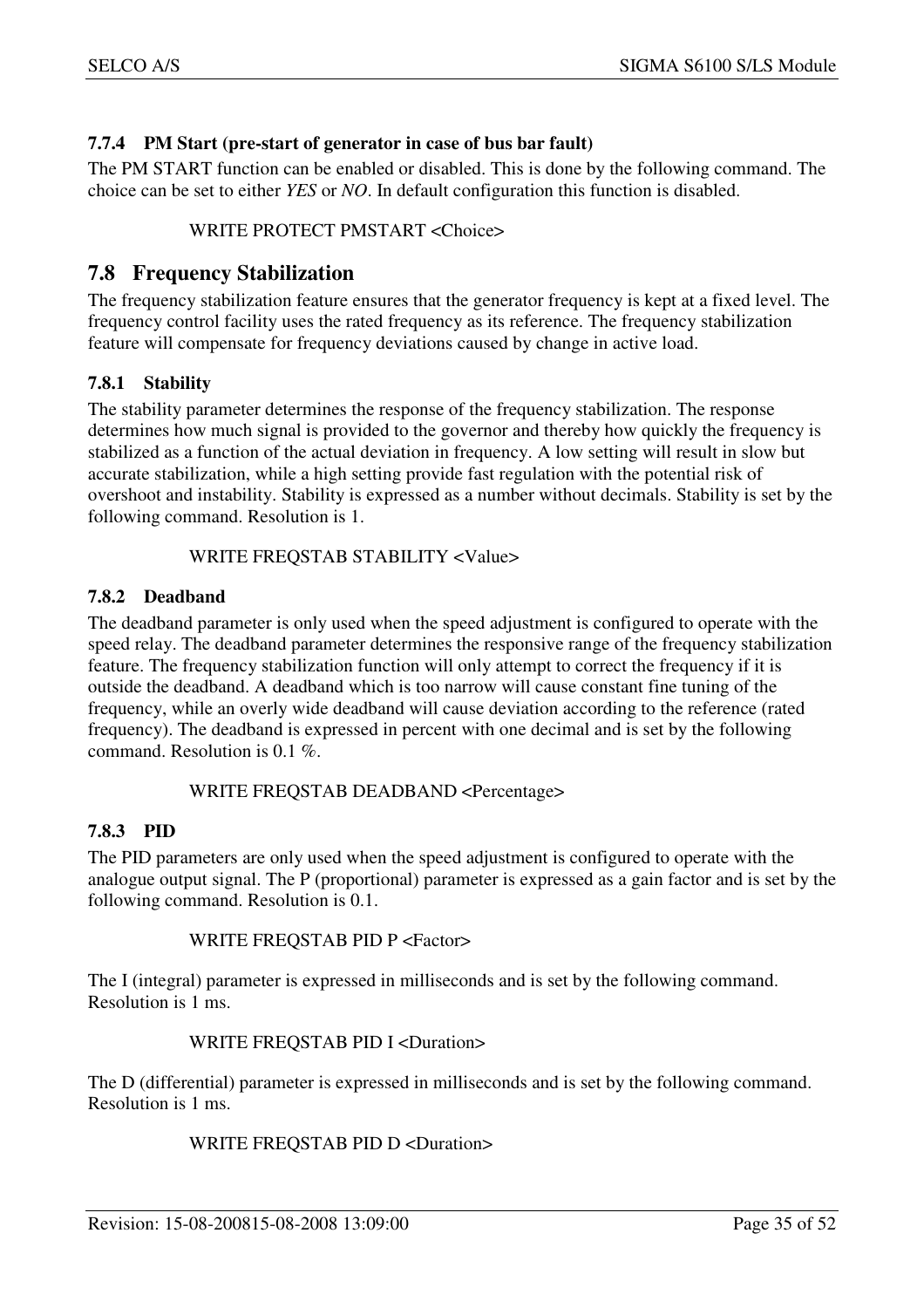## **7.9 Auto Synchronizing**

The configuration of the auto synchronizing function depends on whether the speed control is done by the speed relay (increase/decrease contacts) or by analogue output 1. The difference exists due to the fact that synchronization by conventional and electronic speed governor works according to different principles. A generator controlled by an electronic governor can be locked in phase, while this is not possible with conventional speed control.

The main difference in the configuration is that the relay driven operation is configured with frequency difference and circuit breaker close time, while the analogue control is configured with close angle.

#### **7.9.1 Check Synchonizer function**

The check synchronizer function offers the possibility of closing the circuit breaker automatically during manual synchronization. The condition for closing the breaker is defined by tolerated phase deviation.

The function can be disabled or enabled. Choice can be YES or NO.

#### WRITE AUTOSYNC CHKSYNC <Choice>

In default configuration this function is disabled.

#### **7.9.2 Dead Bus Closure**

The dead bus closure function provides the possibility of closing the circuit breaker when no voltage exists between either one of the three phases (on the busbar). The dead bus closure function requires the connection of the DB IN and DB OUT I/O signals. These two signals are used to prevent simultaneous closure by two or more S/LS modules. The dead bus closure function can be disabled or enabled. Choice can be YES or NO.

#### WRITE AUTOSYNC DBCLOSE <Choice>

#### **7.9.3 Stability**

Stability defines the response of the auto synchronizer. The auto synchronizer will alter the frequency in order to obtain the required frequency and phase deviation, or in case of electronic governor control, in order to obtain zero frequency and phase deviation. The auto synchronizer changes the frequency by increasing or decreasing engine speed through control of the speed governor. The magnitude of the governor control signals, compared to the actual deviation in frequency, is determined by the synchronizer stability parameter. Too much stability provides accurate but slow synchronization, while too little stability introduces the risk of overshoot and instability. Stability is expressed as a number without decimals. Stability is set by the following command. Resolution is 1.

WRITE AUTOSYNC STABILITY <Value>

#### **7.9.4 Deadband**

The deadband parameter is only used when the speed adjustment is configured to operate with with the speed relay. The deadband parameter determines the responsive range of the auto synchronizer. The synchronizer will only attempt to correct the frequency while is outside the deadband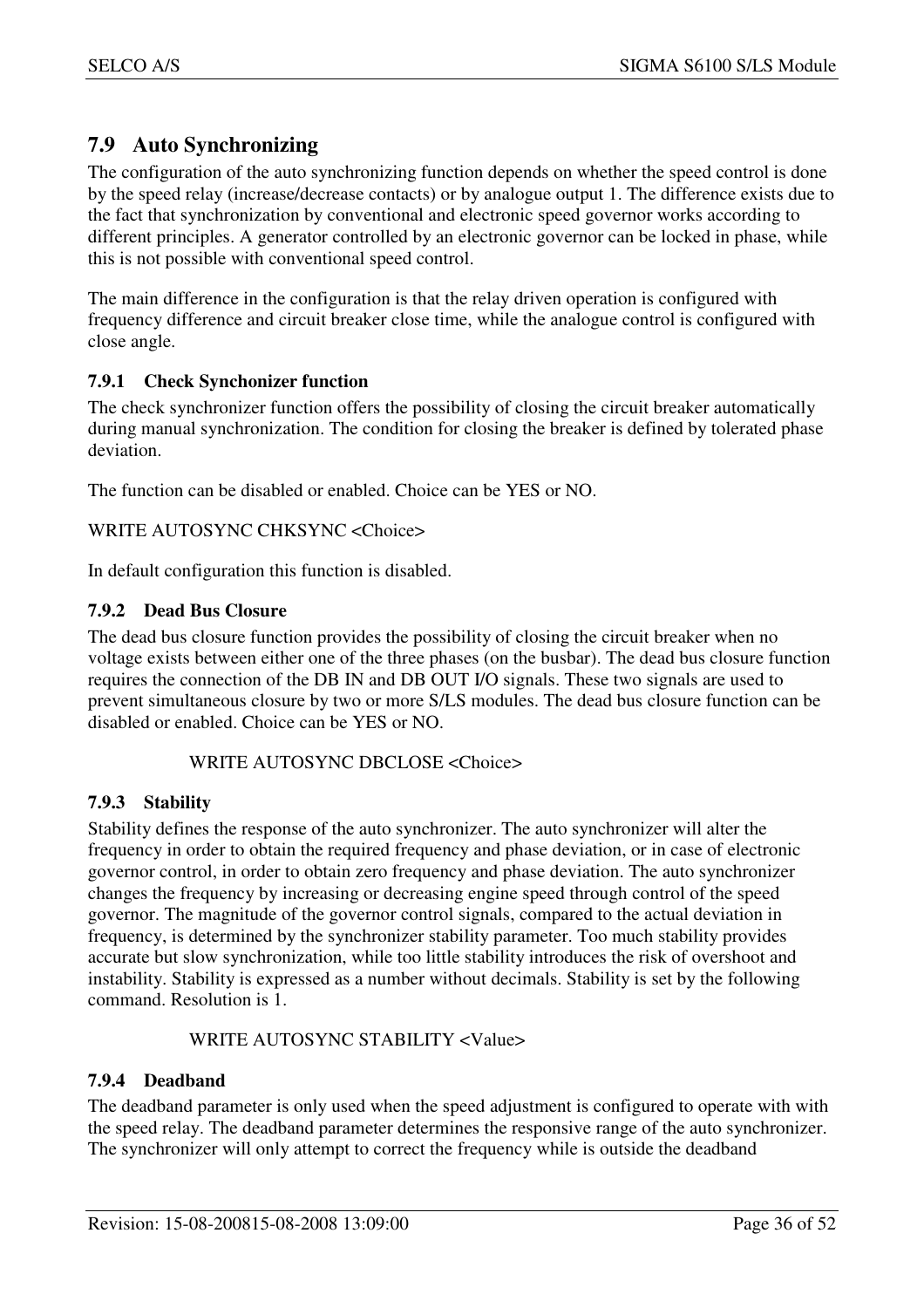(compared to the frequency on the bus bar). A deadband which is too narrow will cause constant fine tuning of the frequency, while an overly wide deadband will cause deviation according to the reference. The deadband is expressed in percent with one decimal and is set by the following command. Resolution is 0.1 %.

#### WRITE AUTOSYNC DEADBAND <Percentage>

#### **7.9.5 Frequency Deviation**

The frequency deviation parameter is only used when the speed adjustment is configured to the speed relay. This parameter describes the tolerated frequency deviation at breaker closure. Setting this parameter to high might stress the breaker and generator. A low setting will however make the synchronization procedure a lengthy process. The frequency deviation is expressed in Hz with one decimal. The parameter is set by the following command. Resolution is 0.1 Hz.

#### WRITE AUTOSYNC FREQDEV <Frequency>

#### **7.9.6 Phase Deviation**

The phase deviation is only used when the speed adjustment is configured to use analogue output 1. This parameter describes the tolerated phase deviation for closing the circuit breaker. The phase deviation is expressed in degrees without decimals. The parameter is set by the following command. Resolution is 1 deg.

#### WRITE AUTOSYNC PHASEDEV <Degrees>

#### **7.9.7 Circuit Breaker Close Time**

The circuit breaker closure time is only used when the speed control is configured to the speed relay. This parameter determines when the actual closure signal is issued to the circuit breaker (through the C/B close relay). Auto synchronization by relay control requires the existence of a small positive frequency deviation, thus in order to compensate for the breaker closure time it is necessary to issue the closure signal just before phase accordance is expected to occur. The circuit breaker closure time is expressed in milliseconds without decimals. The parameter is set by the following command. Resolution is 1 ms.

#### WRITE AUTOSYNC CBCLOSETIME <Duration>

#### **7.9.8 PID**

The PID parameters are only used when the speed adjustment is configured to operate with an analogue output signal. The P (proportional) parameter is expressed as a gain factor and is set by the following command. Resolution is 1.0.

#### WRITE AUTOSYNC PID P <Factor>

The I (integral) parameter is expressed in milliseconds and is set by the following command. Resolution is 1 ms.

#### WRITE AUTOSYNC PID I <Duration>

The D (differential) parameter is expressed in milliseconds and is set by the following command. Resolution is 1 ms.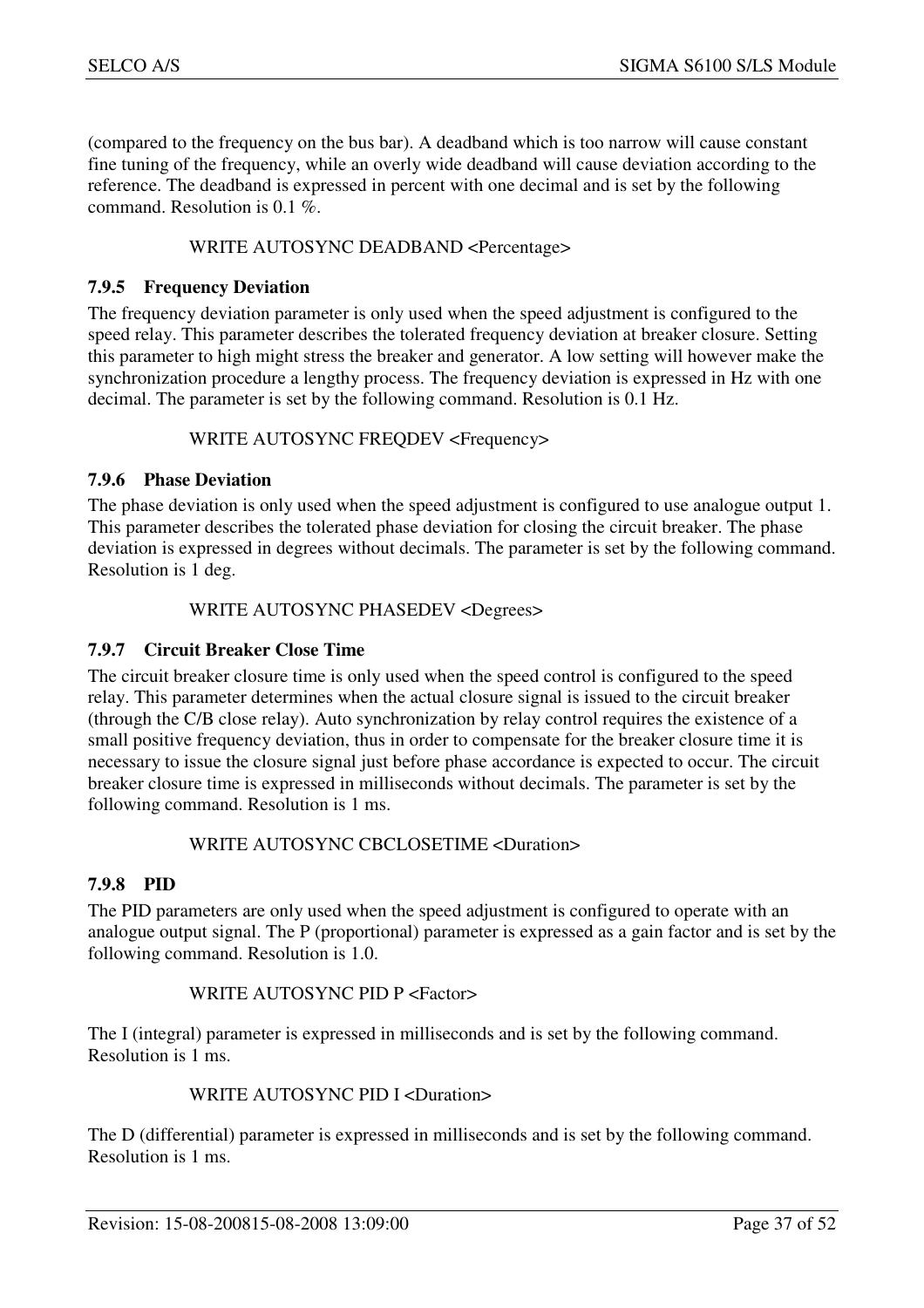#### WRITE AUTOSYNC PID D <Duration>

## **7.10 Active Load Sharing**

The S/LS module moves active load to and from the generator by increasing or decreasing the speed (and generator frequency). The active load balance is communicated two a set of "parallel lines" that operates with a pre-configured DC voltage. The active load sharer includes a bonus feature of de-loaded trip together with programmable ramp-up and ramp-down of active load.

#### **7.10.1 Load Deviation**

The load deviation parameter can be used to fine tune the balance of the active load sharing. Imbalance might occur due to inaccuracy within the current transformers etc. The load deviation is set according to ideal zero deviation. The parameter is expressed as a percentage without decimals. The parameter has reference to perfect balance. Resolution is 1%.

#### WRITE ACTLS LOADDEV <Percentage>

#### **7.10.2 Stability**

Stability defines the response of the active load sharer. The active load sharer will alter the active load (by altering the frequency) in order to obtain the required load balance. The active load sharer changes the active load level by increasing or decreasing engine speed through the governor. The magnitude of the governor control signals, compared to the actual deviation in active load, is determined by the stability parameter. Too mush stability provides accurate but slow load sharing, while too little stability introduces risk of overshoot and instability. Stability is expressed as a number without decimals. Stability is set by the following command. Resolution is 1.

#### WRITE ACTLS STABILITY <Value>

#### **7.10.3 Deadband**

The deadband parameter determines the responsive range of the active load sharer. The active load sharer will only attempt to outbalance the deviation in active load when deviation falls outside the deadband (compared to the pre-configured load deviation). A deadband which is too narrow will cause constant fine tuning of the active load balance, while an overly wide deadband will cause deviation according to the reference. The deadband is expressed in percent with one decimal and is set by the following command. Resolution is 0.1 %.

#### WRITE ACTLS DEADBAND <Percentage>

#### **7.10.4 Parallel Lines**

The parallel settings of the lines minimum and maximum DC voltage determines the voltage level used to communicate balance in active load between multiple S/LS modules. The voltage range can be changed to obtain compability with e.g. SELCO T4400 or T4800 load sharers. However the default range should be maintained to provide the best possible dynamics. Resolution is 0.1 V DC.

WRITE ACTLS PARLINES VOLTMIN <Voltage>

WRITE ACTLS PARLINES VOLTMAX <Voltage>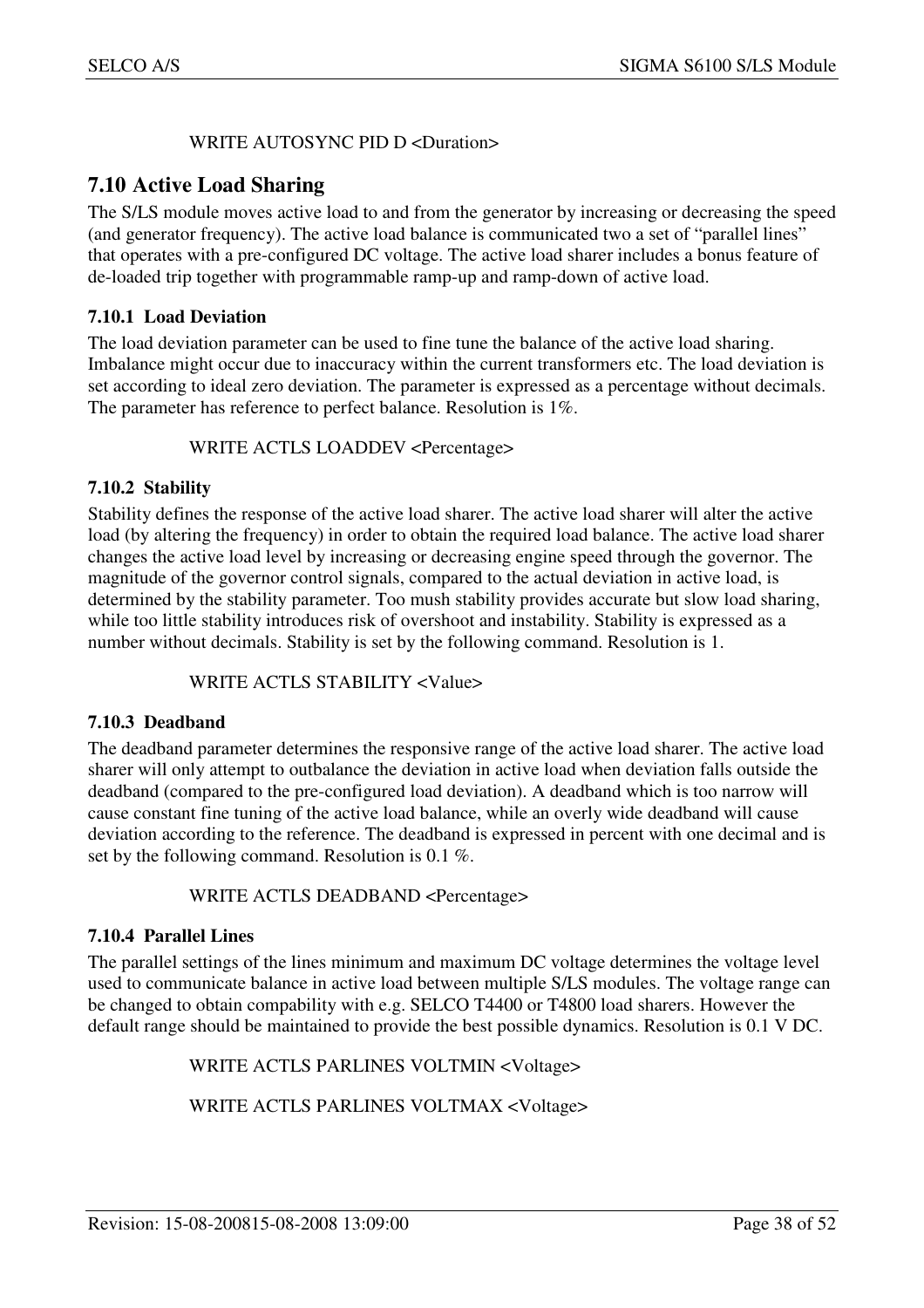#### **7.10.5 Ramp Time**

Ramp time defines how quickly the load sharer takes or releases active load. The active load is ramped-up when the active load sharing is enabled. This happened after synchronization or after the unload signal has been released. The load is ramped-down when the unload signal is enabled. The parameters defines the time to go from zero to full load (nominal load), or opposite. The ramp time parameter is expressed in seconds without decimals. Resolution is 1 s.

WRITE ACTLS RAMPTIME <Duration>

#### **7.10.6 Ramp Stability**

Ramp stability defines the response of the active load sharer during ramp-up and ramp-down. The active load sharer will alter the active load (by altering the frequency) in order to obtain the required ramp ratio. The active load sharer changes the active load level by increasing or decreasing engine speed through the governor. The magnitude of the governor control signals, compared to the actual deviation in active load, is determined by the ramp stability parameter. Too mush stability provides accurate but slow correction of the ramp ratio, while too little stability introduces risk of overshoot and instability. Ramp stability is expressed as a number without decimals. Ramp stability is set by the following command. Resolution is 1.

#### WRITE ACTLS RAMPSTABILITY <Value>

#### **7.10.7 CB Trip Level**

CB trip level defines the level of active load where, following an unload, the circuit breaker should be automatically tripped. The CB Trip level works in AND relation to the reactive CB Trip level. The CB trip level is expressed in percent without decimals. The trip level is set according to full load (nominal load). Resolution is 1%.

#### WRITE ACTLS CBTRIPLEVEL <Percentage>

#### **7.10.8 PID**

The PID parameters are only used when the speed adjustment is configured to operate with an analogue output signal. The P (proportional) parameter is expressed as a gain factor and is set by the following command. Resolution is 0.1.

#### WRITE ACTLS PID P <Factor>

The I (integral) parameter is expressed in milliseconds and is set by the following command. Resolution is 1 ms.

#### WRITE ACTLS PID I <Duration>

The D (differential) parameter is expressed in milliseconds and is set by the following command. Resolution is 1 ms.

#### WRITE ACTLS PID D<Duration>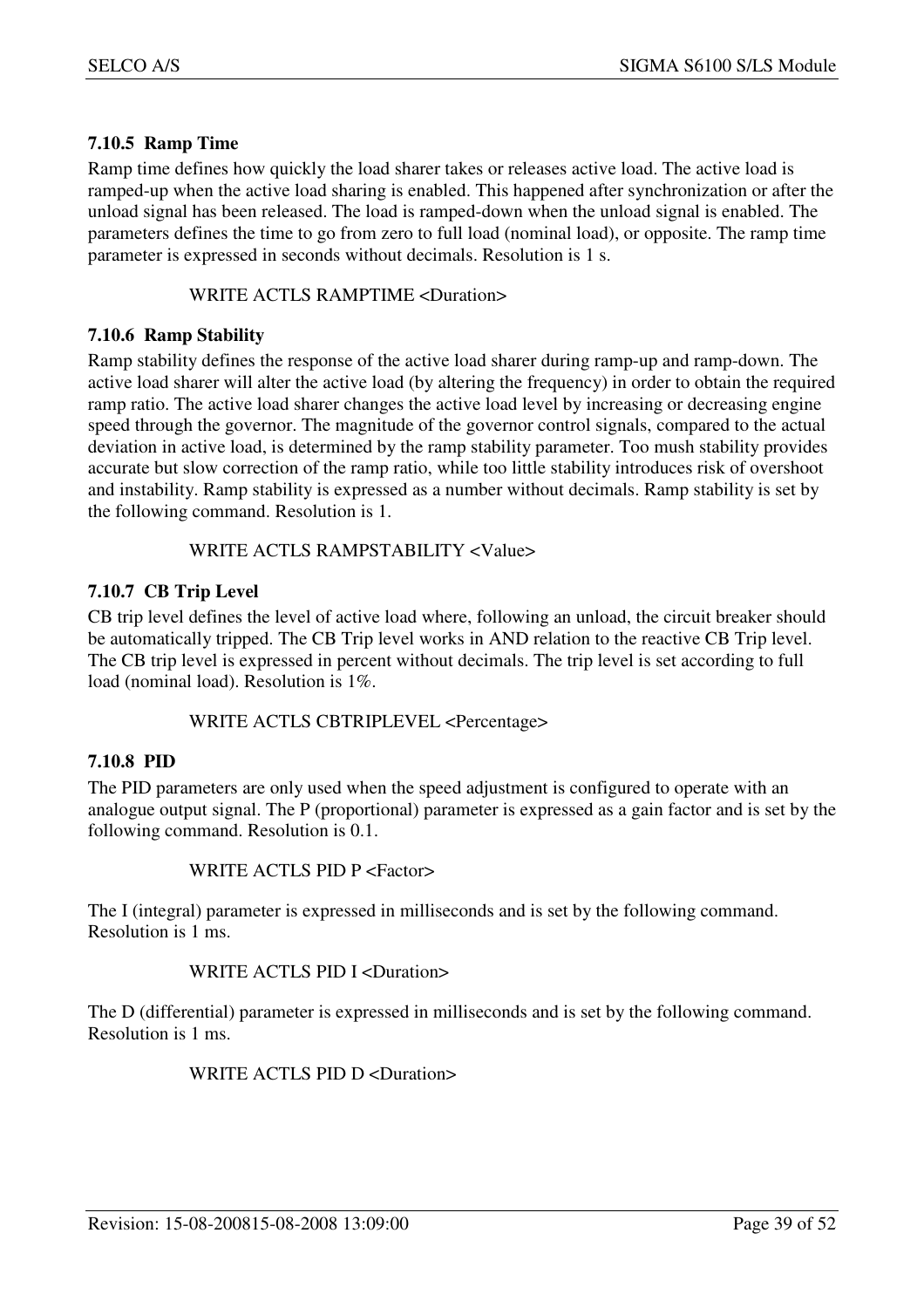## **7.11 Voltage Stabilization**

The voltage control feature ensures that the generator voltage is kept at a fixed level. The voltage control facility uses the nominal phase-phase voltage as reference. The voltage stabilization feature will compensate for voltage deviations caused by change in reactive load.

## **7.11.1 Stability**

The stability parameter determines the response of the voltage stabilisation. The response determines how much signal is provided to the AVR and thereby how quickly the voltage is stabilized as a function of the actual deviation in voltage. A low setting will result in slow but accurate stabilization, while a high setting provide fast regulation with a potential risk of overshoot and instability. Stability is expressed as a number without decimals. Stability is set by the following command. Resolution is 1.

#### WRITE VOLTSTAB STABILITY <Value>

#### **7.11.2 Deadband**

The deadband parameter is only used when the voltage adjustment is configured to operate with the voltage relay. The deadband parameter determines the responsive range of the voltage control feature. The voltage control function will only attempt to stabilize the voltage if it is outside the deadband. A deadband which is too narrow will cause constant fine tuning of the voltage, while an overly wide deadband will cause deviation according to the reference. The deadband is expressed in percent with one decimal and is set by the following command. Resolution is 0.1.

#### WRITE VOLTSTAB DEADBAND <Percentage>

#### **7.11.3 PID**

The PID parameters are only used when the voltage adjustment is configured to operate with the analogue output signal. The P (proportional) parameter is expressed as a gain factor and is set by the following command. Resolution is 0.1.

#### WRITE VOLTSTAB PID P <Factor>

The I (integral) parameter is expressed in milliseconds and is set by the following command. Resolution is 0.1 ms.

#### WRITE VOLTSTAB PID I <Duration>

The D (differential) parameter is expressed in milliseconds and is set by the following command. Resolution is 0.1 ms.

#### WRITE VOLTSTAB PID D <Duration>

## **7.12 Voltage Matcher**

The S/LS module includes voltage matching, which can be enabled or disabled. Voltage matching can automatically bring the voltage within the range specified by the Voltage OK Window. The S/LS module will control the voltage by the AVR. If enabled, voltage matching will be conducted before automatic synchronization is initiated. The voltage matching function is configured with stability and deadband. Stability determines the response of the voltage control signal as a function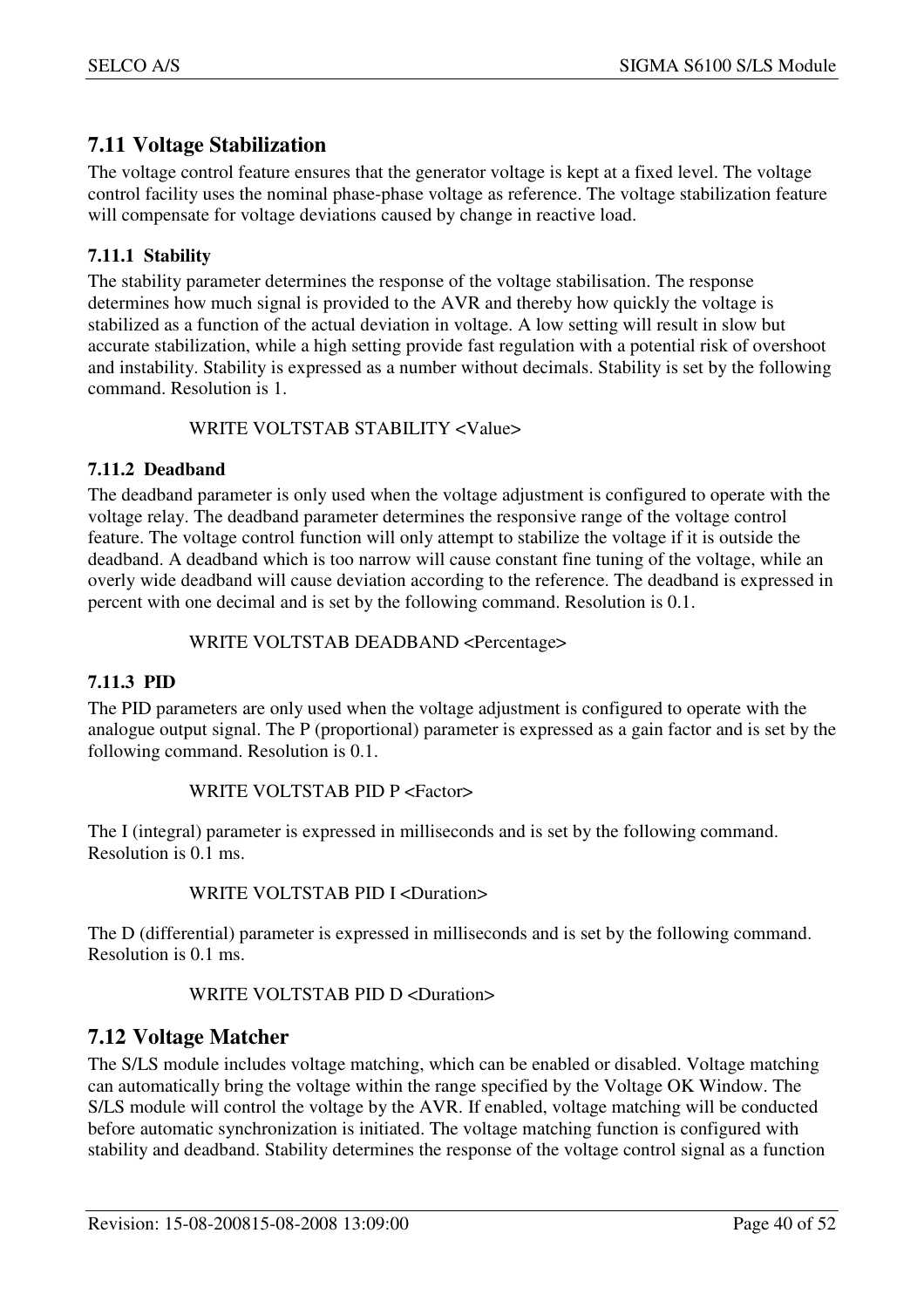of voltage deviation, while the deadband defines the active area of regulation. PID parameters are provided for tuning the voltage matcher when it controls an electronic AVR.

#### **7.12.1 Stability**

The stability parameter determines the response of the voltage matching function. The response determines how much signal is provided to the AVR and thereby how quickly the voltage is brought into the permitted operational area (compared to the Voltage OK Window). A low setting will result in slow but accurate correction, while a high setting provide fast correction with a potential risk of overshoot and instability. Stability is expressed as a number without decimals. Stability is set by the following command. Resolution is 1.

#### WRITE VOLTMATCH STABILITY <Value>

#### **7.12.2 Deadband**

The deadband parameter is only used when the voltage adjustment is configured to operate with relays. The deadband parameter controls the accuracy of the voltage matching function. The voltage matching function will only attempt to correct the voltage if the is outside the voltage OK window, plus/minus the deadband. A deadband which is too narrow will cause constant fine tuning of the AVR, while an overly wide deadband will cause an inaccurate setting. The deadband is expressed in percent with one decimal and is set by the following command. Resolution is 0.1 %.

#### WRITE VOLTMATCH DEADBAND <Percentage>

#### **7.12.3 PID**

The PID parameters are only used when the voltage adjustment is configured to operate with an analogue output signal. The P (proportional) parameter is expressed as a gain factor and is set by the following command. Resolution is 0.1.

WRITE VOLTMATCH PID P <Factor>

The I (integral) parameter is expressed in milliseconds and is set by the following command. Resolution is 1 ms.

#### WRITE VOLTMATCH PID I <Duration>

The D (differential) parameter is expressed in milliseconds and is set by the following command. Resolution is 1 ms.

#### WRITE VOLTMATCH PID D<Duration>

## **7.13 Reactive Load Sharing**

The S/LS module moves reactive load to and from the generator by increasing or decreasing the voltage. The reactive load balance is communicated two a set of "parallel lines" that operates with a pre-configured DC voltage. The load sharer includes a bonus feature of programmable ramp-up and ramp-down of reactive load.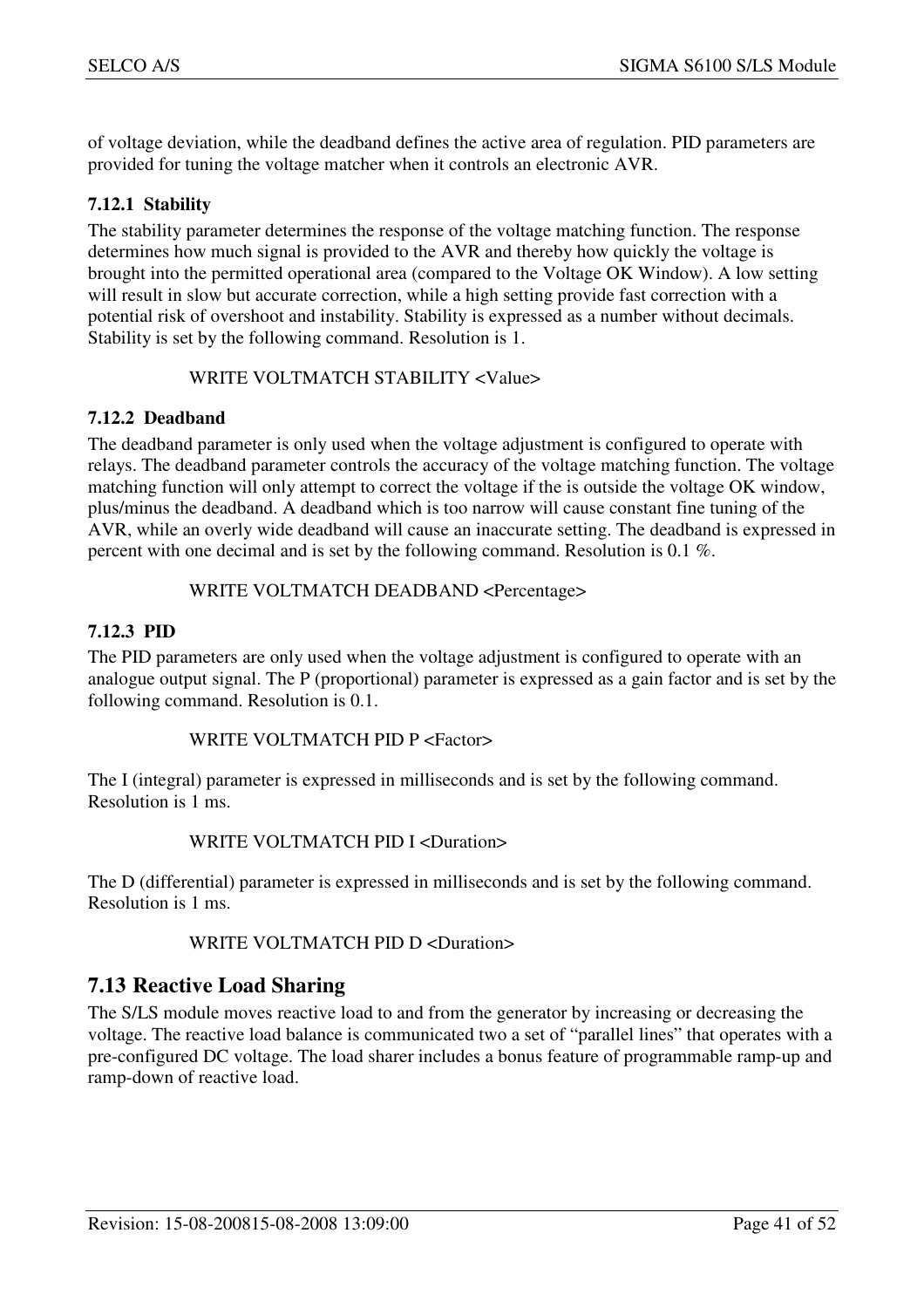#### **7.13.1 Load Deviation**

The load deviation parameter can be used to fine tune the balance of the reactive load sharing. Imbalance might occur due to inaccuracy within the current transformers etc. The load deviation is set according to ideal zero deviation. The parameter is expressed as a percentage without decimals. The parameter has reference to perfect balance. Resolution is 1%.

#### WRITE REACTLS LOADDEV <Percentage>

#### **7.13.2 Stability**

Stability defines the response of the reactive load sharer. The reactive load sharer will alter the reactive load (by altering the voltage) in order to obtain the required load balance. The reactive load sharer changes the reactive load level by increasing or decreasing generator voltage through the AVR. The magnitude of the AVR control signals, compared to the actual deviation in reactive load, is determined by the stability parameter. Too mush stability provides accurate but slow load sharing, while too little stability introduces risk of overshoot and instability. Stability is expressed as a number without decimals. Stability is set by the following command. Resolution is 1.

#### WRITE REACTLS STABILITY <Value>

#### **7.13.3 Deadband**

The deadband parameter determines the responsive range of the reactive load sharer. The reactive load sharer will only attempt to outbalance the deviation in reactive load when deviation falls outside the deadband (compared to the pre-configured load deviation). A deadband which is too narrow will cause constant fine tuning of the reactive load balance, while an overly wide deadband will cause deviation according to the reference. The deadband is expressed in percent with one decimal and is set by the following command. Resolution is 0.1 %.

#### WRITE REACTLS DEADBAND <Percentage>

#### **7.13.4 Parallel Lines**

The parallel settings of the lines minimum and maximum DC voltage determines the voltage level used to communicate balance in active load between multiple S/LS modules. The voltage range can be changed to obtain compability with e.g. SELCO T4900 VAr load sharer. However the default range should be maintained to provide the best possible dynamics. Resolution is 0.1 V DC.

#### WRITE REACTLS PARLINES VOLTMIN <Voltage>

#### WRITE REACTLS PARLINES VOLTMAX <Voltage>

#### **7.13.5 Ramp Time**

Ramp time defines how quickly the load sharer takes or releases reactive load. The reactive load is ramped-up when the reactive load sharing is enabled. This happened after synchronization or after the unload signal has been released. The load is ramped-down when the unload signal is enabled. The parameters defines the time to go from zero to full load (nominal load), or opposite. The ramp time parameter is expressed in seconds without decimals. Duration is 1 s.

WRITE REACTLS RAMPTIME <Duration>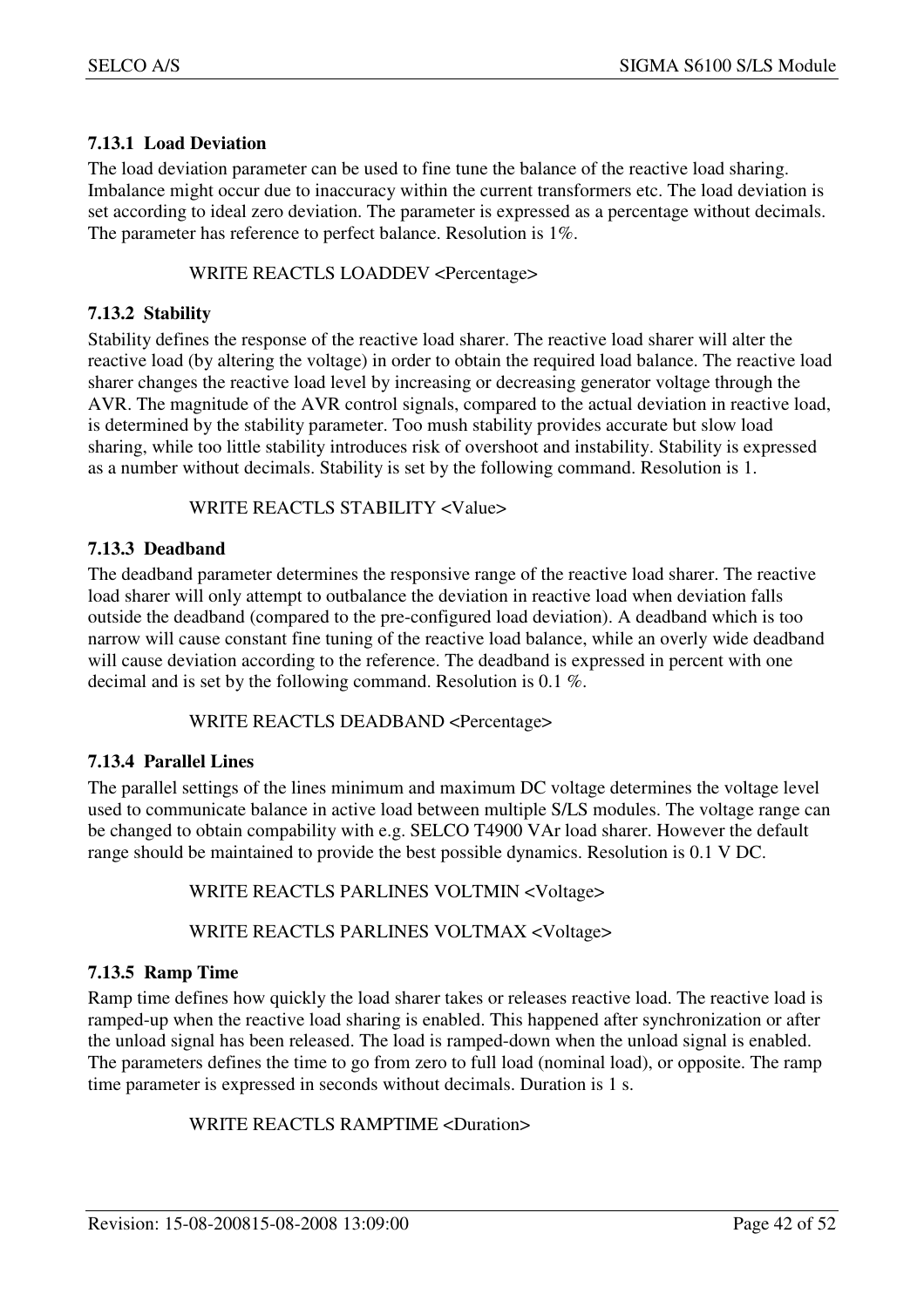#### **7.13.6 Ramp Stability**

Ramp stability defines the response of the reactive load sharer during ramp-up and ramp-down. The reactive load sharer will alter the reactive load (by altering the voltage) in order to obtain the required ramp ratio. The reactive load sharer changes the reactive load level by increasing or decreasing voltage through the AVR. The magnitude of the AVR control signals, compared to the actual deviation in reactive load, is determined by the ramp stability parameter. Too mush stability provides accurate but slow correction of the ramp ratio, while too little stability introduces risk of overshoot and instability. Ramp stability is expressed as a number without decimals. Ramp stability is set by the following command. Resolution is 1.

#### WRITE REACTLS RAMPSTABILITY <Value>

#### **7.13.7 CB Trip Level**

CB trip level defines the level of reactive load where, following an unload, the circuit breaker should be automatically tripped. The CB Trip level works in AND relation to the active CB Trip level. The CB trip level is expressed in percent without decimals. The trip level is set according to full load (nominal load). Resolution is 1 %.

#### WRITE REACTLS CBTRIPLEVEL <Percentage>

#### **7.13.8 PID**

The PID parameters are only used when the voltage adjustment is configured to operate with an analogue output signal. The P (proportional) parameter is expressed as a gain factor and is set by the following command. Resolution is 0.1.

#### WRITE REACTLS PID P <Factor>

The I (integral) parameter is expressed in milliseconds and is set by the following command. Resolution is 1 ms.

#### WRITE REACTLS PID I <Duration>

The D (differential) parameter is expressed in milliseconds and is set by the following command. resolution is 1 ms.

#### WRITE REACTLS PID D <Duration>

## **7.14 I/O & Relays**

This part of the configuration determines the functions and properties of the relays. The relays can be configured for normal de-energized or energized operation. Non-latching relays can also be configured with regard to reset delay.

#### **7.14.1 Alarm Relay Function**

The alarm relay can be configured to signal either system alarm or system and protection alarms.

The relay function is set by the following command. The choice can be either SYS or SYSPROT.

#### WRITE IORELAYS ALARMRELAYFUNC <Choice>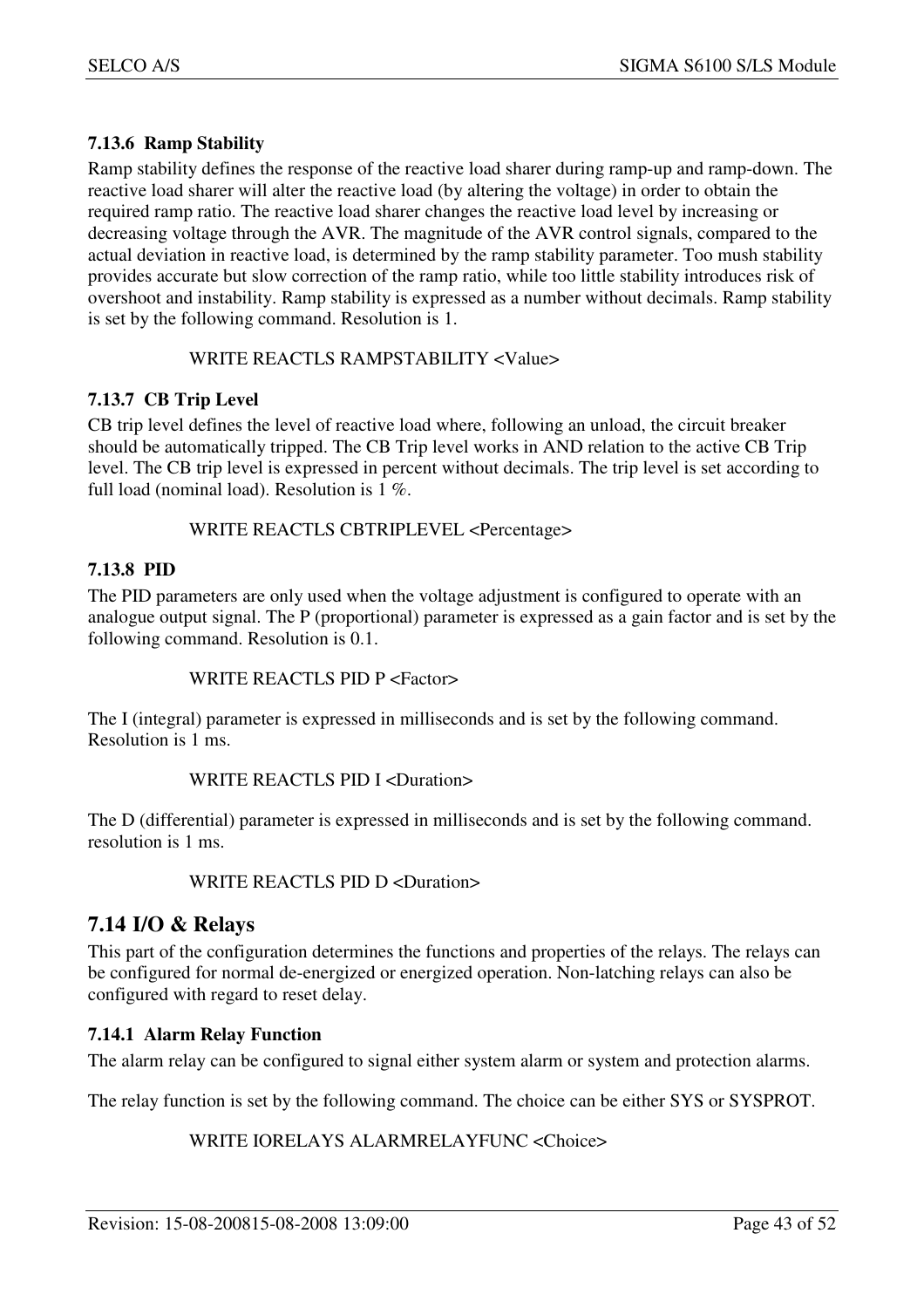### **7.14.2 C/B Trip Relay**

The C/B trip relay can be configured for normally de-energized or normally energized operation. The command to set this property is as follows. Choice can be ND or NE.

#### WRITE IORELAYS CBTRIP CONTACT <Choice>

#### **7.14.3 Start Signal**

This function is only active in connection with a S6600 or S6610 PM Module. The output is the start signal to the engine. It can be programmed to be continous (active as long as the engine is running) or a pulse signal.

#### WRITE IORELAYS STARTSIGNAL <Choice>

Choice can be CONT or PULSE, default is pulse.

#### **7.14.4 Start Pulse**

This function is only active in connection with a S6600 or S6610 PM Module. In case the start signal is programmed as a pulse signal, the length of the pulse can be programmed by following command:

#### WRITE IORELAYS STARTPULSE <ms>

The range can be between 100ms and 5000ms. The resolution is 1ms and default is 1000ms

#### **7.14.5 Start Time Out**

This function is only active in connection with a S6600 or S6610 PM Module. After S6100 has issued the start command to the generator it expects the voltage to be built up within the Start Time Out delay. If the generator does not build up voltage, S6100 will generate an ENGINE START ERROR and the Power Manager Module will issue a start command to the next stand by generator. The length of this delay can be defined by following command:

#### WRITE IORELAYS STARTTIMEOUT <s>

The range of this delay is between 0 and 5000s. The resolution is 1s and the default setting is 10s.

#### **7.14.6 Stop Signal**

This function is only active in connection with a S6600 or S6610 PM Module. The output is the stop signal to the engine. It can be programmed to be continous (active as long as the engine is stopped) or a pulse signal.

#### WRITE IORELAYS STOPSIGNAL <Choice>

Choice can be CONT or PULSE, default is pulse.

#### **7.14.7 Stop Pulse**

This function is only active in connection with a S6600 or S6610 PM Module. In case the stop signal is programmed as a pulse signal, the length of the pulse can be programmed by following command: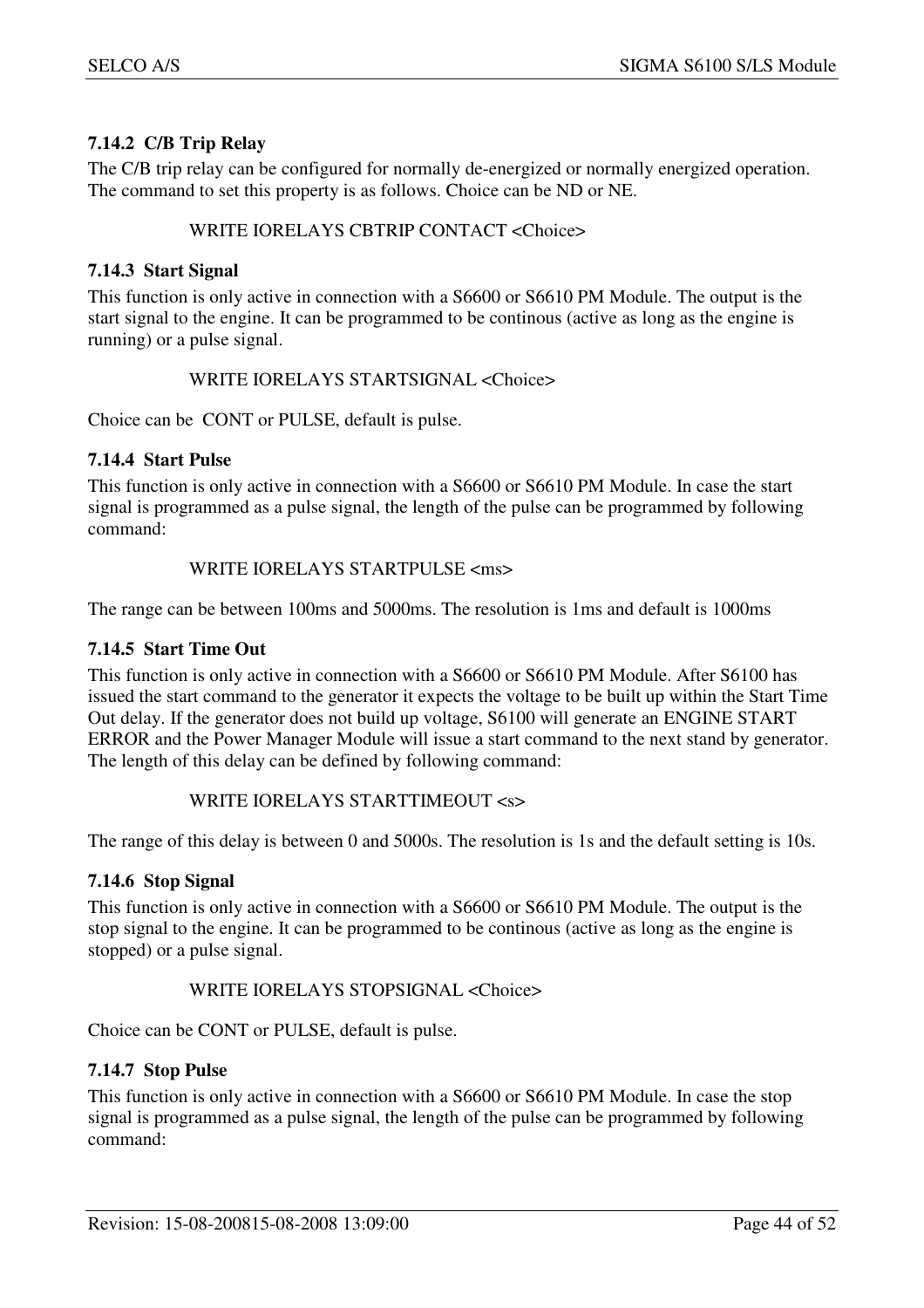#### WRITE IORELAYS STOPPULSE <ms>

The range can be between 100ms and 5000ms. The resolution is 1ms and default is 1000ms

#### **7.14.8 Cool Down Time**

This function is only active in connection with a S6600 or S6610 PM Module.

With this command the cool down time for the engine can be defined. The cool down time is the time the engine continues running after the circuit breaker has been tripped.

The length of the cool down time can be programmed by following command:

WRITE IORELAYS COOLDOWN <s>

The range of this delay is between 0 and 10000s. The resolution is 1s and the default setting is 5s.

## **7.15 Grid parallel operation/ power import**

During grid parallel operation it is necessary to assign one pair S6000/ S6100 to the grid. This unit must be connected across the tie breaker. The parameters mentioned under are only relevant for the S6100 module assigned to the grid. For more detailed information regarding grid parallel operation please see manual "S6100 Paralleling with grid or shaft" on the SELCO internet page.

#### **7.15.1 Power Import**

In case power shall be imported from the grid into the system, the power import function has to be enabled. This can be done by following command:

#### WRITE SYS PWRIMPORT ENABLED <Choice>

The choice can be YES or NO, default is NO.

#### **7.15.2 Power Import Max**

With this command the maximum limit of power to be imported can be defined as a percentage of the capacity defined in the S6000 module assigned to the grid.

#### WRITE SYS PWRIMPORT MAX <Value>

The range is between 1 and 100, the resolution is 1% and the default value is 100%.

#### **7.15.3 Power Import Mode**

With this command the import mode can be defined:

#### WRITE SYS PWRIMPORT MODE <Choice>

The choice can be FIXED or PEAK, default is FIXED.

"FIXED" means that a fixed amount of power (defined by the command PWRIMPORT VALUE ) will be imported from the grid.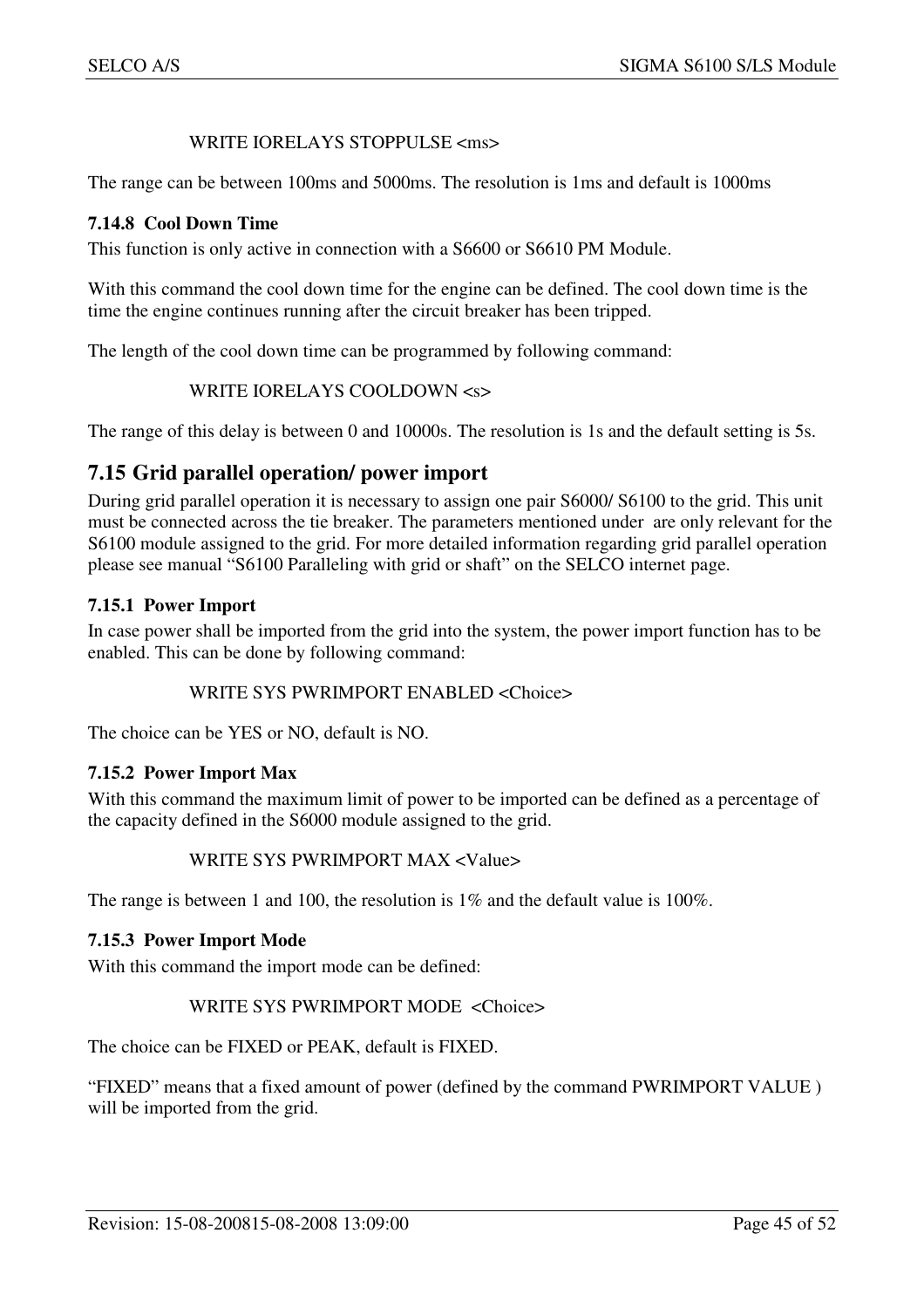"PEAK" means that all load above a certain value (defined by the command PWRIMPORT VALUE ) will be imported from the grid.

#### **7.15.4 Power Import Value**

With power import mode configured to FIXED this command defines how much power will be imported from the grid. The amount of power is expressed as a percentage of the rated power defined in the S6000 module assigned to the grid.

With power import mode configured to PEAK this command defines the maximum load of the connected generators. This max load level is expressed as a percentage of the rated power of the connected generators and defined by the command PWRIMPORT VALUE. In case the installation requires more power than defined by this parameter, all excess power will be imported from the grid.

#### WRITE SYS PWRIMPORT VALUE <value>

The value can be between 1 and 100, the resolution is 1% and default is 25%.

## **7.16 Grid parallel operation/ power export**

During grid parallel operation it is necessary to assign one pair S6000/ S6100 to the grid. This unit must be connected across the tie breaker. The parameters mentioned under are only relevant for the S6100 module assigned to the grid. For more detailed information regarding grid parallel operation please see manual "S6100 Paralleling with grid or shaft" on the SELCO internet page.

#### **7.16.1 Power export**

In case power shall be exported to the grid, the power export function has to be enabled. This can be done by following command:

#### WRITE SYS PWREXPORT ENABLED <Choice>

The choice can be YES or NO, default is NO.

#### **7.16.2 Power Export Max**

With this command the maximum limit of power to be exported can be defined as a percentage of the capacity defined in the S6000 module assigned to the grid.

#### WRITE SYS PWREXPORT MAX <Value>

The range is between 1 and 100, the resolution is 1% and the default value is 100%.

#### **7.16.3 Power Export Mode**

With this command the export mode can be defined:

#### WRITE SYS PWREXPORT MODE <Choice>

The choice can be FIXED or EXCESS, default is FIXED.

"FIXED" means that a fixed amount of power (defined by the command PWREXPORT VALUE ) will be exported to the grid.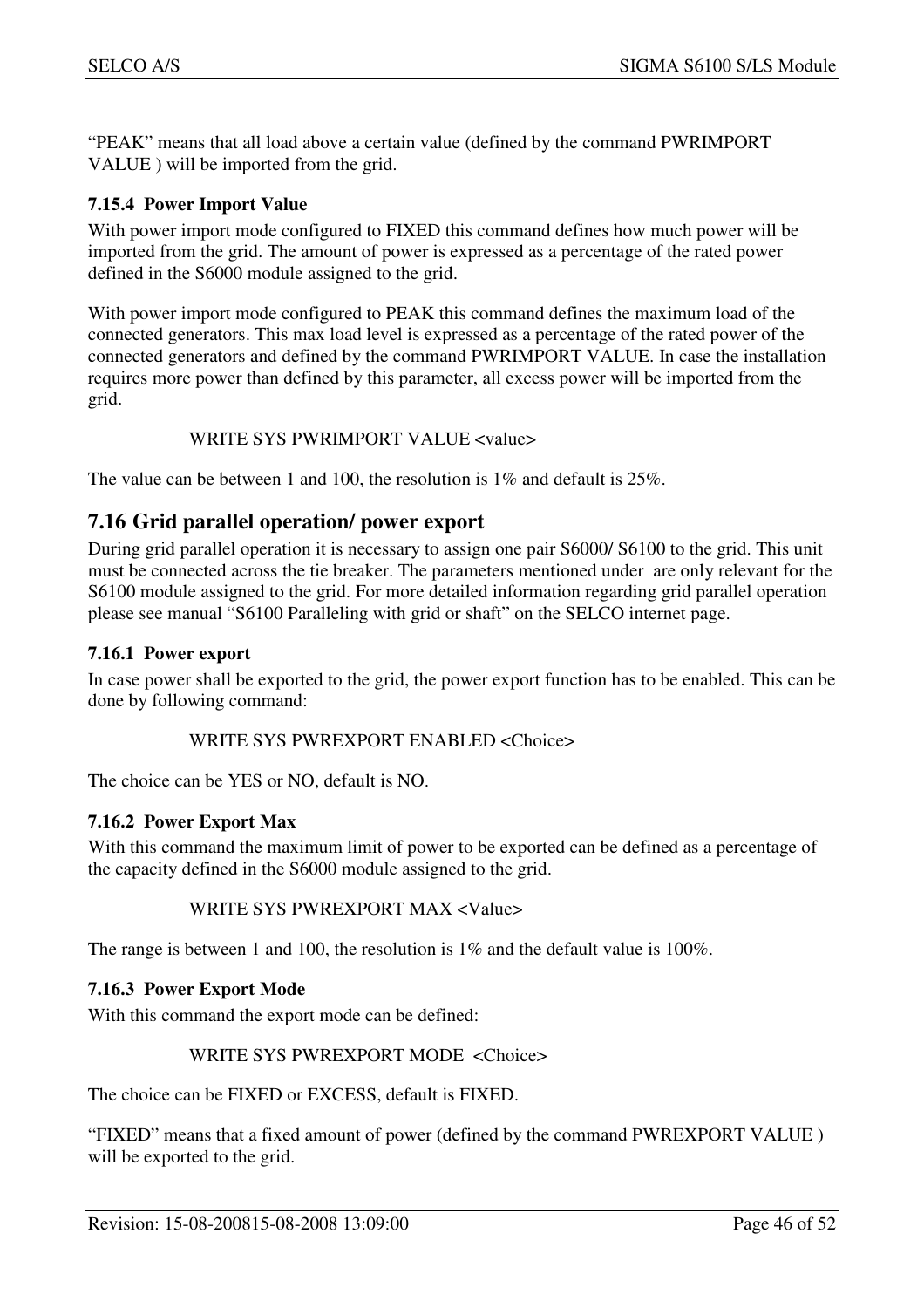"EXCESS" means that all power above a certain value (defined by the command PWREXPORT VALUE) will be exported to the grid.

#### **7.16.4 Power Export Value**

With power export mode configured to FIXED this command defines how much power will be exported to the grid. The amount of power is expressed as a percentage of the rated power defined in the S6000 module assigned to the grid.

With power export mode configured to EXCESS this command defines the load of the connected generators. This load level is expressed as a percentage of the rated power of the connected generators and defined by the command PWREXPORT VALUE. In case the installation requires less power than defined by this parameter, all excess power will be exported to the grid.

#### WRITE SYS PWREXPORT VALUE <value>

The value can be between 1 and 100, the resolution is 1% and default is 25%.

#### **7.17 Powersource**

This command defines if the S6100 module is assigned to an auxiliary generator (or any power source that allows the S6100 to control its speed), a shaft generator or the grid.

```
 WRITE SYS POWERSOURCE <Choice>
```
The choice can be AUXILIARY, SHAFT OR GRID, default is AUXILIARY.

## **7.18 Dutyhour**

This command defines the running hours of the generator set. It is used in connection with the S6600 or S6610 PM Module for the Duty Hour start stop scheme.

When the generator is running,  $S6100$  will count the running hourson this parameter. It is possible to assign the amount of running hours. This is necessary when the control equipment of an older generatyor will be replaced by S6100 or after a firmware upgrade of the S6100 module.

The amount of running hours can be defined by following command:

WRITE SYS DUTYHOUR <value>

The value is the amount of running hours. The range can be between 0 and 999999. The resolution is 1h and the default value is 0.

## **7.19 Priority**

This parameter is only relevant in connection with the S6600 or S6610 PM Module. It defines the start/ stop priority for the generators.

The priority can be assigned by following command:

#### WRITE SYS PRIORITY <Value>

The value can be between 1 and 15, the resolution is 1 and default is 1.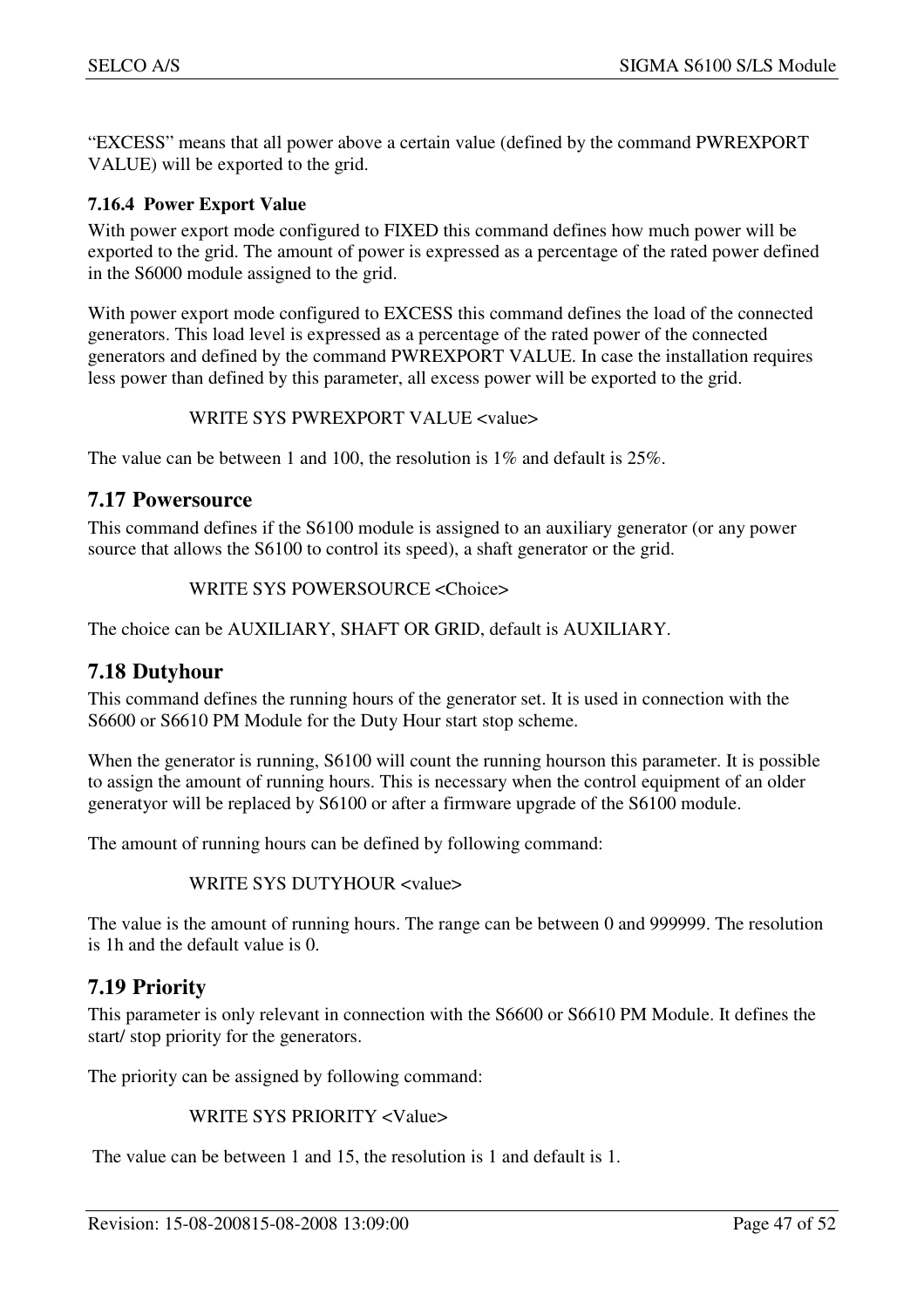## **7.20 RS485**

The RS485 communication interface can be configured with regard to MODBUS slave address, baud rate, data bit, parity and stop bits. It is important to ensure that the address is unique on the bus and that the remaining parameters are set according to specifications.

The MODBUS slave address is set by the following command.

WRITE RS485 ADDRESS <Addr>

The data transmission rate is defined by the baud rate, which is set as follows.

#### WRITE RS485 BAUDRATE <Baudrate>

The parity can be set by the following command.

#### WRITE RS485 PARITY <Parity>

The number of data bits is set as follows.

#### WRITE RS485 DATABITS <Databits>

The number of stop bits is set as follows.

#### WRITE RS485 STOPBITS <Stopbits>

In case the data from the MODBUS master is send irregular (compared to MODBUS specification) it is possible to adjust a delay for detection of the end of the MODBUS frame send by the master. Following command is used for that:

#### WRITE RS485 TXDELAY [0-2552] (0)

The range is between 0 and 2552ms. Default is 0ms.

In case the frames send by the MODBUS master comply with the MODBUS specifications it is not necessary to change this parameter (it can remain in default setting).

#### **7.21 Restoring to factory default configuration**

The factory default configuration can be restored at any time by issuing the command:

#### WRITE SYS SETUPDEFAULT YES

The default configuration is then restored after the power to the module has been turned off and on.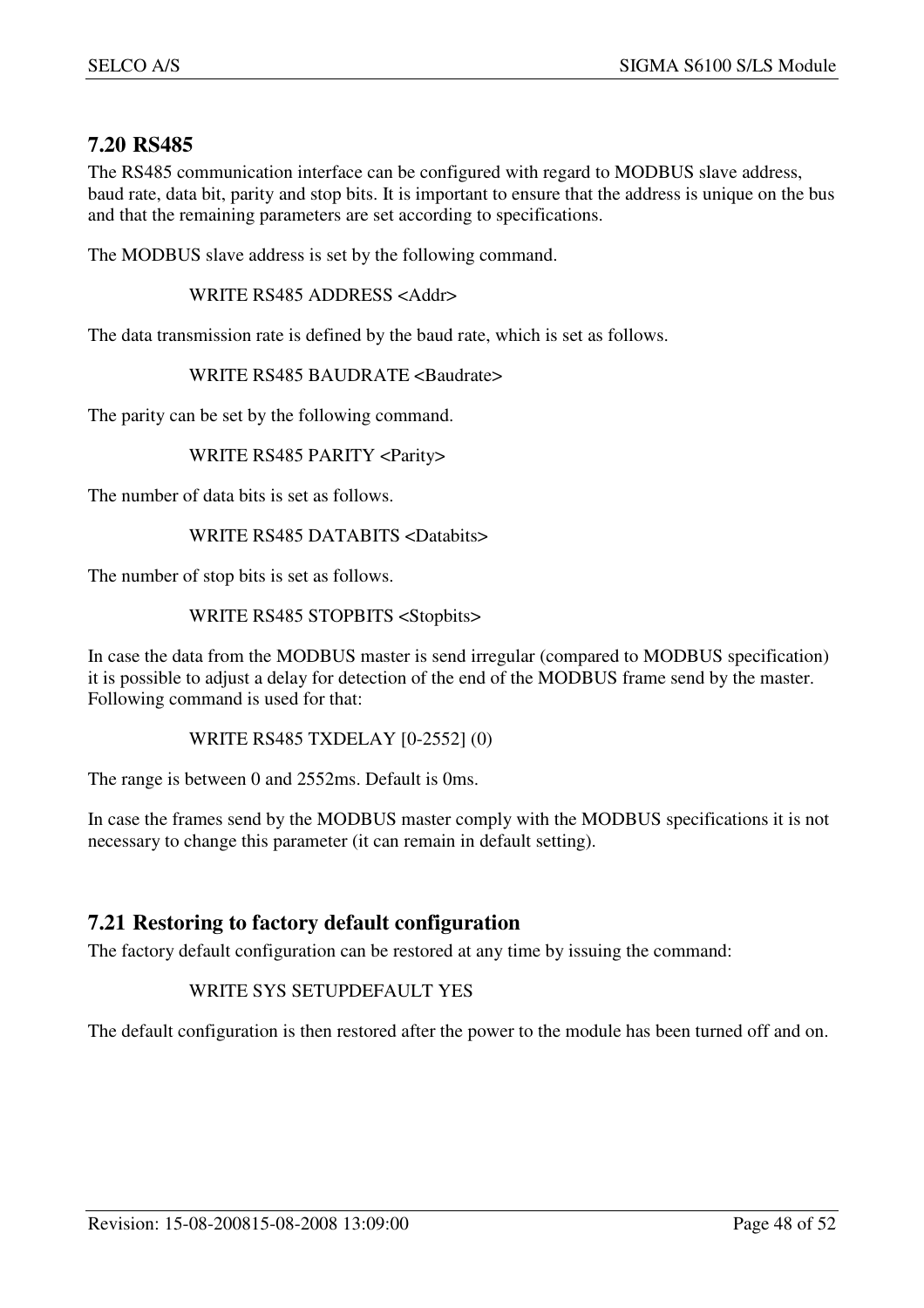## **8 Specifications**

| Primary Supply:                    | +24 V DC (-30 % / +30 %) Isolated                                                              |
|------------------------------------|------------------------------------------------------------------------------------------------|
| <b>Backup Supply:</b>              | +24 V DC (-30 % / +30 %) Isolated                                                              |
| Busbar phase-phase voltage (BPPV): | 63 to 690 VA C (-2 % / +2 %) three phased, default 400 V AC                                    |
|                                    | Busbar phase-neutral voltage (BPNV): BPPV / $\sqrt{3}$ (measured only with neutral connection) |
| <b>Frequency Stabilization</b>     |                                                                                                |
| On/Off Control:                    | By F/V Disable input                                                                           |
| <b>Conventional Speed Control</b>  |                                                                                                |
| Stability:                         | Pulse duration as a function deviation from rated frequency (GRF)                              |
|                                    | 1 to 100, default 10                                                                           |
| Deadband:                          | +/- offset around rated frequency (GRF) where no regulation occurs to                          |
|                                    | 0.1 % to 20.0 %, default 0.2 %                                                                 |
| <b>Electronic Speed Control</b>    |                                                                                                |
| Stability:                         | Ramp rate used before optimized PID control is released                                        |
|                                    | 1 to 100, default 10                                                                           |
| P:                                 | Proportional control, 1.0 to 20.0, default 4.0                                                 |
| $\mathbf{I}$ :                     | Integral control, 0 to 100 ms, default 10 ms                                                   |
| D:                                 | Derivative control, 0 to 100 ms, default 1 ms                                                  |
| <b>Voltage Stabilization</b>       |                                                                                                |
| On/Off Control:                    | By F/V Disable input                                                                           |
| Conventional AVR                   |                                                                                                |
| Stability:                         | Pulse duration as a function deviation from nominal voltage (GPPV)                             |
|                                    | 1 to 100, default 5                                                                            |
| Deadband:                          | +/- offset around nominal voltage (GPPV) where no regulation occurs,                           |
|                                    |                                                                                                |
| <b>Electronic AVR</b>              | 0.1 % to 20.0 %, default 0.2 %                                                                 |
|                                    |                                                                                                |
| Stability:                         | Ramp rate used before optimized PID control is released<br>1 to 100, default 5                 |
| P:                                 | Proportional control, 1.0 to 20.0, default 1.0                                                 |
| $\mathbf{I}$ :                     | Integral control, 0 to 100 ms, default 10 ms                                                   |
| D:                                 |                                                                                                |
|                                    | Derivative control, 0 to 100 ms, default 1 ms                                                  |
| <b>Voltage Matching</b>            |                                                                                                |
| On/Off Control:                    | By configuration                                                                               |
| Conventional AVR                   |                                                                                                |
| Stability:                         | Pulse duration as a function deviation from actual busbar voltage<br>1 to 100, default 5       |
| Deadband:                          |                                                                                                |
|                                    | +/- offset around actual busbar voltage, where no regulation occurs,                           |
| Electronic AVR                     | 0.1 % to 20.0 %, default 5.0 %                                                                 |
|                                    |                                                                                                |
| Stability:                         | Ramp rate used before optimized PID control is released                                        |
|                                    | 1 to 100, default 5                                                                            |
| P:                                 | Proportional control, 1.0 to 20.0, default 1.0                                                 |
| $\mathbf{I}$ :                     | Integral control, 0 to 100 ms, default 10 ms                                                   |
| D:                                 | Derivative control, 0 to 100 ms, default 1 ms                                                  |
| Auto-Synchronization               |                                                                                                |
| Dead Bus Closure:                  | 3 phase (configurable)                                                                         |
| On/Off Control:                    | By Manual input                                                                                |
| C/B Close Disable:                 | By C/B Block input                                                                             |
| <b>Conventional Speed Control</b>  |                                                                                                |
| Stability:                         | Pulse duration as a function deviation from busbar frequency<br>1 to 100, default 1            |
| Deadband:                          | +/- offset around deviation from busbar frequency, where no regulation                         |
|                                    | occurs, 0.1 to 20.0 %, default 1.0 %                                                           |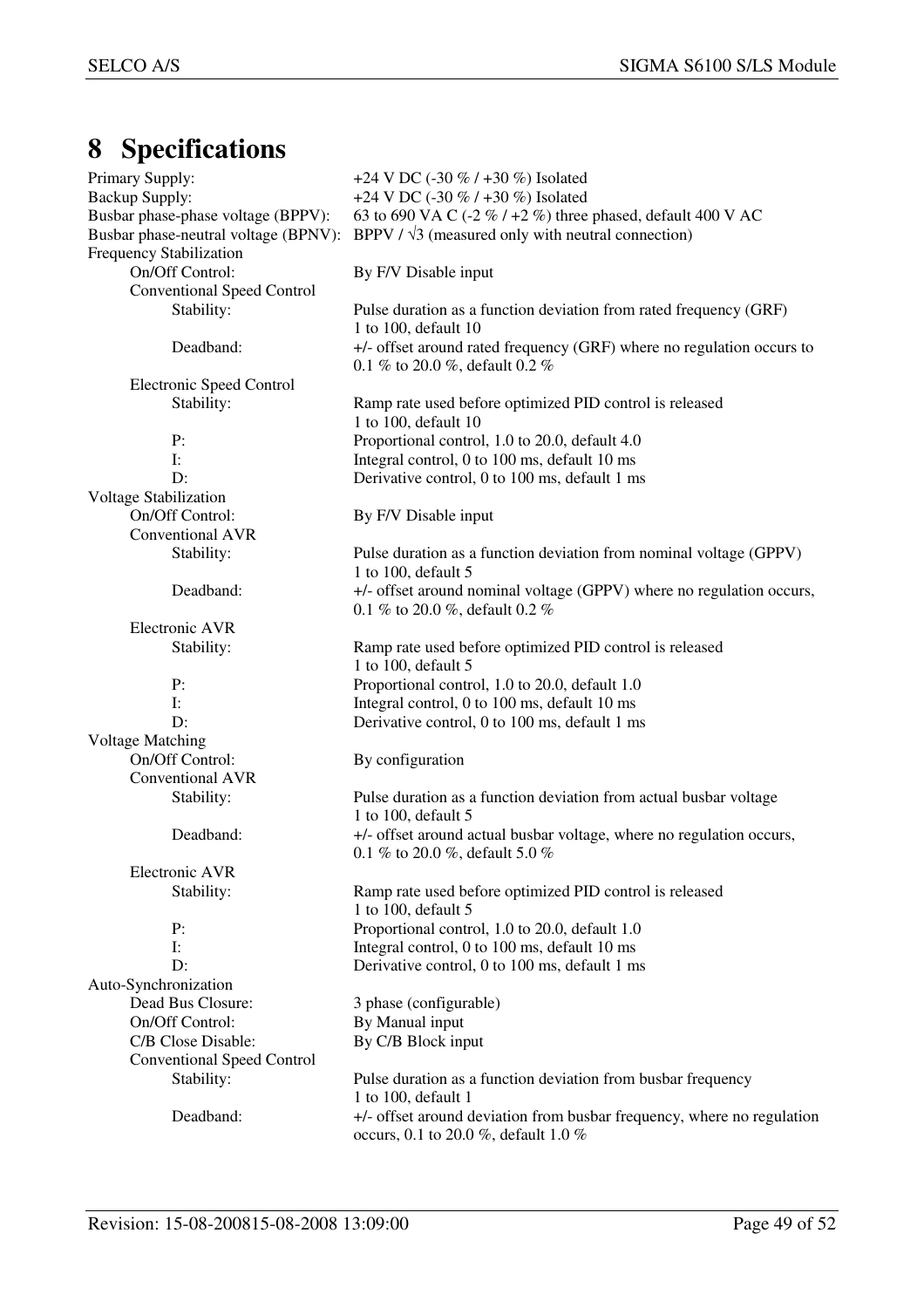| closed                     | Frequency Deviation:              | Tolerated frequency deviation from busbar voltage when breaker is                                                                    |
|----------------------------|-----------------------------------|--------------------------------------------------------------------------------------------------------------------------------------|
|                            |                                   | $+0.1$ to $+10.0$ Hz, default $+0.2$ Hz                                                                                              |
|                            | C/B Close time:                   | Anticipated closure time of the circuit breaker<br>1 to 1000 ms, default 80 ms                                                       |
|                            | <b>Electronic Speed Control</b>   |                                                                                                                                      |
|                            | Stability:                        | Ramp rate used before optimized PID control is released<br>1 to 100, default 1                                                       |
|                            | Phase Deviation:                  | Tolerated phase deviation from busbar voltage when breaker is closed<br>1 to 15 degrees, default 5 degrees                           |
|                            | P:                                | Proportional control, 1.0 to 20.0, default 6.0                                                                                       |
|                            | $\mathbf{I}$ :                    | Integral control, 0 to 100 ms, default 10 ms                                                                                         |
|                            | D:                                | Derivative control, 0 to 100 ms, default 1 ms                                                                                        |
| <b>Active Load Sharing</b> |                                   |                                                                                                                                      |
|                            | On/Off Control:                   | By Manual input or by configuration                                                                                                  |
|                            | Load Deviation:                   | Offset compared to 50/50 balance in active load                                                                                      |
|                            |                                   | -100 to 100 %, default 0 %                                                                                                           |
|                            | Parallel Lines:                   | Communication of active load balance to other load sharers<br>$\pm 6.0$ to $\pm 6.0$ V DC, default 0.0 to $+6.0$ V DC                |
|                            | Ramp Time:                        | Time to ramp up/down from zero to max. or max. to zero active load<br>1 to 100 s, default 20 s                                       |
|                            | C/B Trip Level:                   | Level of active load for automatic trip of C/B (at de-loaded trip)                                                                   |
|                            |                                   | 1 to 50 %, default 5 %                                                                                                               |
|                            | <b>Conventional Speed Control</b> |                                                                                                                                      |
|                            | Stability:                        | Pulse duration as a function of deviation in active load balance<br>1 to 100, default 5                                              |
|                            | Deadband:                         | +/- offset around dev. from active load balance, where no regulation<br>occurs, 0.1 to 20.0 %, default 2.0 %                         |
|                            | <b>Electronic Speed Control</b>   |                                                                                                                                      |
|                            | Stability:                        | Ramp rate used before optimized PID control is released<br>1 to 100, default 5                                                       |
|                            | Deadband:                         | +/- offset around dev. from active load balance, where no regulation<br>occurs, 0.1 to 20.0 %, default 2.0 %                         |
|                            | P:                                | Proportional control, 1.0 to 20.0, default 1.0                                                                                       |
|                            | $\mathbf{I}$ :                    | Integral control, 0 to 100 ms, default 10 ms                                                                                         |
|                            | D:                                | Derivative control, 0 to 100 ms, default 1 ms                                                                                        |
|                            | Reactive Load Sharing             |                                                                                                                                      |
|                            | On/Off Control:                   | By Manual input or by configuration                                                                                                  |
|                            | Load Deviation:                   | Offset compared to 50/50 balance in reactive load<br>-100 to 100 %, default 0 %                                                      |
|                            | Parallel Lines:                   | Communication of reactive load balance to other load sharers<br>$\pm 6.0$ to $\pm 6.0$ V DC, default 0.0 to $+6.0$ V DC              |
|                            | Ramp Time:                        | Time to ramp up/down from zero to max. or max. to zero reactive load<br>1 to 100 s, default 20 s                                     |
|                            | <b>Conventional Speed Control</b> |                                                                                                                                      |
|                            | Stability:                        | Pulse duration as a function of deviation in reactive load balance                                                                   |
|                            | Deadband:                         | 1 to 100, default 5<br>+/- offset around dev. from reactive load balance where no regulation<br>occurs, 0.1 to 20.0 %, default 2.0 % |
|                            | <b>Electronic Speed Control</b>   |                                                                                                                                      |
|                            | Stability:                        | Ramp rate used before optimized PID control is released<br>1 to 100, default 1                                                       |
|                            | Deadband:                         | +/- offset around dev. from reactive load balance, where no regulation<br>occurs, 0.1 to 20.0 %, default 2.0 %                       |
|                            | P:                                | Proportional control, 1.0 to 20.0, default 1.0                                                                                       |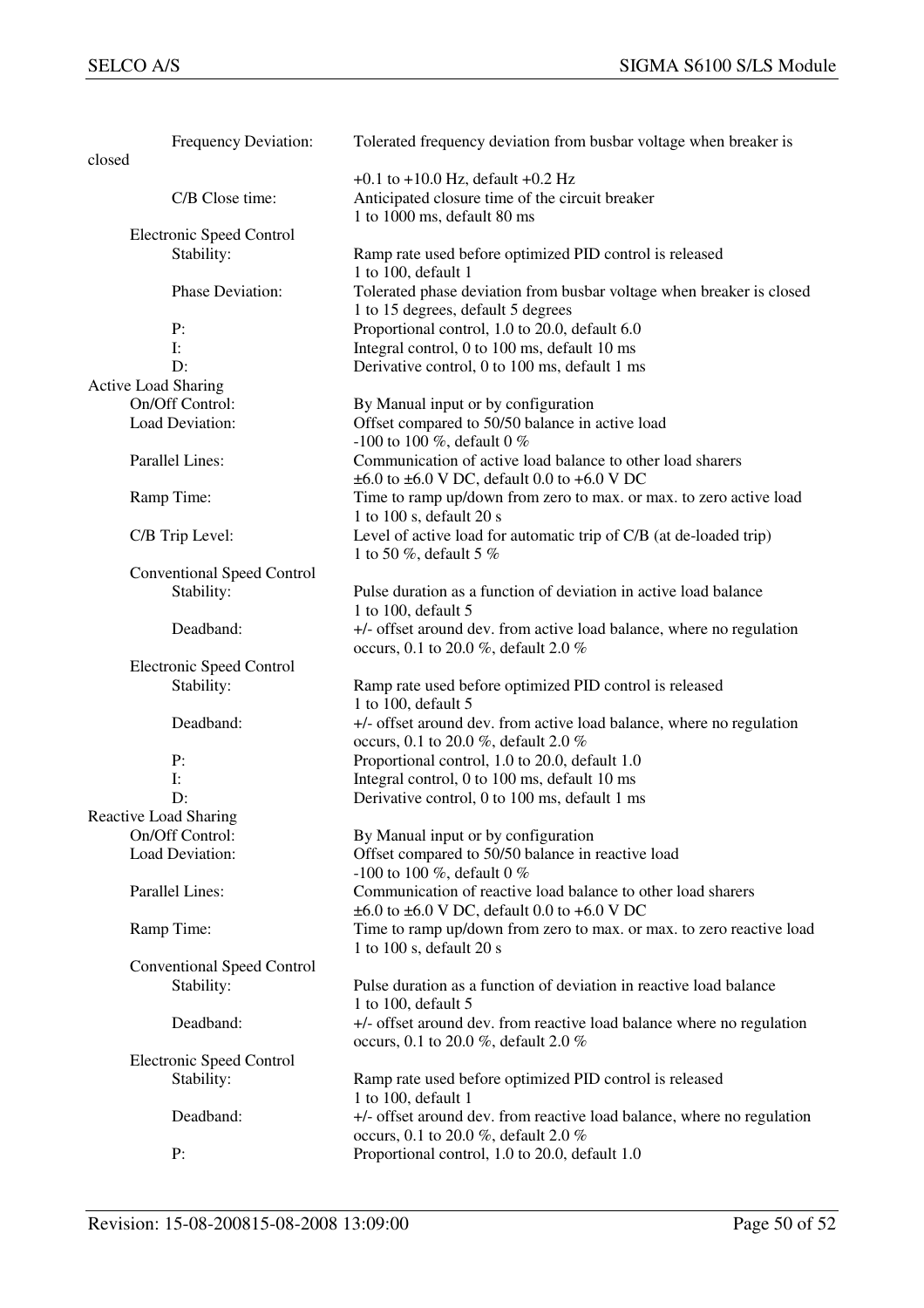| I:                                      | Integral control, 0 to 100 ms, default 10 ms                        |
|-----------------------------------------|---------------------------------------------------------------------|
| D:                                      | Derivative control, 0 to 100 ms, default 1 ms                       |
| Governor/Frequency Control              |                                                                     |
| Function:                               | Control of speed governor or frequency out signal                   |
| <b>Increase/Decrease Relay</b>          |                                                                     |
| Relay response time:                    | 20 ms (worst case)                                                  |
| Contact $set(s)$ :                      | 2 (Increase / decrease)                                             |
| Contact rating:                         | AC: 8 A, 250 VAC, DC: 8 A, 35 VDC                                   |
| Function:                               | Normally de-energized (at middle position)                          |
|                                         | Minimum Pulse Duration: 10 to 10000 ms, default 250 ms              |
| Duty Cycle:                             | 0.0 to 25.5 s, default 2.0 s                                        |
| Analogue Output 1                       |                                                                     |
| DC Voltage:                             | $\pm 10.000$ to $\pm 10.000$ V DC, default -5.000 to +5.000 V DC    |
| Current:                                | 0.000 to $+24.000$ mA, default $+4.000$ to $+20.000$ mA             |
| PMW:                                    | 100 to 32000 Hz / -8.000 to +8.000 V DC, default +8.000 V DC / 500  |
|                                         | Hz, nominal duty cycle 50 %                                         |
|                                         |                                                                     |
| <b>AVR/Voltage Control</b><br>Function: |                                                                     |
| <b>Increase/Decrease Relay</b>          | Control of AVR or voltage out signal                                |
|                                         |                                                                     |
| Relay response time:                    | 20 ms (worst case)                                                  |
| Contact set(s):                         | 2 (Increase / decrease)                                             |
| Contact rating:                         | AC: 8 A, 250 VAC, DC: 8 A, 35 VDC                                   |
| Function:                               | Normally de-energized (at middle position)                          |
|                                         | Minimum Pulse Duration: 10 to 10000 ms, default 250 ms              |
| Duty Cycle:                             | 0.0 to 25.5 s, default 2.0 s                                        |
| Analogue Output 2                       |                                                                     |
| DC Voltage:                             | $\pm 10.000$ to $\pm 10.000$ V DC, default -5.000 to +5.000 V DC    |
| Current:                                | 0.000 to $+24.000$ mA, default $+4.000$ to $+20.000$ mA             |
| PMW:                                    | 100 to 32000 Hz / -8.000 to +8.000 V DC, default +8.000 V DC / 500  |
|                                         | Hz, nominal duty cycle 50 %                                         |
| Frequency In:                           | <b>External Frequency Control</b>                                   |
|                                         | $-1.0$ to $+1.0$ VDC                                                |
| Voltage In:                             | <b>External Voltage Control</b>                                     |
|                                         | $-1.0$ to $+1.0$ VDC                                                |
| C/B Close Relay:                        |                                                                     |
| Relay response time:                    | 20 ms (worst case)                                                  |
| Contact $set(s)$                        | 1                                                                   |
| Contact rating:                         | AC: 8 A, 250 VAC, DC: 8 A, 35 VDC                                   |
| Function:                               | Normally de-energized (Default) or normally energized               |
| C/B Trip Relay:                         |                                                                     |
| Relay response time:                    | 20 ms (worst case)                                                  |
| Contact set(s)                          |                                                                     |
| Contact rating:                         | AC: 8 A, 250 VAC, DC: 8 A, 35 VDC                                   |
| Function:                               | Normally de-energized (Default) or normally energized               |
| Alarm Relay                             |                                                                     |
| Relay response time:                    | 20 ms (worst case)                                                  |
| Contact $set(s)$                        | 2                                                                   |
| Contact rating:                         | AC: 8 A, 250 VAC, DC: 8 A, 35 VDC                                   |
| Function:                               | Normally energized                                                  |
| Voltage OK                              |                                                                     |
| Level:                                  | 0 to 20 % of BPPV, default 10 %                                     |
| Indication:                             | Steady light within limits                                          |
| Phase OK indication                     |                                                                     |
| Indication:                             | Steady light when all three phases are live and sequence is correct |
| Power-up delay:                         | Delay before controls becomes active                                |